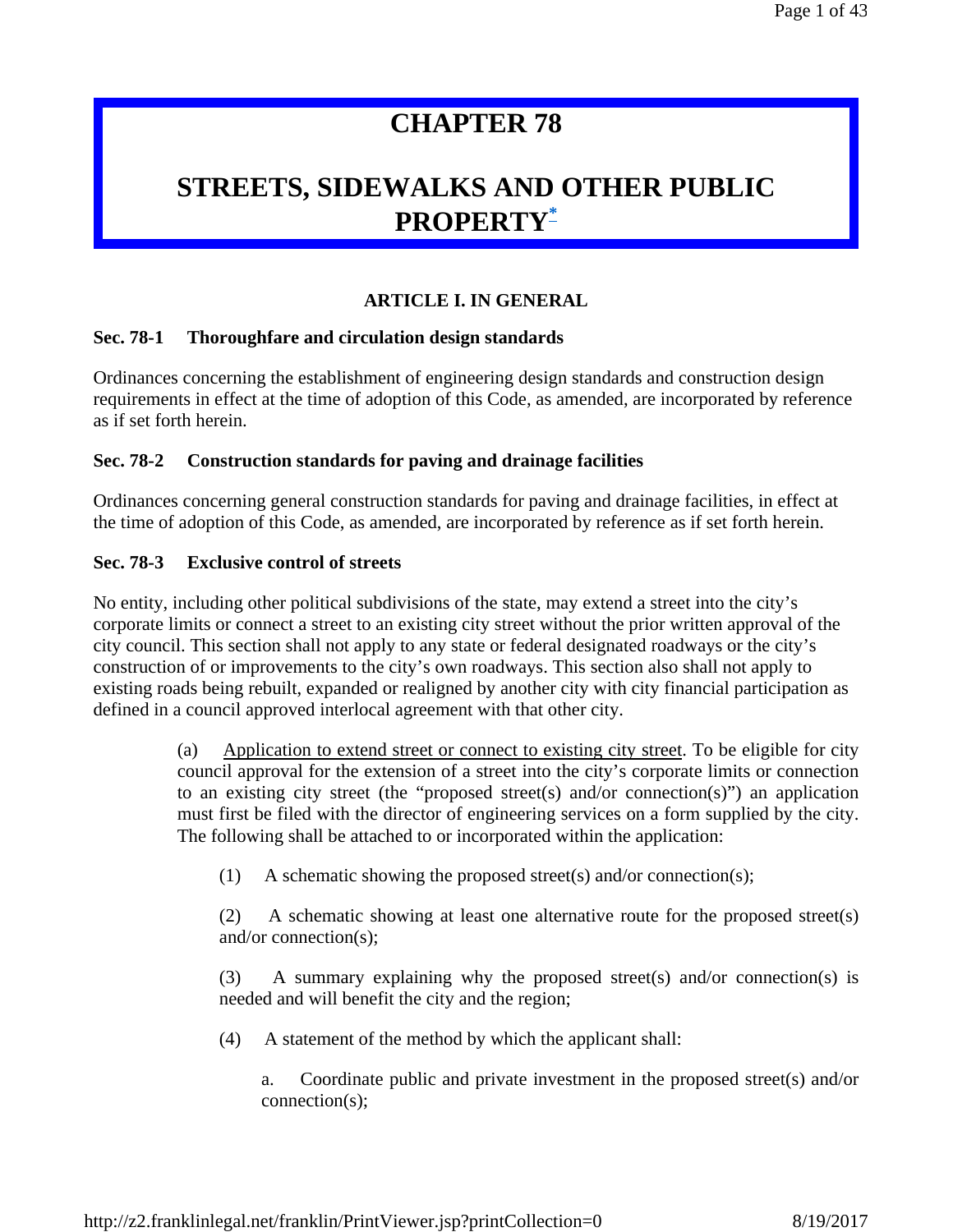b. Minimize conflicts between land uses;

c. Influence and manage the development of property that would foreseeably use the proposed street(s) and/or connection(s);

d. Increase the benefits and cost-effectiveness of the public investments;

e. Predict infrastructure and service needs in advance of demand; and

f. Ensure that adequate community facilities and public infrastructure are available and located to best serve the needs of the city and the region.

(5) Complete engineering plans for the design and construction of the proposed street(s) and/or connection(s), in accordance with the requirements of all city ordinances;

(6) A study, which demonstrates, to city council's satisfaction, that the proposed street(s) and/or connection(s) will not adversely affect the health, safety and general welfare of the citizens of the city and will provide reasonable protection to properties within the city that will be impacted by the additional traffic projected to come into the city by virtue of the proposed street(s) and/or connection(s). This study shall consider and discuss the impact of the proposed street(s) and/or connection(s) at the date of application, through the construction phases, up until the ultimate build-out of both private and public development in the area;

(7) A traffic impact study proposed, prepared by a licensed professional engineer in the State of Texas, which shall determine the effect that the of street(s) and/or connection(s) into the city's transportation system will have on the city's existing and planned streets, including, but not limited to, the projected level of service that will occur on city streets and intersections, the mobility and access of traffic on the city streets, any bottleneck considerations, whether the projected traffic is consistent with adjacent land uses through which traffic will pass, and whether the projected traffic is consistent with the city's comprehensive plan. These impacts must be quantified. The traffic impact study shall also include an arterial and intersection analysis and must use the city's most current transportation computer model;

(8) Payment of the application fee, which shall be the same as the amount required for a planned development zoning change. The applicant shall also deposit with the city \$10,000.00 to be used for direct and indirect expenses in reviewing the application. Any of those deposited funds not expended for review shall be refunded to the applicant after city council has made a final decision relating to the application;

(9) Any other information that the director of engineering services deems necessary.

(b) Incomplete applications. Any application that does not provide all of the required information or documents as set forth in this section, shall be deemed incomplete and returned to the applicant. Rights under V.T.C.A., Local Government Code sec. 245 shall not vest for any incomplete application that is returned. If the applicant resubmits the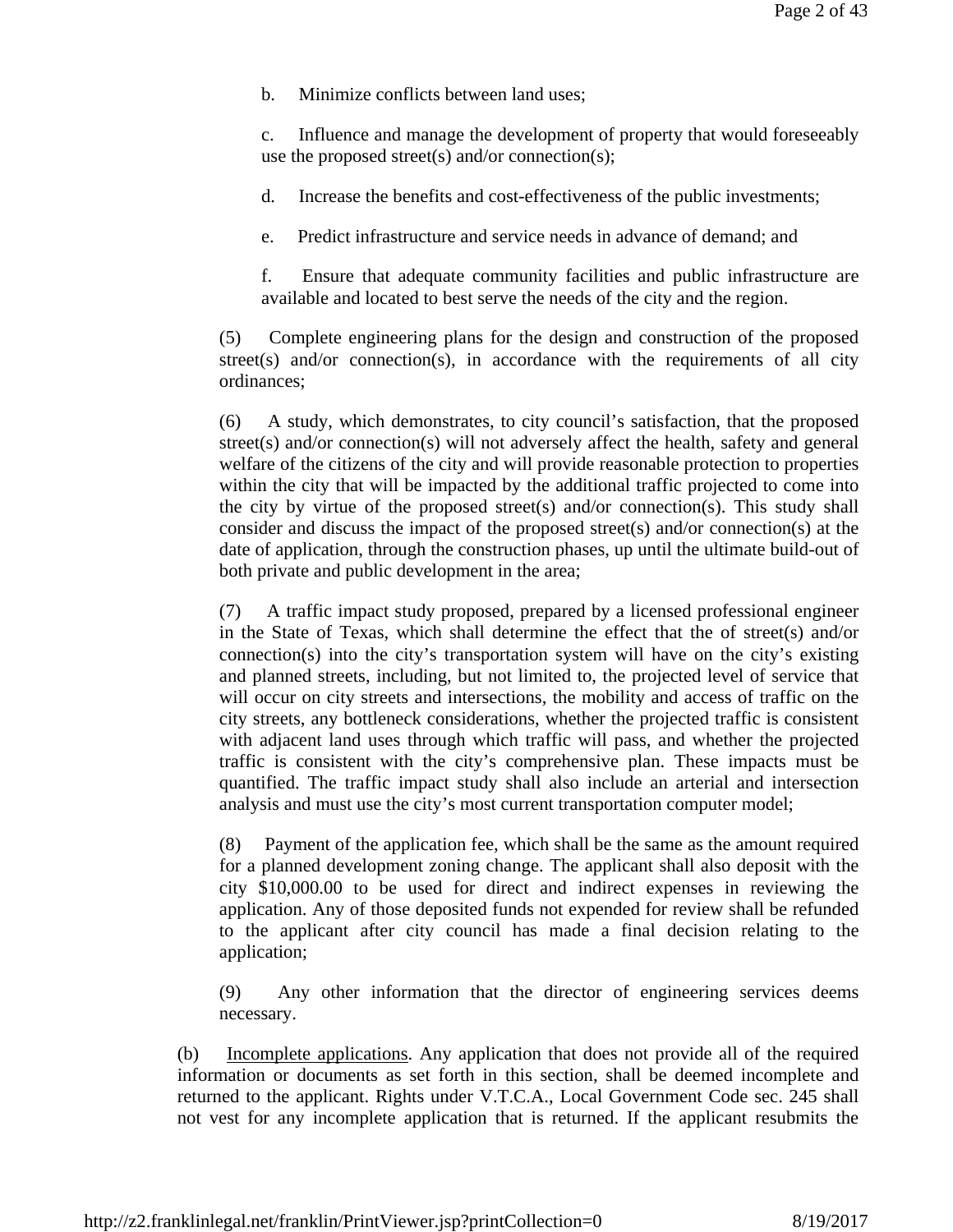application with/without additional information, that resubmitted application shall be treated as a completely new application.

(c) Staff review. Within 30 business days of receiving a complete application and before the application may be placed on any planning and zoning commission or city council agenda for consideration, the director of engineering services or his/her designee shall hold a staff review conference with the applicant, where the city may ask for additional information from the applicant regarding the proposed street(s) or connection(s). Within 30 additional business days of receiving all of the additional information requested at the staff review conference, the director of engineering services shall place the application on an agenda for the next planning and zoning commission meeting. The director of engineering services shall also prepare a written report that advises planning and zoning commission and city council about any concerns he/she may have regarding the application and the proposed street(s) and/or connection(s).

(d) Public hearing. The planning and zoning commission and the city council shall consider the application in a public hearing after publishing notice as required for zoning cases. The planning and zoning commission will recommend and the city council will determine whether the proposed street(s) and/or connection(s) promote the general health, safety, and welfare of the citizens of the City of Frisco. In making this determination, the planning and zoning commission and the city council may consider all of the information incorporated in or attached to the application as well as the impact that the proposed street (s) and/or connection(s) would have on traffic, mobility, land uses, property values, the city's transportation system, the city's budget, the comprehensive plan, the thoroughfare plan, and any other information the planning and zoning commission and/or the city council deems relevant. City council may approve or reject the application as submitted. The city shall not approve a proposed street or connection until sufficient remedial measures have been provided for by the applicant to address the impacts that the proposed street(s) and/or connection(s) will have on the city's transportation system. Such remedial measures are listed in subsection (e)(3). Remedial measures shall not be required for citysponsored or city-initiated projects relating to the construction or improvement of the city's own roads.

(e) Remedial payments and mitigation.

(1) Pursuant to the city's police powers existing under its charter and consistent with the Texas Constitution, Article XI, sec. 5, the applicant shall provide sufficient funds or contributions to offset the impact directly attributable and roughly proportional to the proposed street(s) and/or connection(s).

(2) The city may require the execution of a development agreement setting forth any and all remedial measures by the city.

(3) Remedial measures may include, but are not limited to:

a. The applicant's payment of funds necessary for the city to upgrade its existing city streets to handle the adverse impacts caused by the proposed street (s) and/or connection(s) on the city's transportation system. This may include capacity improvements to existing roadways located within the city; and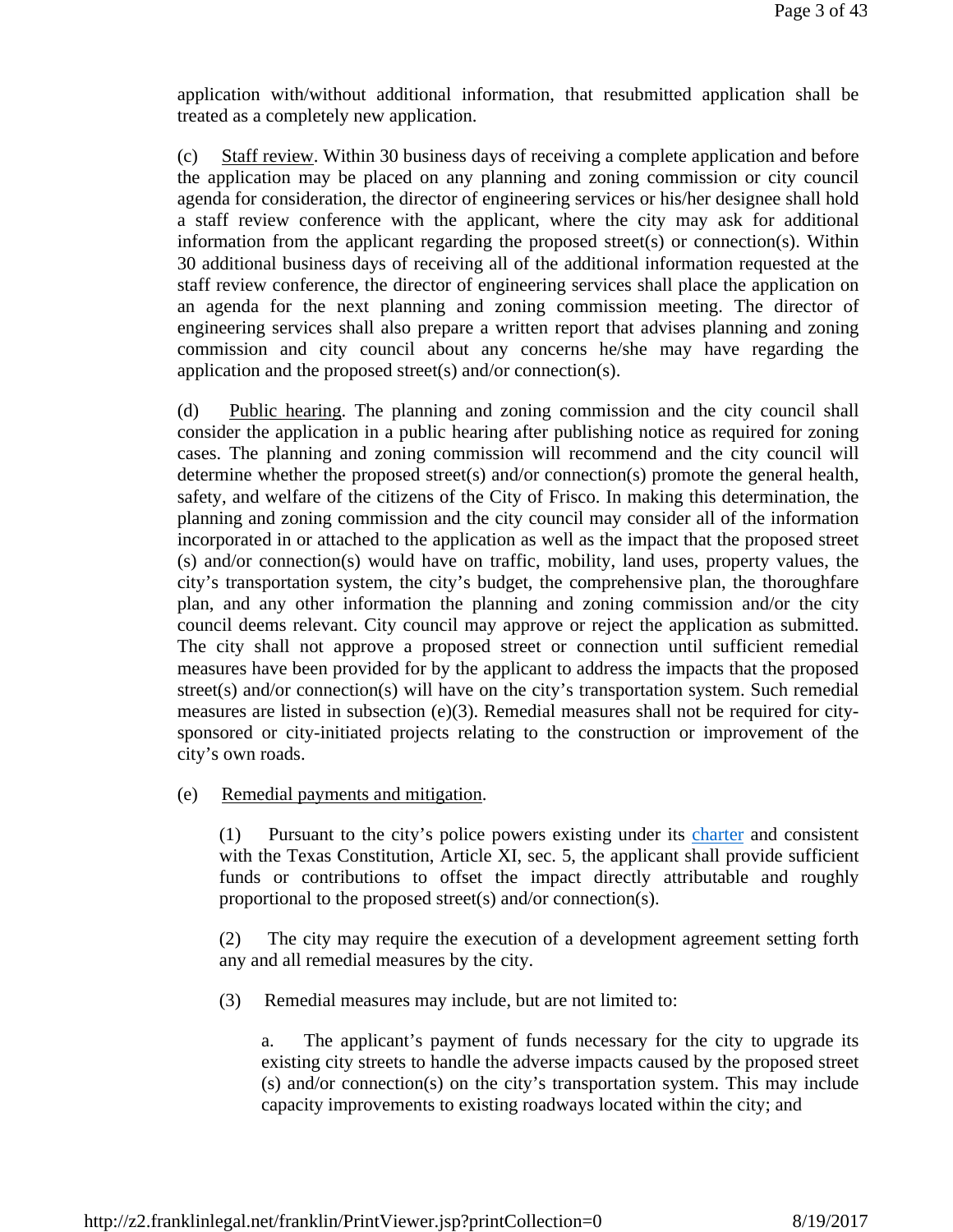b. The applicant's acquisition of right-of-way (at their own cost) on streets already existing in the city in order to accommodate the additional traffic generated by the proposed street(s) and/or connection(s); and

c. The applicant's installation (at their own cost) of traffic signals, signs, and other traffic control devices for movement and safety of traffic when such signals, signs, and traffic control devices are necessitated by and attributable to the proposed street(s) and/or connection(s).

(4) The applicant shall be required to reimburse the city for any and all costs and expenses relating to required dedications, capacity improvements, roadway improvements such as turn lanes and signal timings, when such costs and expenses are necessitated by and attributable to the proposed street(s) and/or connection(s).

(5) The applicant shall be responsible for the construction of any extension, modification, and/or completion of city streets shown on the thoroughfare plan, when such extension, modification, and/or completion are necessitated by and attributable to the proposed street(s) and/or connection(s). If such construction is deemed impractical by the city, then the applicant shall provide sufficient escrow funds to the city in lieu of the construction, modification, and/or completion of such city streets.

(f) Engineering and permitting after approval. If city council approves the application, no proposed street(s) and/or connection(s) may be constructed unless the applicant gets approval of their engineering plans by the director of engineering services. The applicant shall schedule a preconstruction meeting with the director of engineering services. The director of engineering services shall approve the engineering plans if:

(1) The applicant submits to the city plans and schematics that show that the proposed street(s) and/or connection(s) shall be constructed in accordance with the general design standards of the city, and all other applicable codes and ordinances of the city, from the point of touching the existing roadway to the city limits or the end of the radius of the curb return outside the city, whichever is further; and

(2) The applicant submits to the city plans and schematics that show that the proposed street(s) and/or connection(s) will include the required paving, curbs, and gutters, for the entire length and width of the proposed street(s) and/or connection(s); and

(3) The applicant pays a \$1,500.00 inspection deposit to pay for the city's cost of inspecting the construction of the proposed street(s) and/or connection(s). Inspection of construction shall be at an hourly rate of \$50.00. The inspection deposit shall be used to pay for inspection of construction. Any funds not expended shall be refunded to the applicant after the street and/or connection is approved and accepted by the city. Any additional fees shall be the responsibility of the applicant. Streets and connections that will have to be maintained by the city upon completion shall be subject to the same inspection fees as defined in the subdivision ordinance; and

(4) The applicant submits to the city a good and sufficient maintenance bond with a reputable and solvent corporate surety registered with the State of Texas, in favor of the city, to indemnify the city against any repairs, which may become necessary to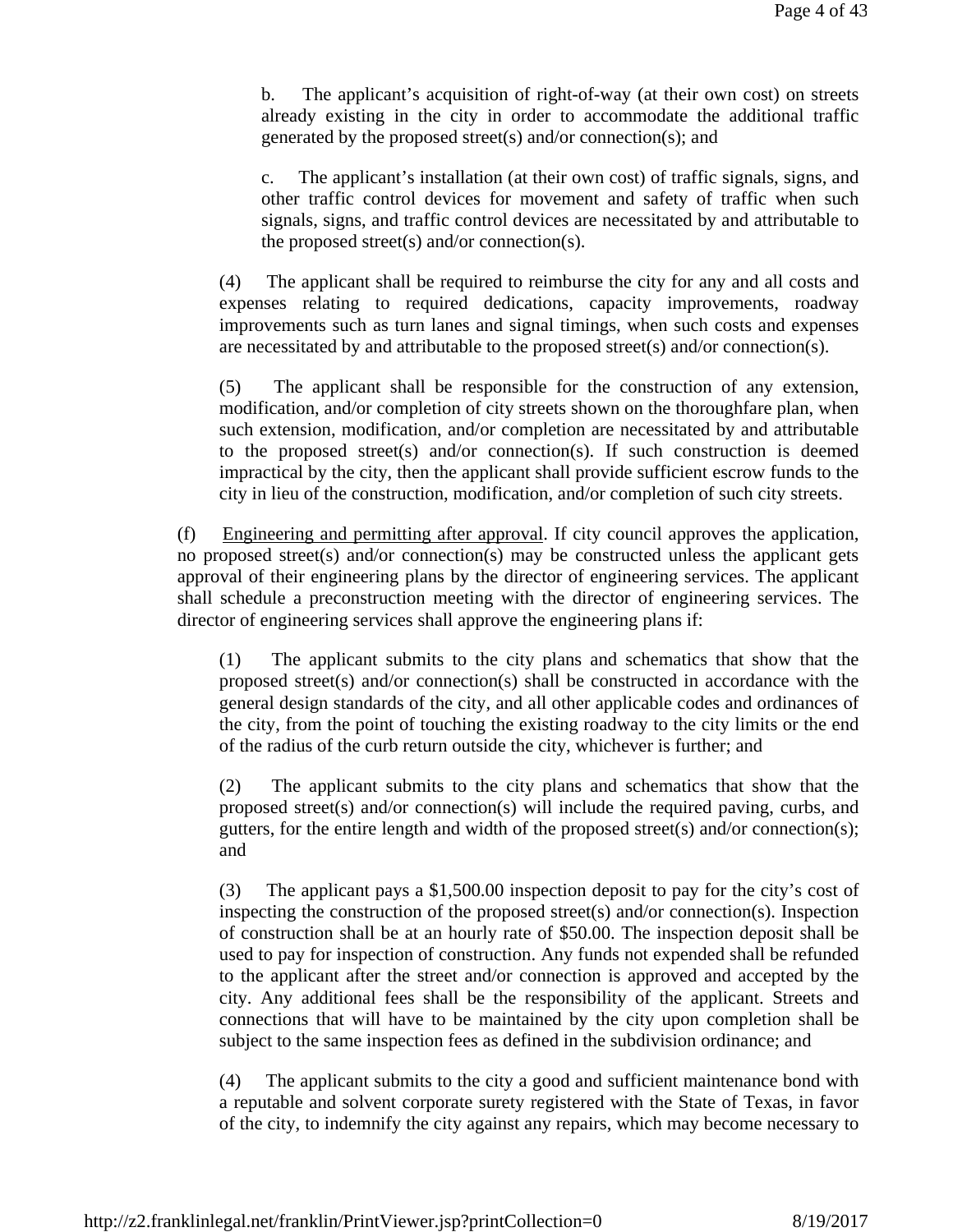any part of the construction work performed in connection with the proposed street (s) and connection(s), arising from defective workmanship or materials used therein. The maintenance bond shall cover a full period of two years from the date of final acceptance of the entire project relating to the proposed street(s) and/or connection (s). The bond shall cover 100 percent of the value of the work to be done in constructing the proposed street(s) and/or connection(s). Final acceptance by the city will be withheld until said maintenance bond is furnished to the city attorney for approval.

(g) Final approval rights. Upon completion of construction of the proposed street(s) and/or connection(s) ("the project"), the applicant shall submit as-built drawings to the city. The city shall then inspect the project, and shall have the right to reject the project if the construction fails to meet the requirements set forth in this section and any related development agreements adopted pursuant to this section. The city shall not unreasonably withhold approval and acceptance of the project.

(h) Penalty. Any person, firm, corporation or entity violating this section shall be deemed guilty of a misdemeanor, and upon conviction thereof, shall be fined a sum not exceeding \$500.00. Each continuing day's violation under this section shall constitute a separate offense. The penal provisions imposed under this section shall not preclude Frisco from filing suit to enjoin the violation. Frisco retains all legal rights and remedies available to it pursuant to local, state and federal law.

(Ordinance 08-08-77, sec. 2, 3, adopted 8/19/08)

## **Secs. 78-4–78-22 Reserved**

# **ARTICLE II. RIGHT-OF-WAY MANAGEMENT\***

## **Sec. 78-23 Administration**

The city manager shall appoint a right-of-way manager, who is the principal city official responsible for the administration of the right-of-way, right-of-way permits, the regulation of same and ordinances related thereto. The right-of-way manager may delegate any or all of the duties hereunder. The right-of-way manager shall have the duties, responsibilities and authority as specified for the right-of-way manager stated herein. (Ordinance 02-05-65, sec. 3(1.1), adopted 5/7/02)

## **Sec. 78-24 Definitions**

The following definitions apply in this article. The terms, phrases, words, abbreviations and their derivations shall have the same meanings herein. When not inconsistent with the context words used in the present tense include the future; words in plural number include the singular number, and words in the singular include the plural. The word "shall" is mandatory and not merely permissive.

*Abandoned facilities* means facilities no longer in service or physically disconnected from the operating facilities, or from any other facilities, or from any other facilities that are in use or that still carry service.

*Administration fee* means the fee charged by the city to recover its costs incurred for right-of-way management; including, but not limited to, costs associated with registering applicants; issuing,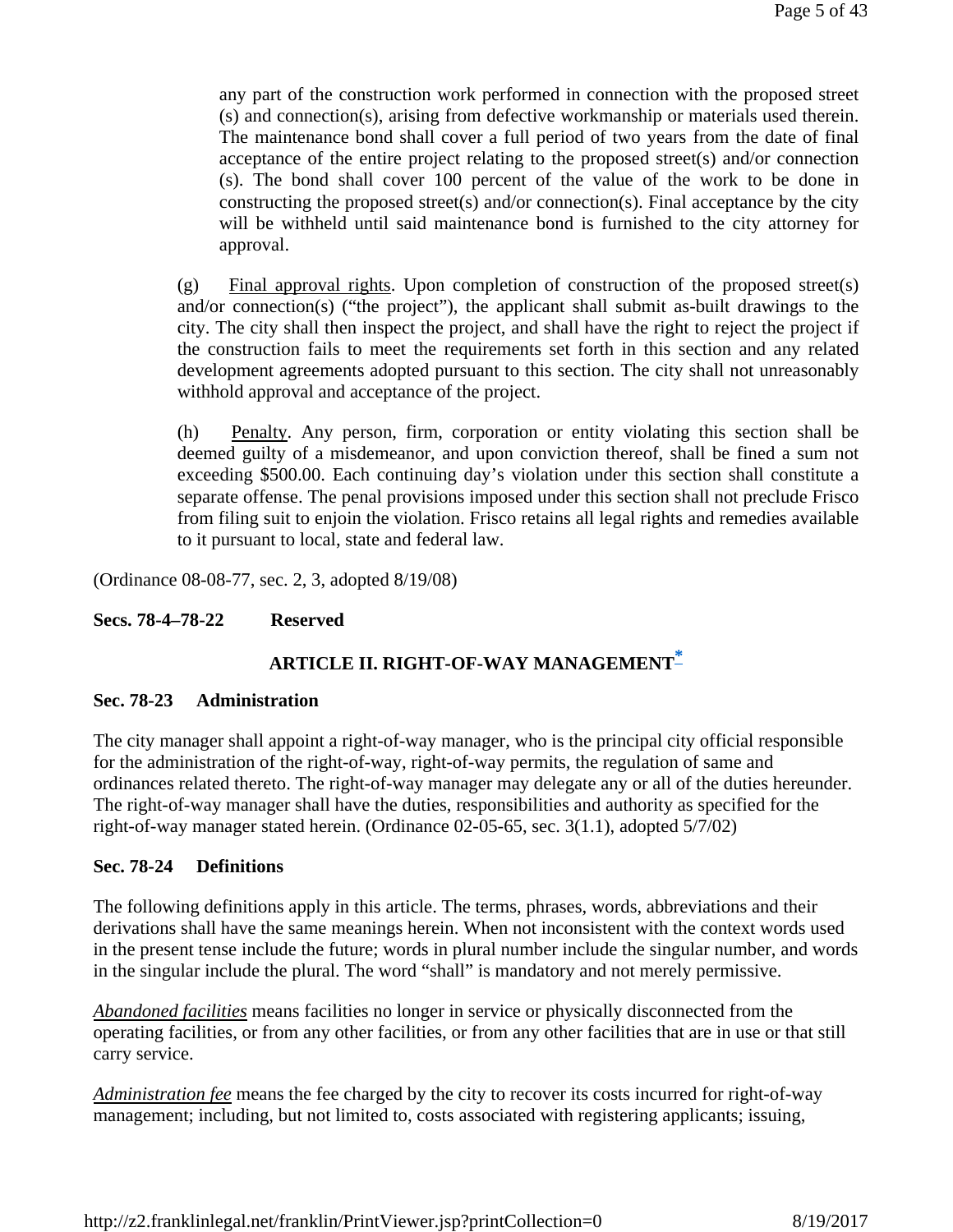processing, and verifying right-of-way permit applications; inspecting job sites and restoration improvements; determining the adequacy of the right-of-way restoration; revoking right-of-way permits and other costs the city may incur in implementing the provisions of this article.

*Applicant* means an owner or authorized agent of an owner, who submits an application for a permit under the provisions of this article.

*Area of influence* means that area around a utility excavation where the pavement and sub-grade is impacted by the excavation and is subject to more rapid deterioration due to the trench excavation.

*Backfill* means the following:

- (1) The placement of new dirt, fill, or other material to refill an excavation; or
- (2) The return of excavated dirt, fill or other material to an excavation.

*Certified Telecommunications Provider or "CTP"* means a person who has been issued a certificate of convenience and necessity, certificate of operating authority, or service provider certificate of operating authority by the Texas Public Utility Commission or "PUC" to offer local exchange telephone service as defined by V.T.C.A., Local Government Code ch. 283 or "the Act".

*City* means the City of Frisco, Texas and the city's officers and employees.

*City project* means the construction, location, maintenance, relocation, alteration, improvement, repair, removal or other work performed by the city, or its designee, in the public right-of-way or on any city utilities or city facilities.

*City utilities* means any water, sewer or drainage line owned and operated by the city or the North Texas Municipal Water District.

*Collector street* means any roadway or street classified on the city's comprehensive plan, as it exists or may be amended, as a collector.

*Compaction* refers to consolidating backfill material in a trench to prevent future settlement.

*Comprehensive plan* means the city's comprehensive plan, as it exists or may be amended.

*Construction* means boring, the breaking of pavement, or the installation, modification, upgrade, maintenance, removal, or similar activities, within the right-of-way. The definition includes, but is not limited to, providing primary service, restoration, or maintenance of existing facilities within the right-of-way.

*Contractor* means any public or private person, subcontractor or organization, other than the city.

*Day* means business day unless otherwise specified.

*Department* means the city department of public works or a successor department that is responsible for management of the right-of-way and roadway infrastructure.

*Emergency operations* are defined as those operations and repairs necessary to prevent damage or injury to the health or safety of the public or any person and the work necessary to address or prevent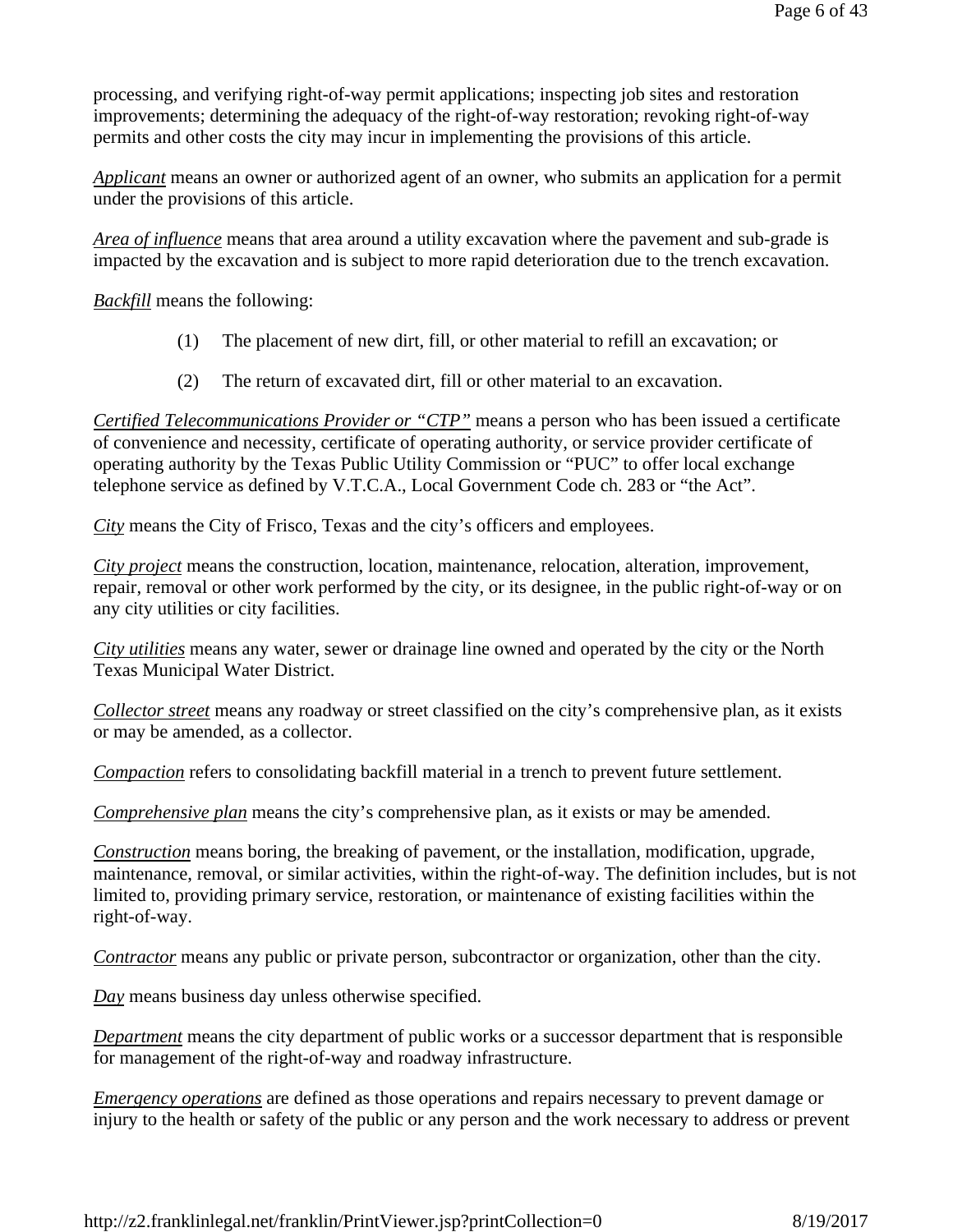an immediate service interruption. Upgrading of facilities, new service installation and neighborhood improvement projects are not emergency operations.

*Excavation* means any activity that removes or otherwise disturbs soil, pavement, driveways, curbs, or sidewalks in the right-of-way and does not include landscaping activity unless the activity removes or disturbs the paved portion of the right-of-way.

*Facilities* means the equipment, and property, including but not limited to, lines, poles, mains, pipes, conduits, ducts, cables, valves, manholes, handholes and wires located under, on, or above the surface of the ground within the right-of-way, and related facilities and equipment used or useful for the provision of utility services.

*FCC* means the Federal Communications Commission.

*Governing body* means the mayor and the city council of the City of Frisco, Texas.

*Governmental entity* means any county, township, city, town, village, school district, library district, road district, drainage or levee district, sewer district, water district, fire district or other municipal corporation, quasi-municipal corporation or political subdivision of the state or of any other state of the United States and any agency or instrumentality of the state or of any other state of the United States.

*Holiday* shall refer to days in which city offices are closed in observance of a holiday.

*Local street* means any roadway or street not classified on the city's comprehensive plan, as it exists or may be amended, as a highway/tollway, major thoroughfare, minor thoroughfare or collector.

*Main line* shall refer to lines other than service connections used to convey the right-of-way user's product.

*Major project* means any project, which includes 300 or more linear feet of excavation or any excavation under pavement.

*Pavement* shall refer to streets containing Portland cement, asphalt, brick or other rigid or semi-rigid material that covers the surface of a street and their underlying subgrade and base.

*Permit* means a permit issued under this article authorizing excavation in the right-of-way.

*Permittee* means any person or right-of-way user to whom a permit is issued to excavate a right-ofway.

*Perpendicular excavations* means any trench with a centerline that when projected toward the centerline of the street, the two lines intersect at an angle of 90 degrees.

*Person* means any person, company, partnership, contractor, subcontractor, agency or other public or private entity, excepting the city.

*Public inconvenience penalty* shall refer to a penalty assessed to the right-of-way user who denies the public the use of public property for a time period greater than allowed by this article.

*PUCT* means the Public Utility Commission of Texas.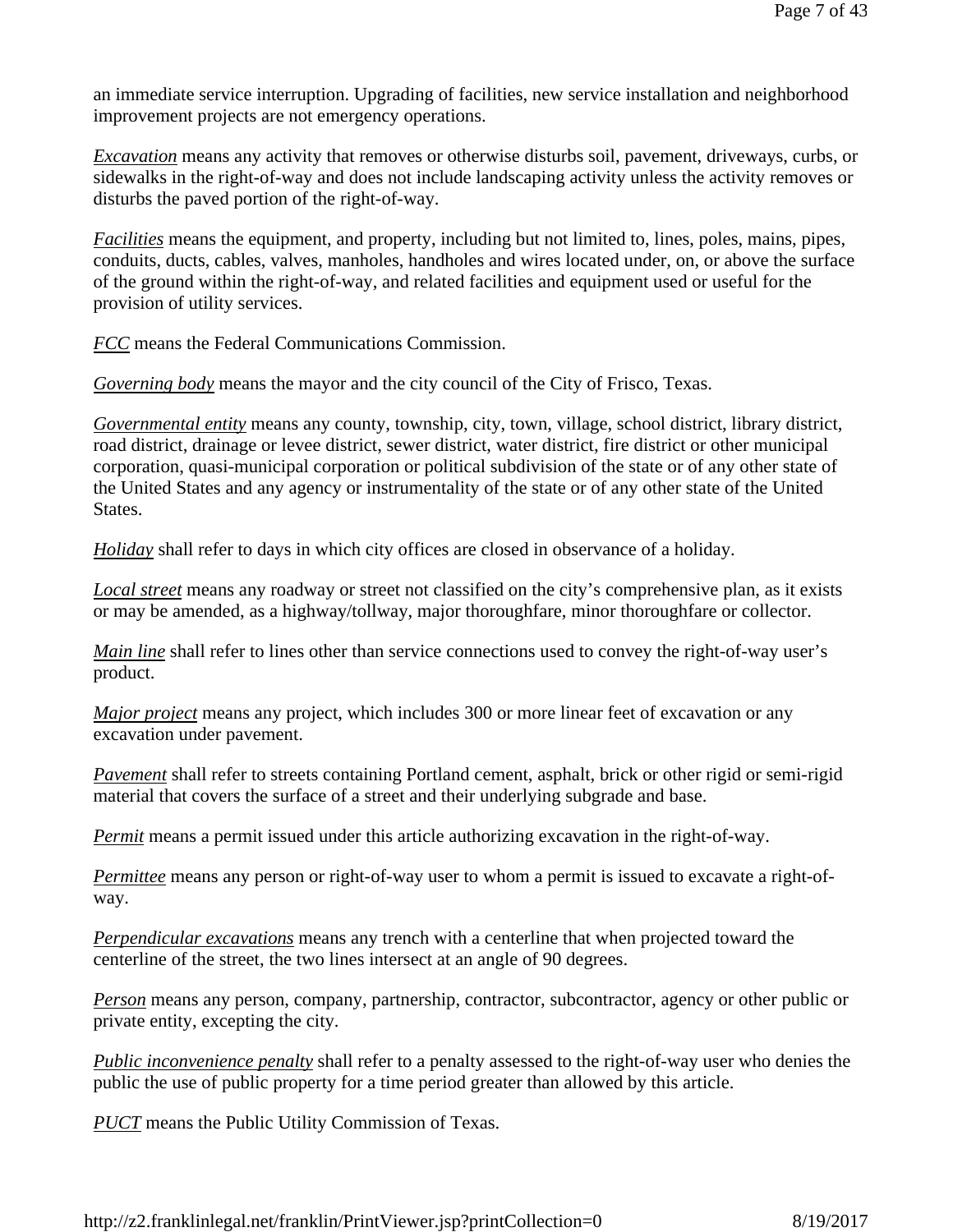*Registration* means the annual application process of the right-of-way user to use any portion of the right-of-way.

*Registration certificate* shall refer to the document provided by the city, annually, upon approval of the application for registration.

*Repair* means the temporary or permanent construction work necessary to make the right-of-way useable.

*Repair area* means that area around excavation where the pavement and subgrade is impacted by an excavation.

*Restoration* means the process by which an excavated right-of-way and surrounding area, including, but not limited to, pavement and foundation structures, ground cover, landscaping, and monuments are returned to the same condition, or better than that which existed before the commencement of the work.

*Resurfacing* means any repaving, overlay, seal or reconstruction which creates a new pavement surface over the entire width of the street, excluding crack seals and localized base and pavement repairs.

*Right-of-way or public right-of-way* means the surface of, and the space above and below, any street, road, highway, freeway, tollway, lane, path, drainageway, channel, fee interest, public way or place, sidewalk, alley, boulevard, parkway, drive, fire lane or other easement now or hereafter held by the city or over which the city exercises any rights of management or control and shall include, but not be limited to, all easements now held, or hereafter held, by the city, but shall specifically excludes private property.

*Right-of-way manager* means the right-of-way manager of the city, or his designee.

*Right-of-way user* means a person, its successors and assigns, that uses the right-of-way for purposes of work, excavation, provision of services, construction, or installing, constructing, maintaining, or repairing facilities in the right-of-way, including, but not limited to, landowners, service providers, utilities and contractors.

*Routine service operation* means a work activity that makes no material change to the facilities and does not disrupt traffic.

*Service* means a commodity provided to a person by means of a delivery system that is comprised of facilities located or to be located in the right-of-way, including, but not limited to, gas, telephone, cable television, Internet services, open video systems, alarm systems, steam, electric, water, telegraph, data transmission, petroleum pipelines, or sanitary sewage.

*Service connection* shall refer to the line that serves no more than two individual customers or two meter banks.

*Street* means the paved portion of the right-of-way that has been constructed, reconstructed, or resurfaced with concrete or asphalt or some other surface.

*Surface mounted markers* refers to any sign, post or other marker, which rises above the surface of the ground to show the location of an underground utility.

http://z2.franklinlegal.net/franklin/PrintViewer.jsp?printCollection=0 8/19/2017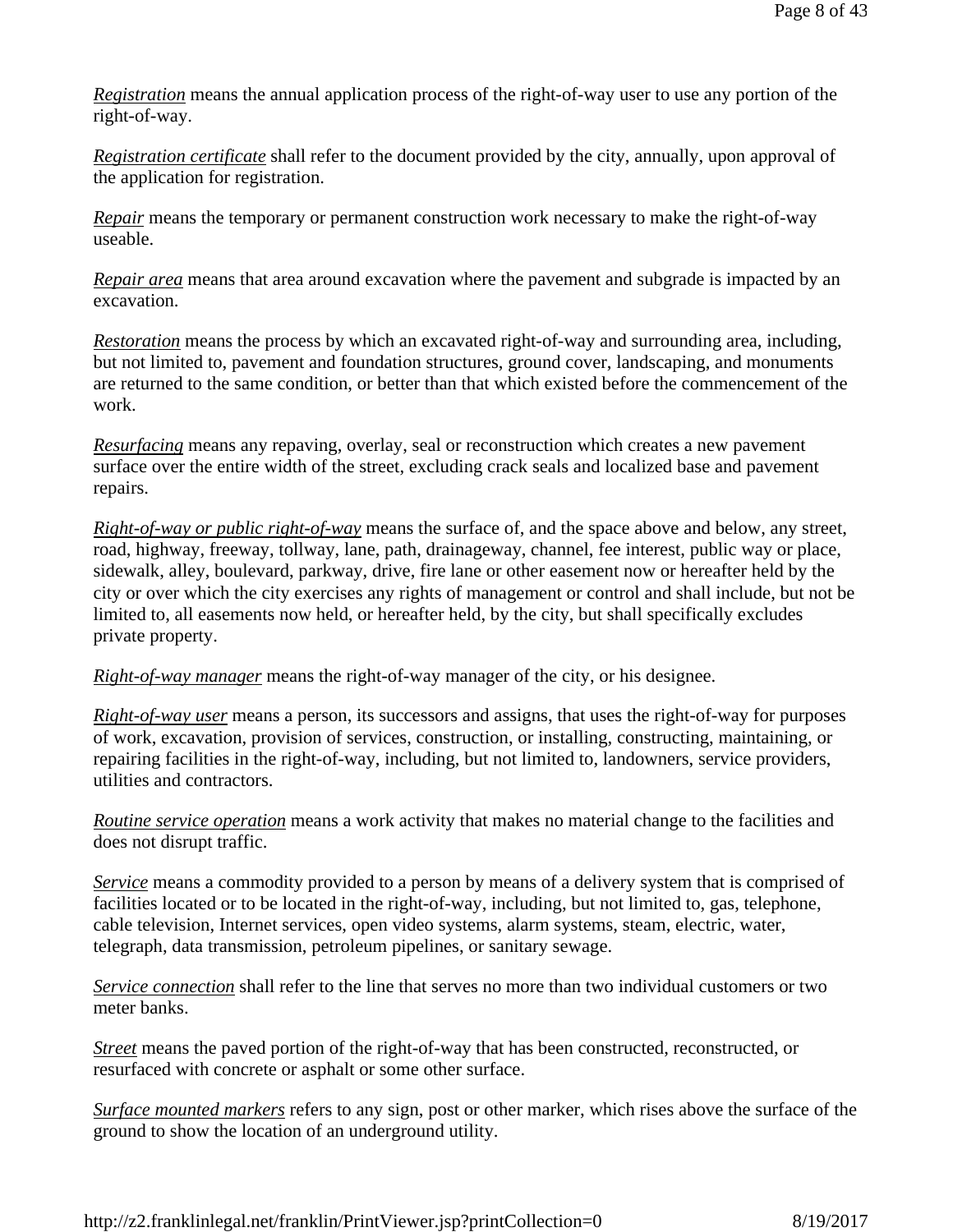*Thoroughfare* means any roadway or street classified on the city's comprehensive plan, as it exists or may be amended, as a highway, tollway, major thoroughfare or minor thoroughfare.

*TMUTCD* means the Texas Manual on Uniform Traffic Control Devices, as it exists or may be amended.

*Traffic control representative* shall refer to the designated representative of the right-of-way user who is responsible for work zone safety and compliance with TMUTCD. The right-of-way user shall ensure such person has adequate training, knowledge and authority to perform the responsibilities listed above.

*Trench* shall refer to excavation deeper than 24 inches. This shall include linear trenches, holes, pits and etc.

*Underground Facility Damage Protection Safety Act* shall refer to the V.T.C.A., Utilities Code sec. 251.001 et seq. as it exists or may be amended.

*Utility* means any privately or publicly owned entity which uses right-of-way to furnish the public any general public service, including, without limitation, sanitary sewer, gas, electricity, water, telephone, petroleum products, telegraph, heat, steam or chilled water, together with the equipment, structures, and appurtenances belonging to such entity and located within and near the right-of-way. Poles are regulated herein only as specifically set forth in this article.

*White lining* means marking the excavation site with white washable marking paint or flags prior to requesting a utility location in order to further identify the site.

(Ordinance 02-05-65, sec. 3(1.2), adopted 5/7/02; Ordinance 06-08-86, sec. 2, adopted 8/2/06; Ordinance 16-09-70, sec. 2, adopted 9/6/16)

# **Sec. 78-25 Utility coordination committee**

Each utility shall name a utility coordinator who shall participate in the utility coordination committee. All right-of-way users with open permits shall send one representative to the monthly utility coordination committee meetings at the time and location established by the city. The city shall notify, by any means, the right-of-way users of the monthly meetings. (Ordinance 02-05-65, sec. 3 (1.3), adopted 5/7/02)

## **Sec. 78-26 Field utility coordination**

(a) The right-of-way user shall notify the department at each of the following times during a project:

- (1) Forty-eight hours before the start of construction;
- (2) Upon completion of the initial backfill; and
- (3) Upon completion of the project.

(b) The use of markets, stakes, poles, barricades or other devices shall be used in such a way to avoid damage to adjoining property. A person shall only use a water-based paint in the public rightof-way to mark the location of existing underground utilities. A person commits an offense if the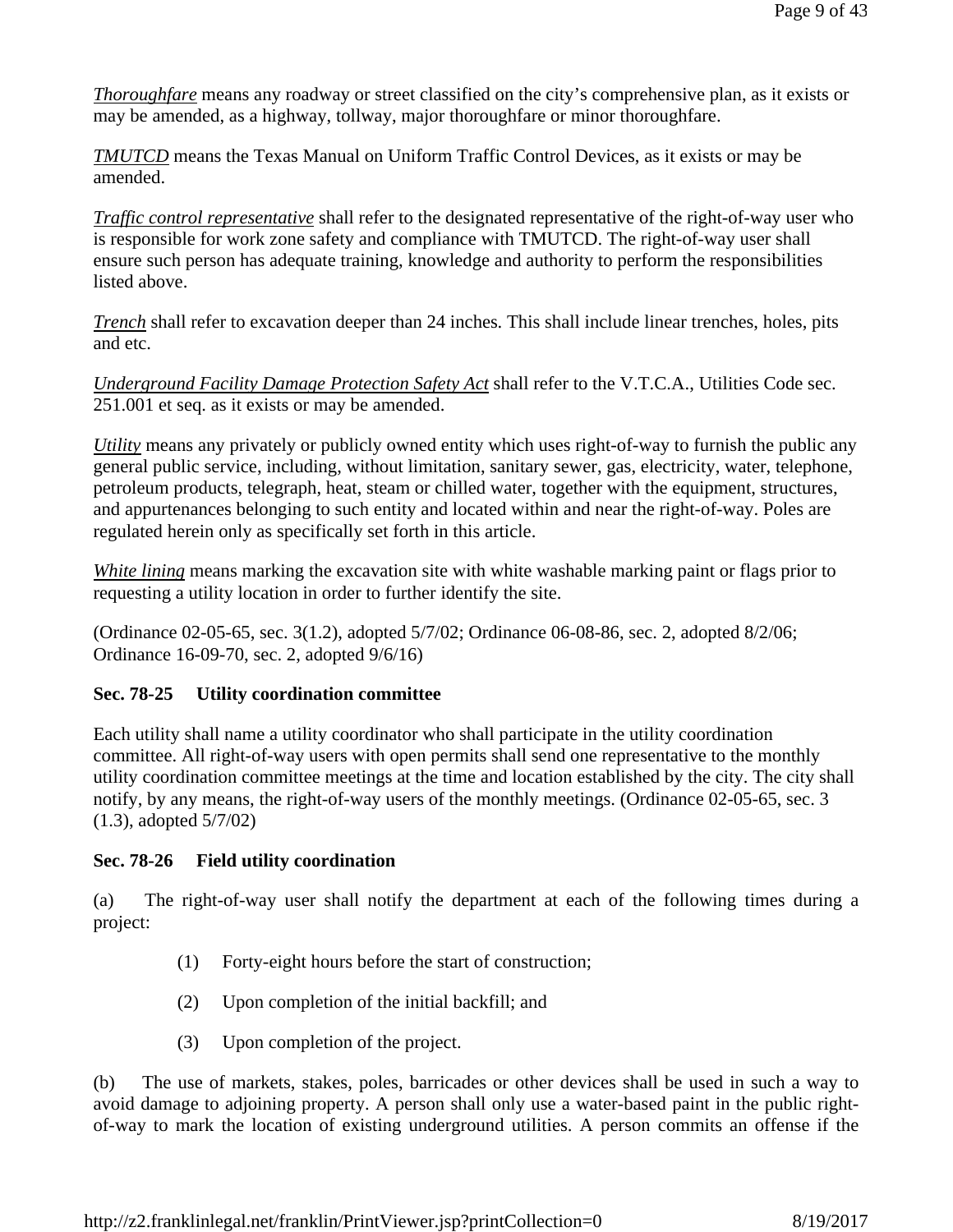person makes a marking in the public right-of-way for the purpose of identifying the location of existing underground utility facilities and such marking remains visible longer than sixty (60) days after being applied.

(c) Compliance with the Texas Utilities Code, as amended, is required at all times.

(d) All barricades, plates, cones, traffic directional equipment and all other traffic control devices owned, leased or used by the right-of-way user and used on or near any excavation shall be clearly and visibly marked with the name of the permittee and/or right-of-way user or subcontractor, as applicable, at all times such equipment is used on or near the right-of-way. An exception to the marking requirement may be made in the sole discretion of the right-of-way manager in the event the traffic control equipment is not owned by the permittee or right-of-way user.

## (e) Location of facilities.

(1) A permit does not relieve a right-of-way user of the responsibility to coordinate with other utilities and to protect existing facilities. A right-of-way user working in the right-ofway shall obtain line locates from all affected utilities or others with facilities in the rightof-way prior to any excavation. Use of the geographic information system or the plans of record does not satisfy this requirement.

(2) In performing location of facilities in the public rights-of-way in preparation for construction under a permit, the right-of-way user is responsible for compiling all information obtained regarding its or any other facilities in the public rights-of-way related to a particular permit and shall make that information available to the city in a written and verified format acceptable to the right-of-way manager.

## (f) Protection of facilities.

(1) Before beginning excavation in any public right-of-way, a right-of-way user shall:

a. Make a request with the Texas One-Call System for facility locates and any possible conflicts in compliance with the Underground Facility Damage Prevention and Safety Act (chapter 251 of the Texas Utilities Code, as amended, and 16 Tex. Admin. Code chapter 18, as amended);

b. Make a request with the department for facility locates and any possible conflicts; and

c. Make inquiries of all utility companies, districts, other local government entities and all other agencies that might have facilities in the area of work to determine the location of such facilities and any possible conflicts.

(2) Facility locations shall be marked prior to commencing work. The right-of-way user shall support and protect all pipes, conduits, poles, wires or other apparatus that may be affected by the work from damage during construction or settlement of trenches subsequent to construction.

(3) It shall be unlawful for a right-of-way user to work in the public right-of-way without having a valid and unexpired line locate confirmation number issued by the department. Information provided by the department regarding facility locations shall be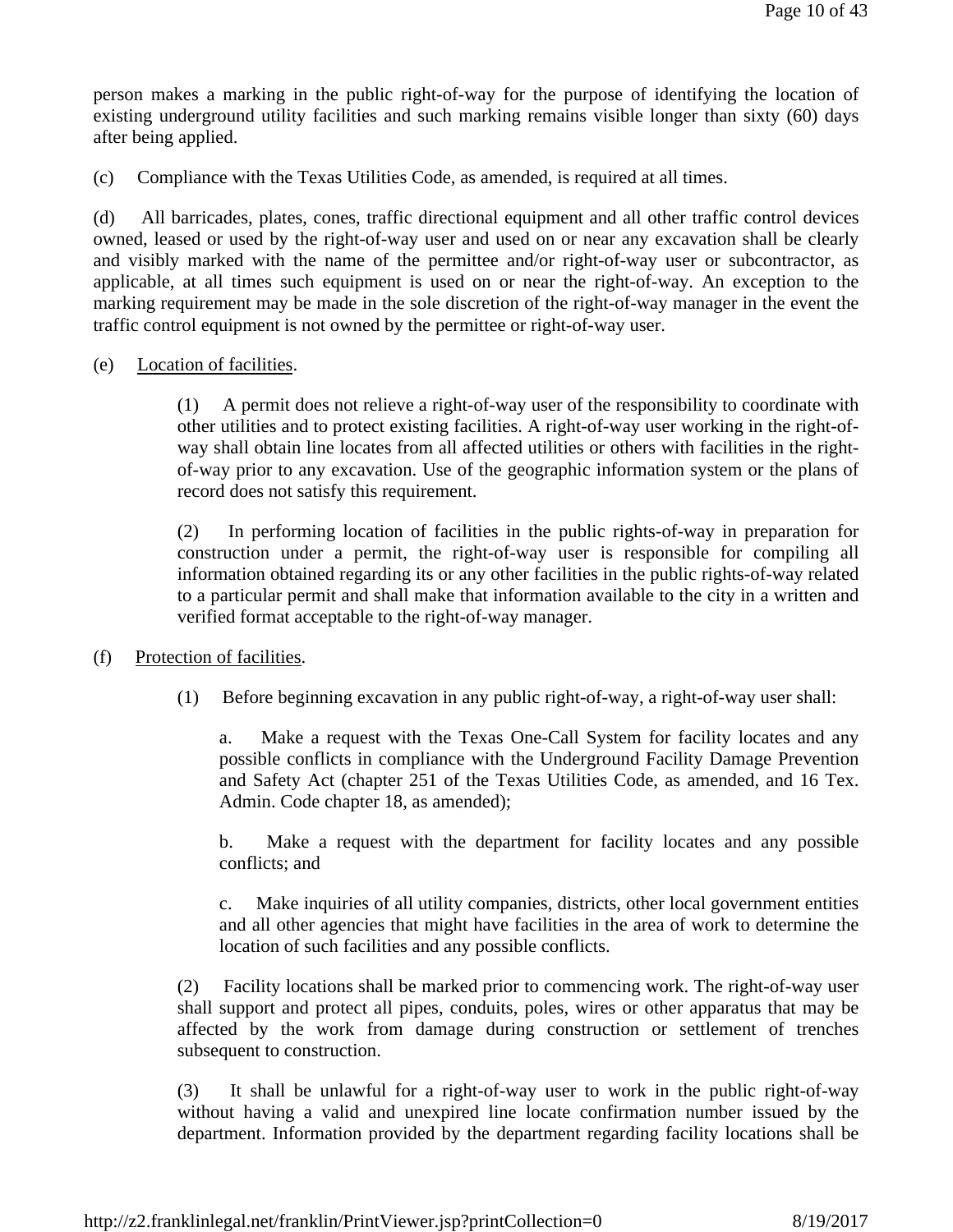valid for 14 business days or the expiration date that the department's assigned line locater indicates on the department-issued line locate request form, whichever period is greater.

(4) No facility may be placed within four feet (4') horizontally, of or within any distance above, an existing or proposed city facility without a city-approved encroachment agreement, unless otherwise approved by the director of the department.

(g) Work in the public right-of-way shall be done in a manner that causes the least interference with the rights and reasonable convenience of property owners and residents.

(Ordinance 02-05-65, sec. 3(1.4), adopted 5/7/02; Ordinance 16-09-70, sec. 2, adopted 9/6/16)

# **Sec. 78-27 Maps and records of registrants**

(a) Within 30 days of passage of this article, each right-of-way user shall provide the city an accurate map of their service area. The map shall be in electronic format overlaid over the North Central Texas Council of Government base digital map. In dual coverage areas, the city may request additional information to enable identification of right-of-way users.

(b) Each right-of-way user must maintain accurate maps and records of its facilities. The city's road network may be provided in digital format upon request. The right-of-way user is encouraged to maintain their system maps geo-referenced to the city's street network, which is on the North Central Texas Council of Government base digital map. The map should include true bearings and distances to the nearest established street lines and official monuments, which shall be accurately described on the map. The right-of-way user will provide the city with digital information within 90 days of a request for maps from the city for any user with less than 50 miles of utilities within the city. All other right-of-way users shall provide the digital information within one year of the request. Thereafter, the data is to be provided to the city on an annual basis by January 1.

(c) If the maps and records submitted in response to any request by or requirement of the city include information expressly designated by the right-of-way user as a trade secret or other confidential information protected from disclosure by state law, the city and its agents, employees, or other representatives may not disclose that information to the public without the consent of the rightof-way user, unless otherwise compelled by an opinion of the attorney general pursuant to the Texas Public Information Act, as amended, or by a court having jurisdiction of the matter pursuant to applicable law. This subsection may not be construed to authorize a right-of-way user to designate all matters in its maps and records as confidential or as trade secrets.

(Ordinance 02-05-65, sec. 3(1.5), adopted 5/7/02)

# **Sec. 78-28 Notice**

Notice for purposes of this article shall be made to the city via electronic message (e-mail), overnight courier (generally used carrier with tracing available) or hand delivery with signed receipt, facsimile to the department or United States mail return receipt required. (Ordinance 02-05-65, sec. 3(1.6), adopted 5/7/02)

## **Sec. 78-29 Registration**

(a) Nothing in this section relieves a person from obtaining a permit under this article to perform work in the right-of-way.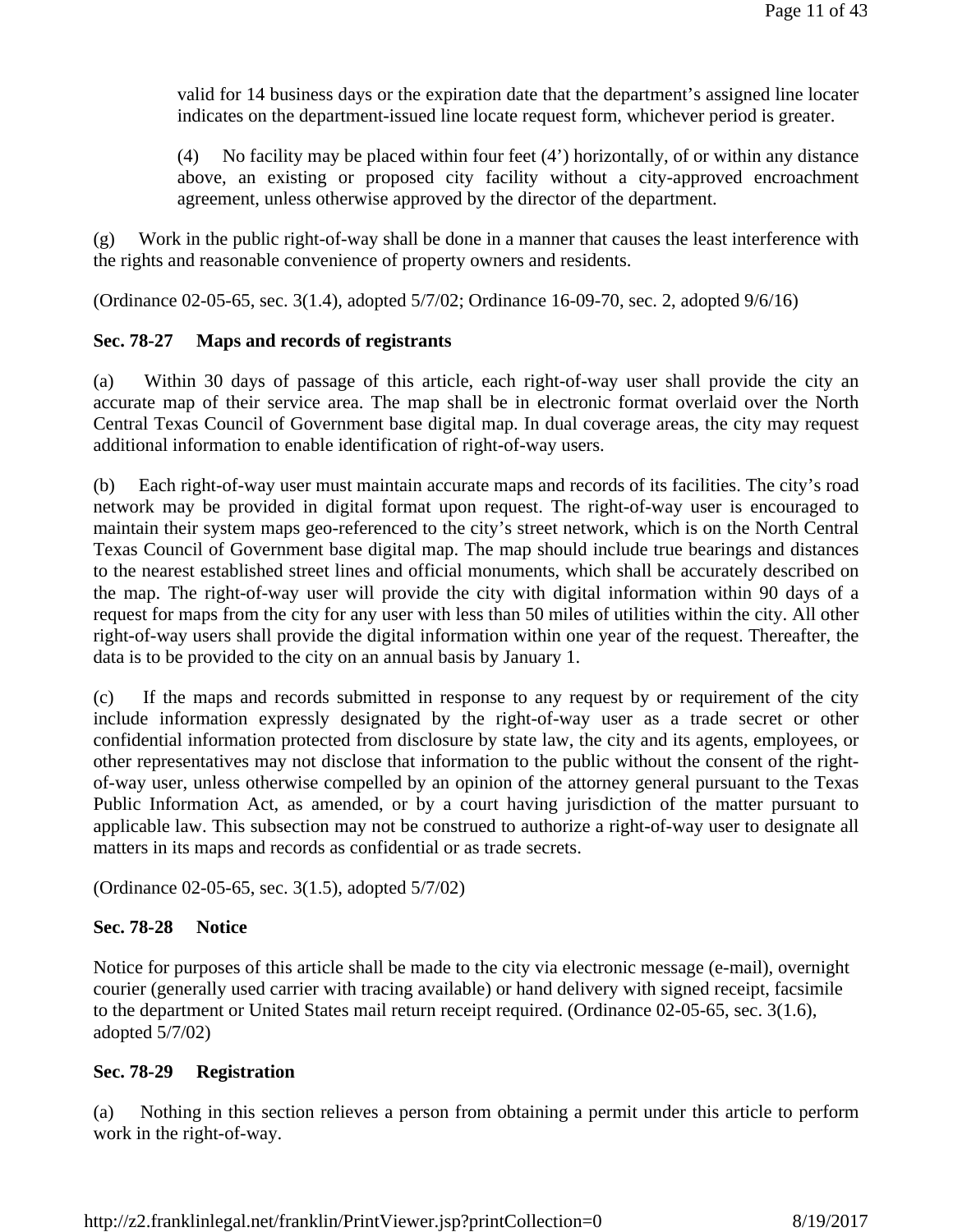(b) In order to protect the public health, safety, and welfare, each right-of-way user must register with the right-of-way manager in accordance with the following requirements:

> (1) The right-of-way user must apply for registration on a form furnished by the rightof-way manager; the application must be made in the name of the right-of-way user.

> (2) The registrations of right-of-way users that are utilities shall expire on December 31st of each year. The registrations of all other right-of-way users shall expire one year from the date of registration. For utilities that fail to renew registration within 30 calendar days after the date the city sends the utility a notice of noncompliance, the utility's facilities will be deemed to have been legally abandoned.

> (3) If information provided by the right-of-way user as part of the registration application changes, then the right-of-way user must inform the right-of-way manager, in writing, within 30 days of the change.

> (4) Each right-of-way user shall submit the following to the right-of-way manager at the time it submits its registration application:

a. The complete name, mailing address and telephone number of the person making the application; if the applicant is a firm, corporation or business entity, the applicant must provide the name and private mailing address of a principal of the firm, corporation or business entity who is authorized to bind the firm, corporation or business entity in legal agreements. Each applicant must also provide the names of all employees authorized to obtain permits to work in the right-of-way;

b. The names, addresses and telephone numbers of at least two persons who will be general, day-to-day contacts for the right-of-way user. At least one of the addresses must be within the Dallas/Fort Worth metropolitan area;

c. The name and mailing address of the person(s) authorized to receive service of process on behalf of the right-of-way user;

d. The names and telephone numbers of at least two persons serving as emergency contacts for the right-of-way user who can be reached by telephone 24 hours a day, seven days a week. The telephone numbers should be accessible without the city having to pay long-distance telephone or toll charge;

e. Proof of existing insurance that complies with  $\frac{\text{article V}}{\text{atile } V}$  (indemnification, insurance, bonding and liability) of this chapter; and

f. Any other information deemed necessary by the right-of-way manager.

g. Each right-of-way user that is a utility also shall submit the following to the right-of-way manager at the time it submits its registration application:

i. The name of the utility using the right-of-way, including any business name, assumed name, or trade name the utility operates under or has operated under in the city within the past five years;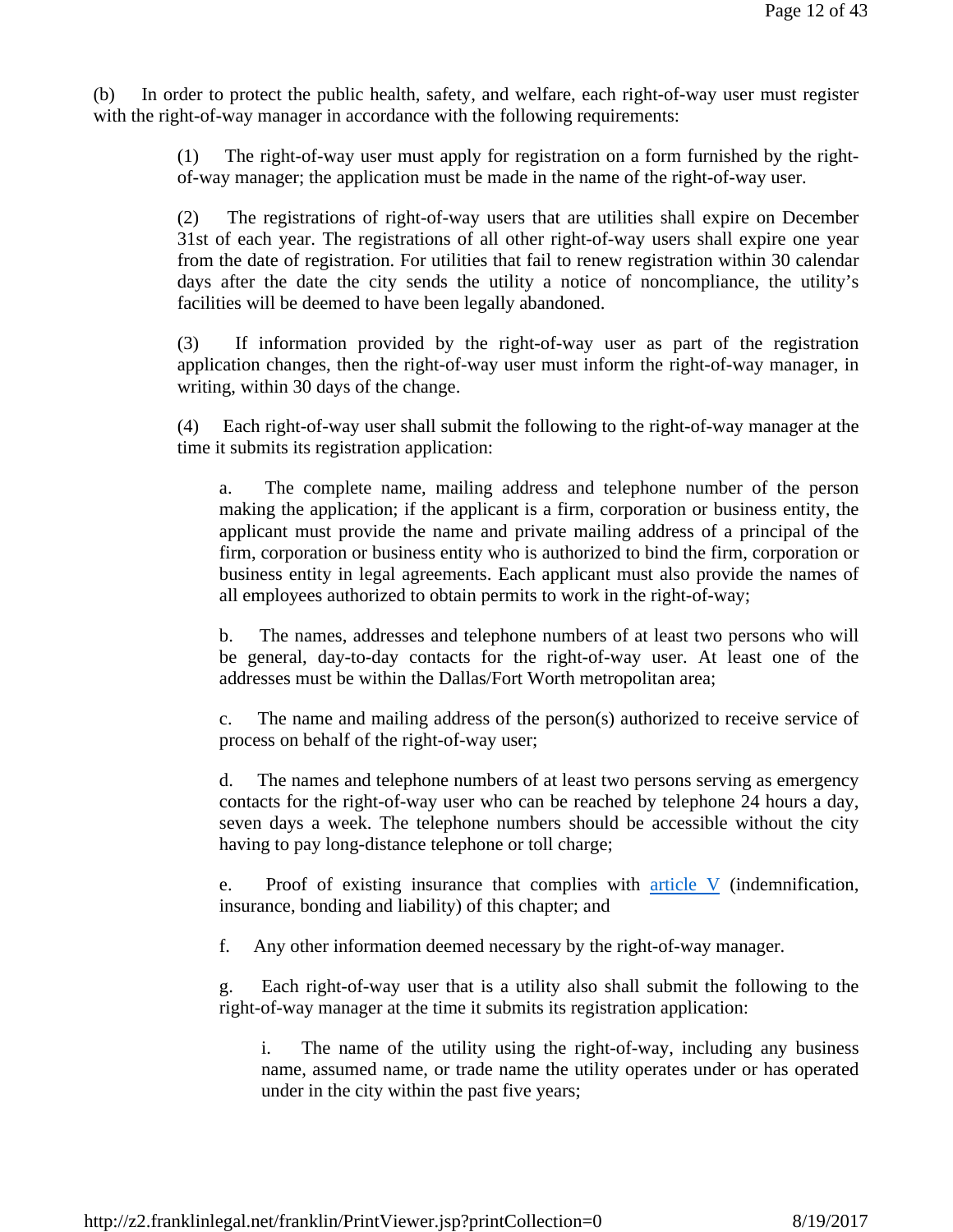ii. If the utility is a CTP, the certificate number issued by the Texas Public Utility Commission;

iii. The ordinance number of any franchise or license issued by the city that authorizes the utility to use the right-of-way; and

iv. The name, address and telephone number of any contractor or subcontractor who will be working in the right-of-way on behalf of the utility. This list may be amended as needed by the utility; however, no work shall be performed in the right-of-way by a contractor or subcontractor that is not on the list, regardless of whether a permit is required.

(c) In extending the rights and privileges of such registration, the city makes no statement regarding the competency of those so registered, and no manner of license is proffered.

(d) No permit to perform work in the right-of-way shall be issued to any right-of-way user unless the right-of-way user holds a valid registration with the city under this article.

(e) No right-of-way user who obtains registration from the city under this article shall permit the use of such registration by any person, other than the right-of-way user's employees, for the purpose of doing any work within the right-of-way, nor shall the right-of-way user subcontract to any other person any work for which a registration is issued to such right-of-way user.

(Ordinance 02-05-65, sec. 3(1.17), adopted 5/7/02; Ordinance 16-09-70, sec. 2, adopted 9/6/16)

# **Sec. 78-30 Traffic handling training**

The right-of-way user is responsible for work zone safety including, but not limited to, traffic control through the designated traffic control representative. The representative is responsible for compliance with the TMUTCD and the traffic control plan (if required) at all work zone sites. The traffic control representative shall ensure employees on the job site have adequate training. (Ordinance 02-05-65, sec. 3(1.8), adopted 5/7/02)

# **Sec. 78-31 Reporting obligations**

All right-of-way users shall, upon request, provide proof of any necessary permit, license, certification, grant, registration, franchise agreement or any other authorization required by any governmental entity, including, but not limited to, the city, state, or federal government, or railroad or pipeline company, including a description of the right-of-way user's intended use of the right-of-way, information sufficient to determine whether the right-of-way user is subject to franchising or licensing by the city, and information to determine whether the right-of-way user has applied for and received any certificate of authority required by the PUCT. The information provided shall be sufficient enough to determine whether the right-of-way user has applied for and received any permit or other approvals required by the FCC. Right-of-way user shall provide all such other information as may be reasonably required by the city to complete the registration statement. (Ordinance 02-05-65, sec. 3 (1.9), adopted 5/7/02)

# **Sec. 78-32 Surface mounted markers**

Where surface mounted markers are needed, curb mounted medallions shall be used whenever possible. (Ordinance 02-05-65, sec. 3(1.10), adopted 5/7/02)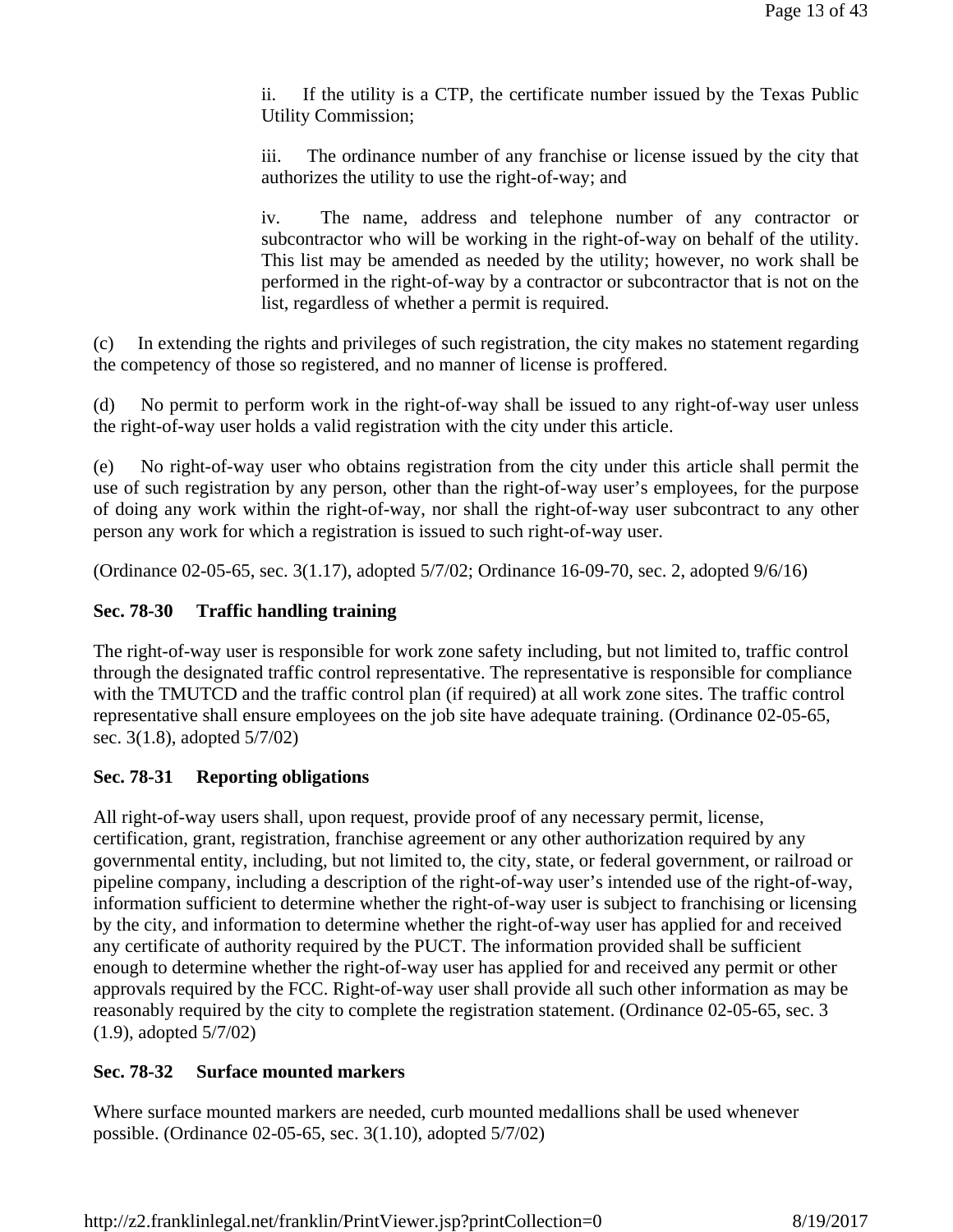## **Sec. 78-33 Relocation of facilities for city projects and public improvements**

(a) In the exercise of governmental functions, the city has first priority over all uses of the right-ofway. The city reserves the right to, among other things, lay water, sewer, drainage, and other pipelines or cables and conduits, and to do underground and overhead work, and attachments, restructuring, or changes in street facilities in across, along, over, or under a public street, alley or right-of-way occupied by an agency or right-of-way user, and to change the curb, sidewalks, or the grade of streets.

(b) The right-of-way user must relocate its facilities, at its own expense and in accordance with section 78-89, prior to the start of construction of a city project. Failure to comply with this provision shall subject the right-of-way user to the enforcement provisions contained herein.

(c) A permit will be required when making facility adjustments in preparation for city projects.

(Ordinance 02-05-65, sec. 3(1.11), adopted 5/7/02; Ordinance 06-08-86, sec. 3, adopted 8/2/06)

## **Sec. 78-34 Permit required**

It is unlawful for any person, its agents, servants or employees to dig, plow, blast, make cuts, openings, bore, tunnel, excavate or close lanes on a thoroughfare or collector without first having made application and obtained a permit therefor except for as allowed by this section. It is unlawful for any person, its agents, servants or employees to make or cause to be made any excavation in or under the surface of any right-of-way for the installation, repair or removal of any facilities, or for any other purpose without first obtaining from the right-of-way manager a permit in compliance with this article.

> (1) Before issuing a permit, the right-of-way manager shall have been provided a written application, on a form furnished by the right-of-way manager, setting forth the name and residence or business address of the applicant; the location and approximate area of the excavation, including its approximate length and width, and, if the excavation is in a street, whether it is parallel or transverse to the direction of the travel lanes; and, the purpose of the excavation. The application form shall include plans prepared in accordance with city specifications. Plans shall be drawn at a reasonable scale that legibly and accurately show all existing improvements and proposed work. All proposed work must be shown in heavy or bold type lines and fonts. If proposed work is in phases or part of another overall drawing, show all existing and future work in lighter or faded out lines and fonts. If rightof-way user cannot show distinctive line weights, the plans shall clearly label the above information using text. When required by the Texas Engineering Practice Act, as amended, the plans must be sealed by a professional engineer licensed to practice in the state.

> (2) At the time the permit issued, the applicant shall pay a nonrefundable permit application fee in an amount as provided for in article IV.

> (3) The proposed location, depth and other characteristics of any facilities for which the permit is issued shall be subject to approval of the right-of-way manager, and all backfilling, compaction and pavement restoration performed for any excavation shall comply with the requirements of this article.

> (4) No fee or requirement authorized or imposed pursuant to this article shall be construed to affect or alter in any way any obligation of public and/or private utilities with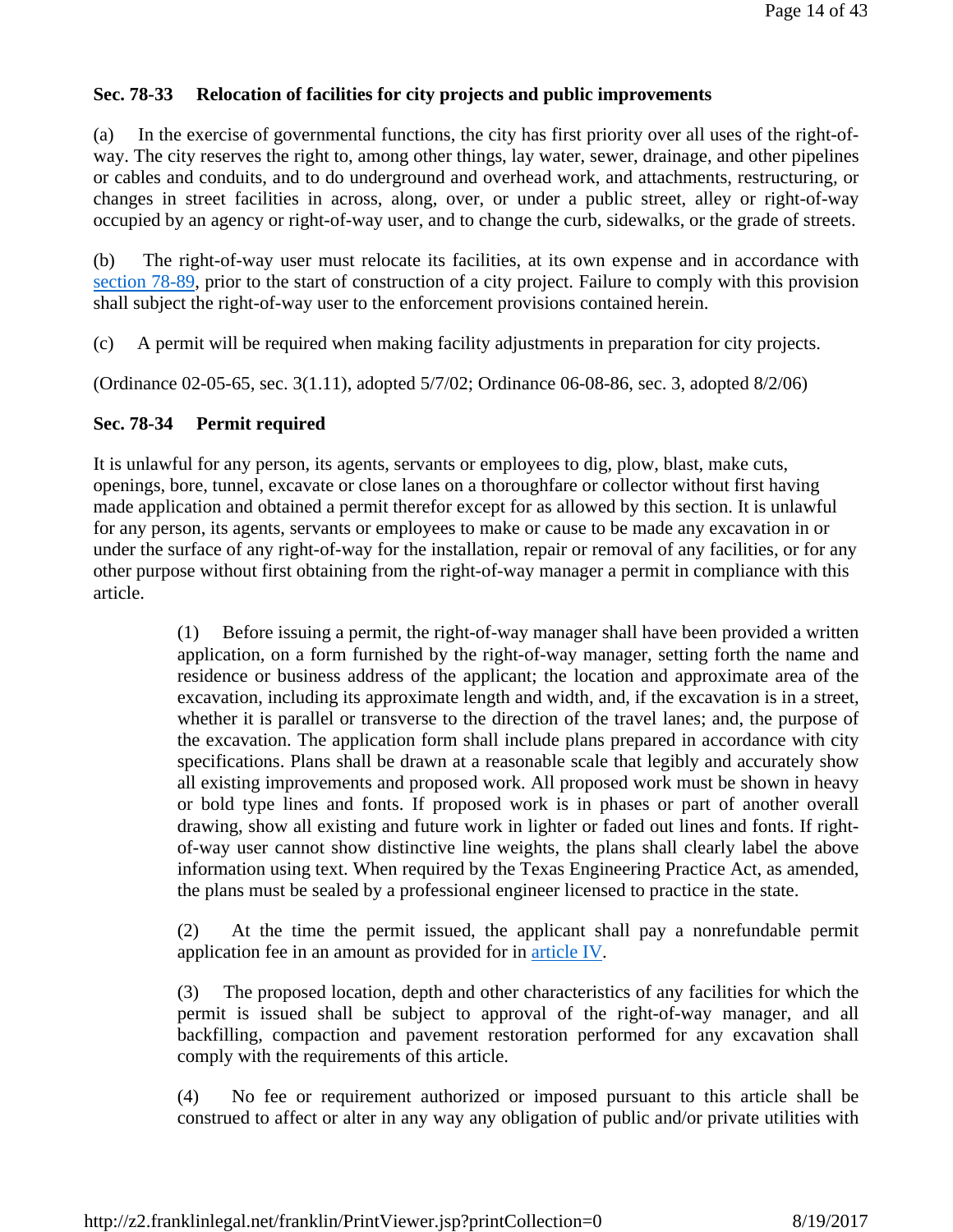facilities installed in any right-of-way to relocate the facilities, at no cost to the city, subject to state law, if applicable, in the event that relocation is required by the city to accommodate a proper governmental use of the right-of-way.

(5) Combinations of permits shall be permitted at the sole discretion of the right-of-way manager. Fees shall be assessed based on the excavations permitted.

(6) Subdivision monuments, historical markers, and any other signs or structures with foundations in the right-of-way, excluding billboards, are subject to this article.

(Ordinance 02-05-65, sec. 3(1.12), adopted 5/7/02)

#### **Sec. 78-35 Exceptions to required permit**

(a) The right-of-way manager reserves the right in his discretion to require a right-of-way permit on service connections. Unless otherwise required by the right-of-way manager, service connections do not require a permit if all of the following conditions are met:

> (1) The service connection excavation shall not exceed four feet inside the right-of-way to property line;

(2) All excavation shall be in accordance with service connection drawings;

(3) The address for the service connection is on the city provided form, which is submitted to the right-of-way manager via e-mail. Work shall not begin until the electronic form is transmitted to the right-of-way manager;

- (4) The excavation required is less than 24 inches in depth;
- (5) The excavation is no wider than two inches or is hand dug; and
- (6) The service connection does not require boring.
- (b) Irrigation system installation does not require a permit if all of the following conditions are met:

(1) The work is performed with an existing valid permit issued by the city for the installation of irrigation;

(2) The excavation shall not exceed 12 inches in depth and no wider than a one inch;

(3) The address for the service connection is on the city provided form, which is submitted to the right-of-way manager via e-mail and is approved. All requests, which are not approved within 48 hours, are denied;

(4) Line locates from the city are requested.

(Ordinance 02-05-65, sec. 3(1.12.1), adopted 5/7/02)

#### **Sec. 78-36 Permit application**

(a) Application for a permit shall be addressed to the right-of-way manager and made on a form furnished for that purpose, stating the extent, dimensions, character and purpose of the cut or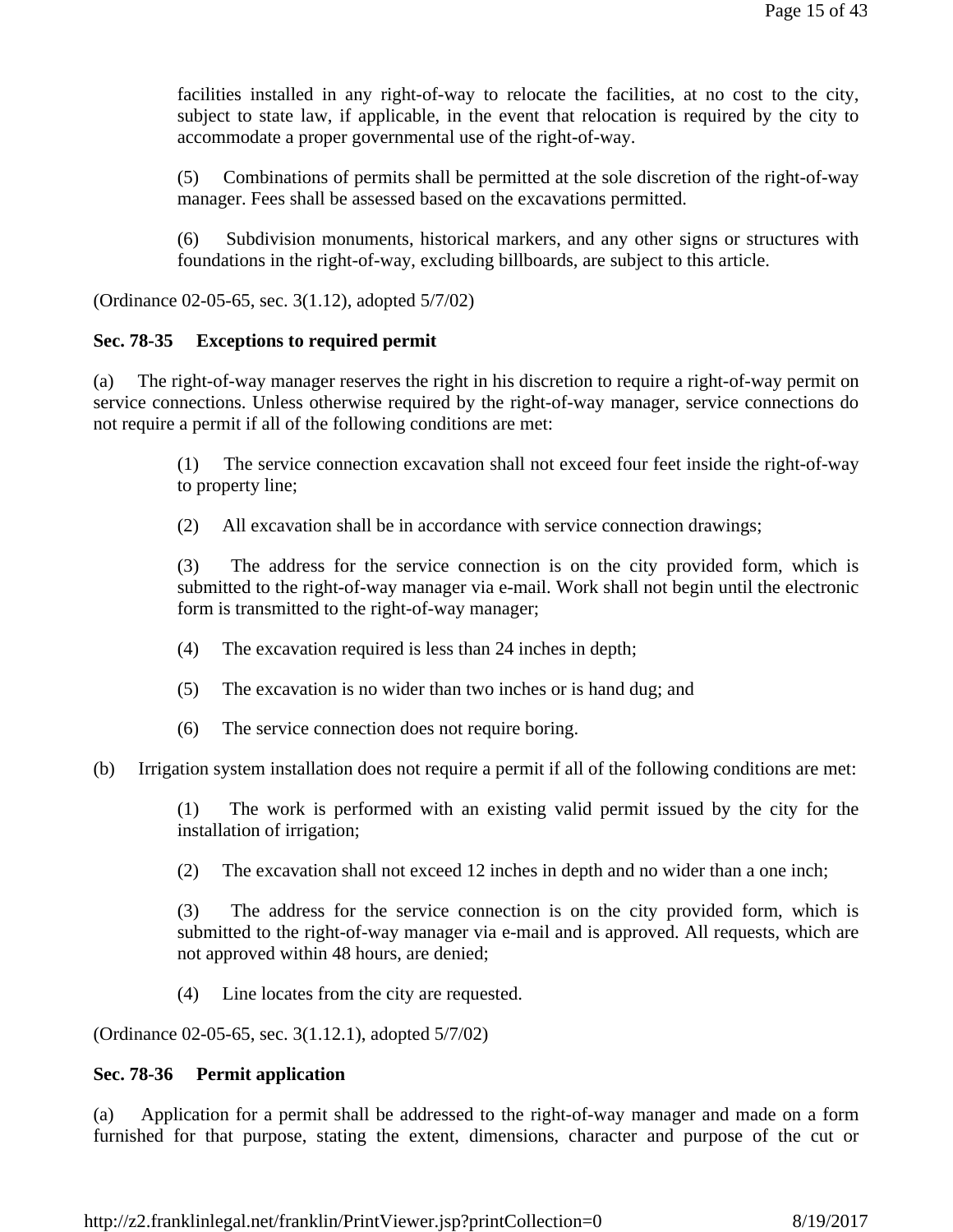excavation to be made, the location, by street and number if possible, where the work is to be done, and the time in which it is to be completed. The application form shall be accompanied by maps of the existing facilities in the area, to the extent available, and the location of the proposed facilities, methodology of construction, and proposed start and completion dates. When the work includes excavating, which will exceed five feet in depth, a trench safety design sealed by a licensed professional engineer shall also accompany the application, unless otherwise provided by law.

(b) A permit shall only be valid for the area of the right-of-way specified within the permit. No permittee may cause any work to be done outside the area specified in the permit, except as provided herein. Any permittee who determines that an area is greater than that which is specified in the permit must apply for and receive a new right-of-way permit.

(c) Applicants may apply jointly for permits to excavate the right-of-way at the same time and place. Applicants who apply jointly for a right-of-way permit may share in the payment of the permit fee. Applicants must agree among themselves as to the portion each shall pay. The city will recognize only one point of contact.

(d) Permits will be issued or denied within five business days of the city receiving a complete application. Permits shall be valid for the dates specified in the permit. The applicant may request but is not guaranteed the permit be valid for such longer period as may be necessary in the circumstances, in advance, as part of the application. The city may approve or deny the application for such extended permit period. No permittee may commence work before the permit start date and, except as provided herein, no permittee may continue working after the end date. If a permittee does not complete the work by the permit end date, the permittee must apply for and may receive a new right-of-way permit or a permit extension for additional time. This supplementary application must be submitted to the city prior to the permit end date. Applicants are encouraged to request a pre-submission meeting for large projects.

(e) An expedited permit may be requested, and shall be issued or denied within two days of application upon a showing of good cause, as solely determined by the right-of-way manager.

(Ordinance 02-05-65, sec. 3(1.13), adopted 5/7/02)

## **Sec. 78-37 Issuance of permit**

Every person making application for a permit in accordance with the provisions of this article, and having complied with such provisions, shall be entitled thereto, and, upon filing such application with the right-of-way manager, it shall be his duty to issue the permit, when the provisions of this article have been complied with.

> (1) Upon receiving a written application for a permit and a plan prepared in accordance with the city specifications, the right-of-way manager's designee shall set forth all requirements, approve or disapprove the application, sign and return it to applicant. Excepting only emergency excavations, at least one working day prior to the start of work, the applicant shall notify the right-of-way manager the date the work will commence when traffic control devices are necessary on a thoroughfare.

> (2) No permit shall be transferable. A permit shall be void unless the excavation to be made pursuant thereto is commenced within the time stated therein and the work diligently completed.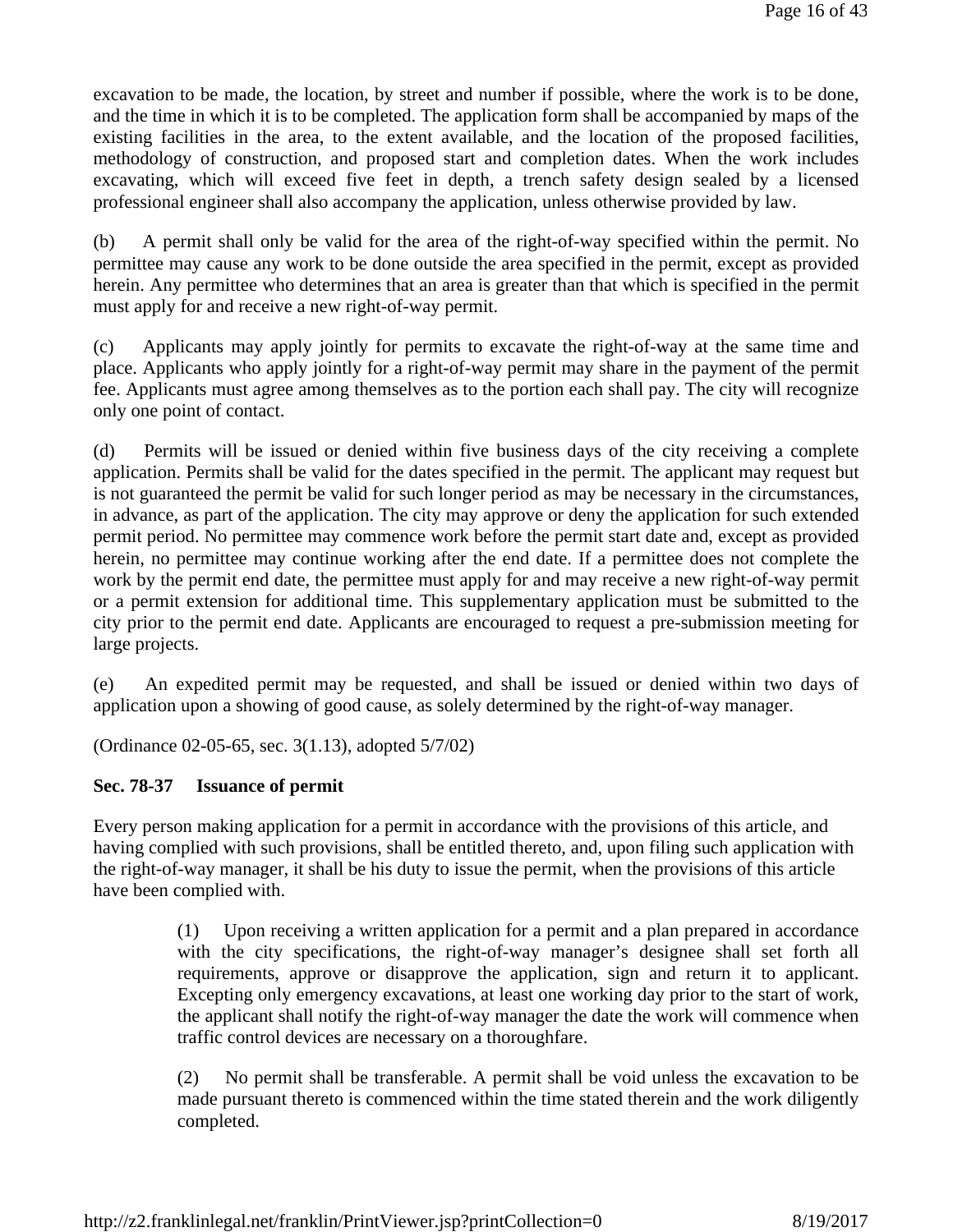(3) Each permit shall state a time period for completion of all the work to be done hereunder. The right-of-way manager may in his sole discretion, grant extensions of time.

(4) No person in violation of any requirement of this article shall be issued an excavation permit, nor shall any contractor or agent apply for or be issued a permit on the person's behalf, until the outstanding violation is/are corrected or a plan for correction is approved by the right-of-way manager. The foregoing requirement is in addition to any penalty or remedy for violation that may be imposed or sought by the city at law or equity.

(5) No work shall be done under any permit issued under this article except as stated in the permit. If the permit is allowed to expire, the right-of-way user shall procure a new permit, paying the applicable fee, prior to proceeding with any such work.

(Ordinance 02-05-65, sec. 3(1.14), adopted 5/7/02)

## **Sec. 78-38 Posting of signs**

The right-of-way user and contractor (if used) shall be identified by three feet by three feet information signs on all work requiring a permit. The signs shall state the name and phone number of the right-of-way user and contractor (if used). The signs shall be placed in the right-of-way on each approach to the location where construction is occurring from the time of the beginning of work in the right-of-way and shall continue to be posted at the location during the entire time the work is occurring. (Ordinance 02-05-65, sec. 3(1.15), adopted 5/7/02)

# **Sec. 78-39 Excavation to be under supervision of the right-of-way manager**

(a) Any right-of-way user engaged in making or backfilling any excavation in any right-of-way shall, at all times while such work is in progress, keep at the job location the permit, or a copy thereof, and shall provide of the same, when requested by any authorized city employee. At all times while the work is in progress, the right-of-way user shall also maintain, at the job location, a sign, barricade or other device bearing the right-of-way user's name.

(b) The right-of-way user shall protect from damage, utility conduits, sewer conduits, water conduits, lawns, shrubbery, trees, fences, structures, irrigation, sidewalks, streets, signs, street lights, or other property at, near or encountered in its work. The right-of-way user shall determine the boundary of the right-of-way.

(c) All excavations and other construction in the streets shall be conducted so as to interfere as little as practicable with the use of right-of-way and with the use of private property, in accordance with any lawful and reasonable direction given by or under the authority of the governing body of the city pursuant to the policy and regulatory powers of the city necessary to provide for public convenience. The right-of-way user shall not trespass upon private property. The right-of-way user shall determine the boundary between right-of-way and private property.

(d) The city reserves the right to among others, lay, and allow to be laid, electricity, sewer, gas, water and other pipe lines or cables and facilities, as well as drainage pipes, and channels and streets, and to perform, and allow to be performed, any underground and overhead installation or improvement that may be deemed necessary or proper by the governing body of the city, in, across, along, over or under any right-of-way or public place occupied by a right-of-way user and to change any curb or sidewalk or the grade of any street and to maintain all of the city's facilities. In allowing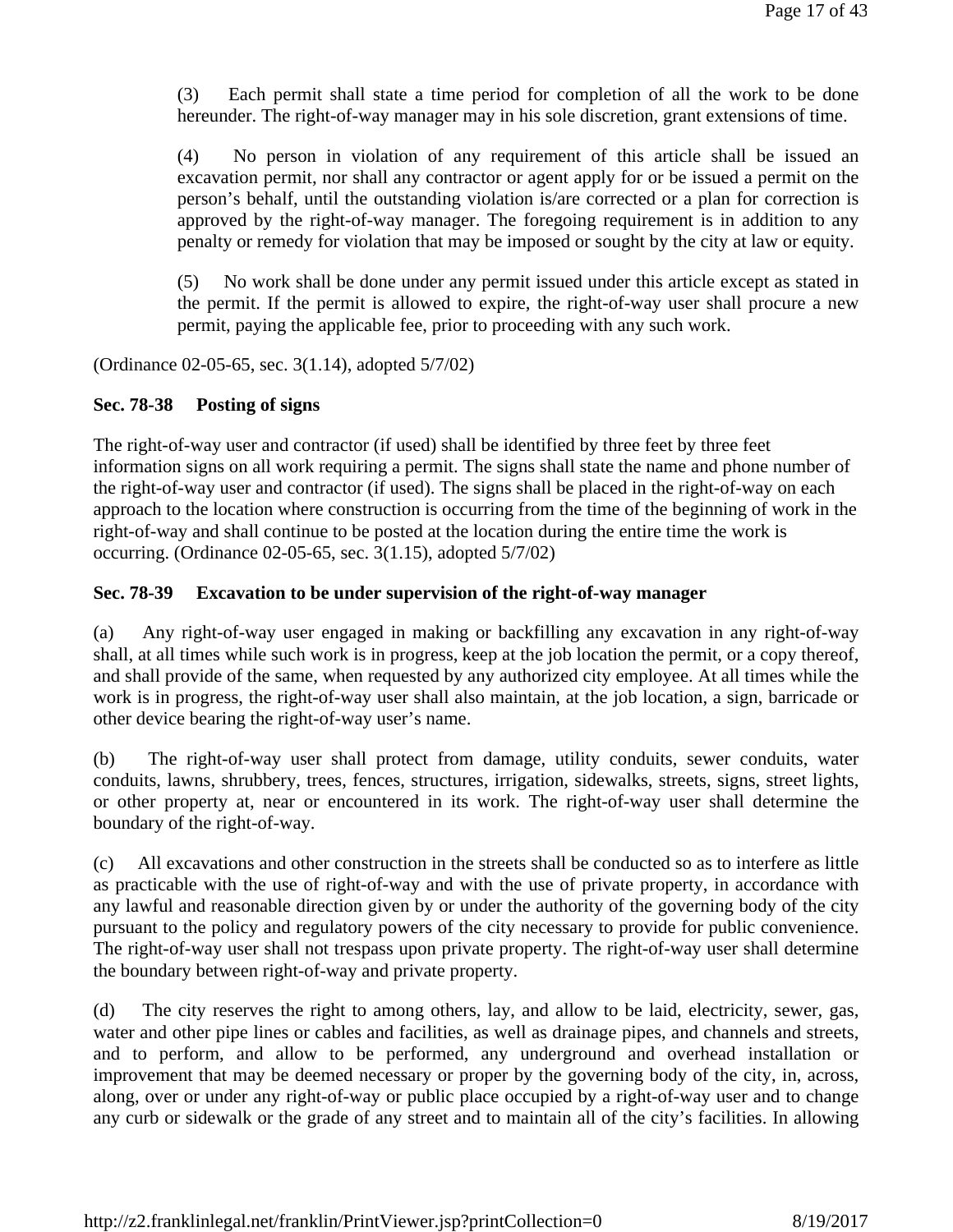such work to be performed by others, the city shall not be liable to a right-of-way user for any damage caused by those persons or entities. Nothing herein shall relieve any third party from responsibility for damages caused to a right-of-way user by such third party.

(e) All transmission and distribution structures, lines, equipment and facilities erected by a right-ofway user within the city shall be so located as to cause minimum interference with the proper use of the right-of-way, and to cause minimum interference with the rights and reasonable convenience of property owners who join any of said streets. No pole may be placed in an area prohibited by another section of this article.

(f) If the city requires a right-of-way user to adapt or conform its facilities, or in any way or manner to alter, relocate or change its property to enable any other corporation or person, except the city, to use, or to use with greater convenience, any right-of-way or public place, the right-of-way user shall not be required to make any such changes until such other corporation or person shall have undertaken, with solvent bond, to reimburse a right-of-way user for any loss and expense which will be caused by, or arise out of such removal, change, adaptation, alteration, conformance or relocation of a right-of-way user's facilities; provided, however, that the city shall never be liable for such reimbursement.

(Ordinance 02-05-65, sec. 3(1.16), adopted 5/7/02)

## **Sec. 78-40 Registration certificate required; suspension or revocation of registration**

(a) It is unlawful for any right-of-way user to perform construction in the right-of-way unless the right-of-way user is the holder of a valid registration under section 78-29 (registration) of this article.

(b) The right-of-way manager is entitled to suspend or revoke, temporarily or permanently, a rightof-way user's privilege to work in the right-of-way on any of the following grounds: providing false or misleading information; failing to provide updated information to the right-of-way manager within 30 days of the date such information changes as required by <u>section  $78-29(b)(3)$ </u> of this article; allowing another person, other than the right-of-way user's employees, to use the right-of-way user's registration for the purpose of doing any work within the right-of-way; subcontracting to any person any work for which a registration is issued to the right-of-way user; failing to maintain insurance that complies with article V (indemnification, insurance, bonding and liability) of this chapter; failing to make a request for or an inquiry regarding facilities locates in compliance with section 78-26 of this article and/or working in the public right-of-way without having a valid and unexpired line locate confirmation number issued by the department; or being convicted of, or acknowledging, three or more violations of this chapter 78 [article II] (right-of-way management) or any other ordinance of the city within a 12-month period.

(Ordinance 02-05-65, sec. 3(1.16.1), adopted 5/7/02; Ordinance 16-09-70, sec. 2, adopted 9/6/16)

## **Sec. 78-41 Hours of operation for nonemergency work**

(a) Excavation and boring shall be conducted between the hours of 7:00 a.m. to 4:00 p.m. on Monday through Friday, except on holidays. No excavation or boring shall be performed on holidays.

(b) All other work requiring an inspection shall be done between the hours of 7:00 a.m. to 4:00 p.m. on Monday through Friday, except on holidays. No work shall be performed on holidays. A right-ofway user may work on Saturday subject to the approval of the right-of-way manager and a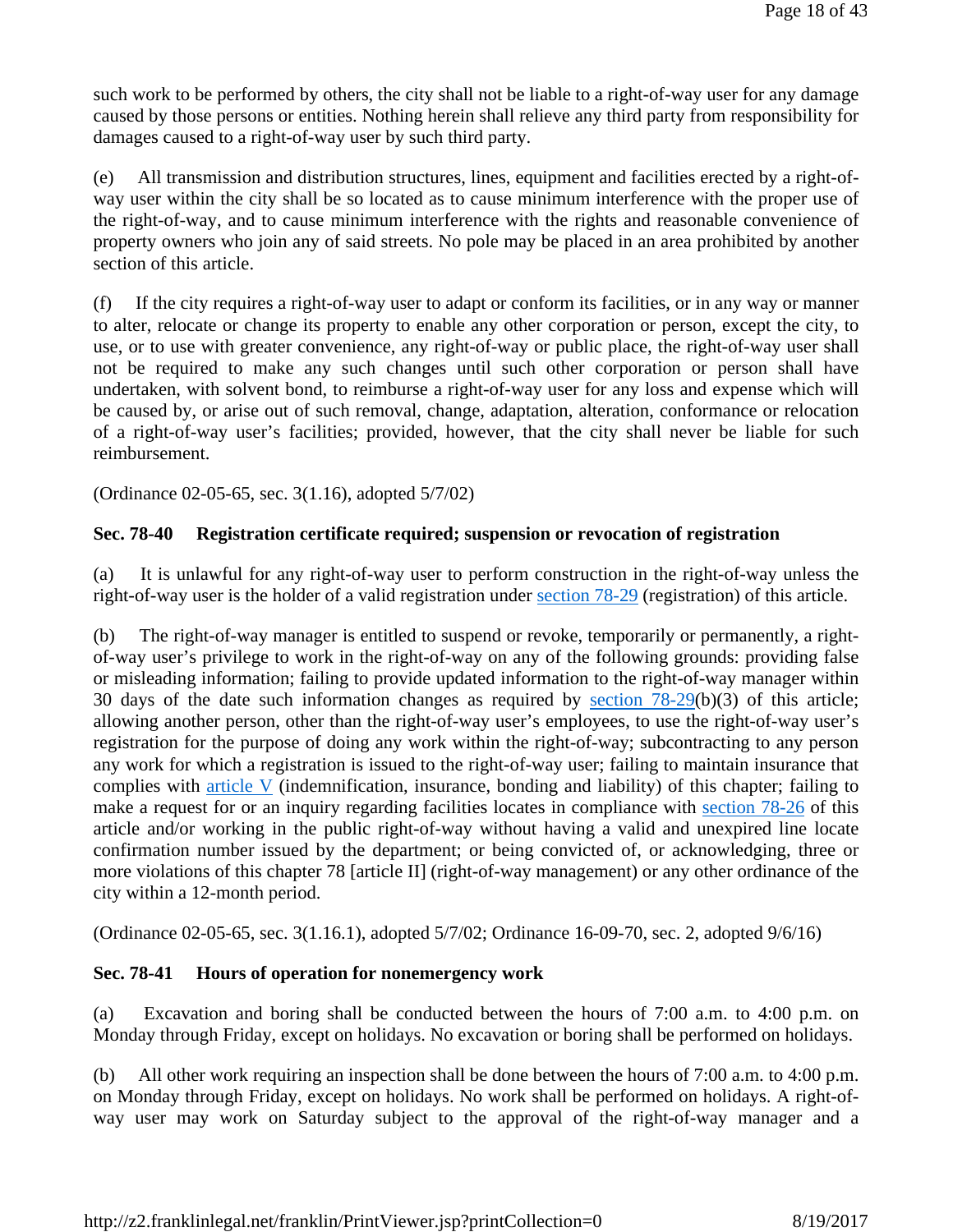notification no later than noon on Thursday before the Saturday in which the work is to be performed. The Saturday inspection fee must be paid prior to noon on Thursday prior to the Saturday in which the work is to be performed.

(Ordinance 02-05-65, sec. 3(1.17), adopted 5/7/02)

## **Sec. 78-42 Denial of permit**

A permit may be denied or suspended for any of the following reasons:

(1) Failure to provide proof of a surety bond or liability insurance acceptable to the city or notice of termination of the same.

(2) Failure to secure a contractor's license or other required license.

(3) Failure to perform in accordance with the requirements of this article.

(4) The excavation would be in a street and not otherwise permitted by this article.

(5) The proposed warning or other traffic control procedures or equipment do not comply with the requirements of the TMUTCD or the requirements of the right-of-way manager.

(6) The proposed activity would violate any city ordinance or state or federal law, rule, regulation or statute.

- (7) The permit application contains false or misleading information.
- (8) The activity would cause a public health or safety hazard.
- (9) The right-of-way user is not authorized within the city.

(10) The right-of-way user is in violation of this article relative to work in progress.

(11) The right-of-way user has not compensated the city, or is not legally obligated to compensate the city by contract, by agreement or by law, for using the public property; or the right-of-way user has failed to timely make required payments.

(Ordinance 02-05-65, sec. 3(1.18), adopted 5/7/02; Ordinance 06-08-86, sec. 4, adopted 8/2/06)

## **Sec. 78-43 Appeal**

A right-of-way user that (i) has been denied registration or a permit; (ii) has had its registration or a permit suspended or revoked; or (iii) believes that fees imposed are invalid, may appeal such denial, suspension, revocation or fee imposition as follows:

> (1) The right-of-way user shall file a written notice of appeal with the right-of-way manager within five business days of the date the decision was rendered or the action occurred. The notice must state the grounds for the appeal and, if applicable, the alternatives available and routes explored, hardship encountered, cost comparison of other alternatives and a statement of any other significant factors. The right-of-way manager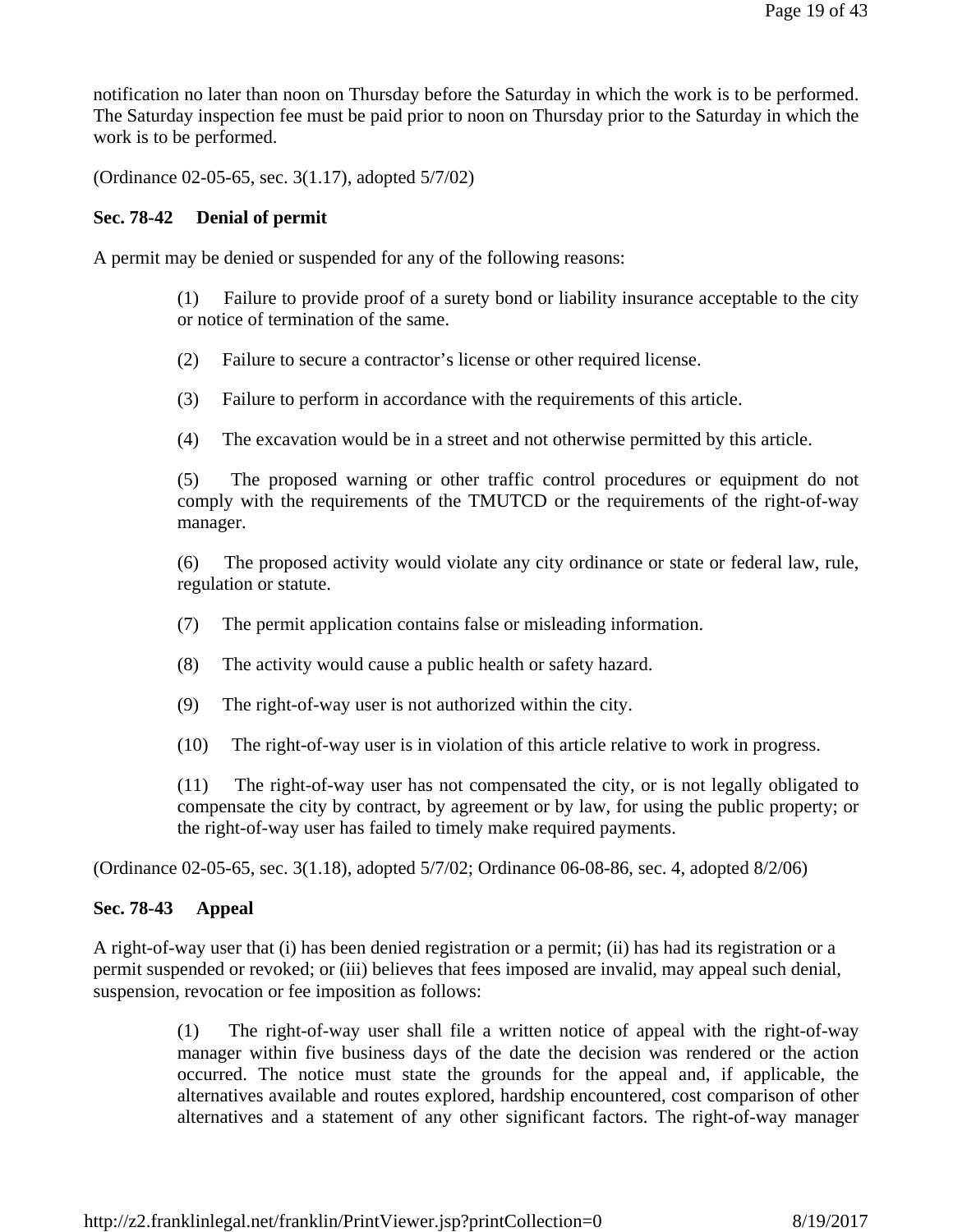shall provide a written decision on the appeal within five business days. Failure to render a decision within five business days shall constitute a denial.

(2) If the right-of-way user's appeal to the right-of-way manager is denied, the right-ofway user may file a written notice of appeal to the director of public works within five business days of receipt of the right-of-way manager's written decision. The director of public works shall provide a written decision within five business days of receipt of an appeal in accordance with this section. Failure to render a decision within five business days shall constitute a denial.

(3) If the right-of-way user's appeal to the director of public works is denied, the rightof-way user may file a written notice of appeal to the office of the city manager within five business days of receipt of the director of public works' written decision. The city manager shall provide a written decision within five business days of receipt of an appeal in accordance with this section. Failure to render a decision within five business days shall constitute a denial. The city manager's decision shall be final.

(Ordinance 02-05-65, sec. 3(1.19), adopted 5/7/02; Ordinance 16-09-70, sec. 2, adopted 9/6/16)

# **Secs. 78-44–78-74 Reserved**

# **ARTICLE III. TECHNICAL SPECIFICATIONS**

## **Sec. 78-75 Lawful use of right-of-way**

(a) The use of the right-of-way in any manner which violates federal, state, or local laws, or city codes, ordinances and regulations, including, without limitation, those relating to health, safety, noise, environmental protection, waste disposal and water and air quality, is prohibited. All permittees shall provide satisfactory evidence of compliance with the foregoing upon request of the city.

(b) The permittee shall dispose of all material removed from the right-of-way and any waste created by permittee in compliance with all state, federal and local laws and requirements. Temporary storage of material may be placed in a pile no higher than 30 inches.

(c) If a permittee excavates any contaminated, regulated or hazardous materials in the right-of-way, such permittee shall be responsible for environmental assessment, excavation, testing, transportation and disposal of that material in accordance with applicable law. The permittee shall promptly notify the city, orally, of the condition within two hours of discovery of any contaminated, regulated or hazardous materials in the right-of-way, and within eight hours provide the aforementioned information to the city in writing. The permittee must consult with and receive written authorization from the city before undertaking any of the steps/actions set forth in this subsection.

(Ordinance 02-05-65, sec. 3(2.1), adopted 5/7/02)

# **Sec. 78-76 Compliance with safety regulations**

The permittee and right-of-way user shall comply with all applicable federal, state and local safety regulations and requirements, including, by example and not limitation, the occupational safety and health standards for the construction industry. (Ordinance 02-05-65, sec. 3(2.2), adopted 5/7/02)

# **Sec. 78-77 Conformance with the thoroughfare plan**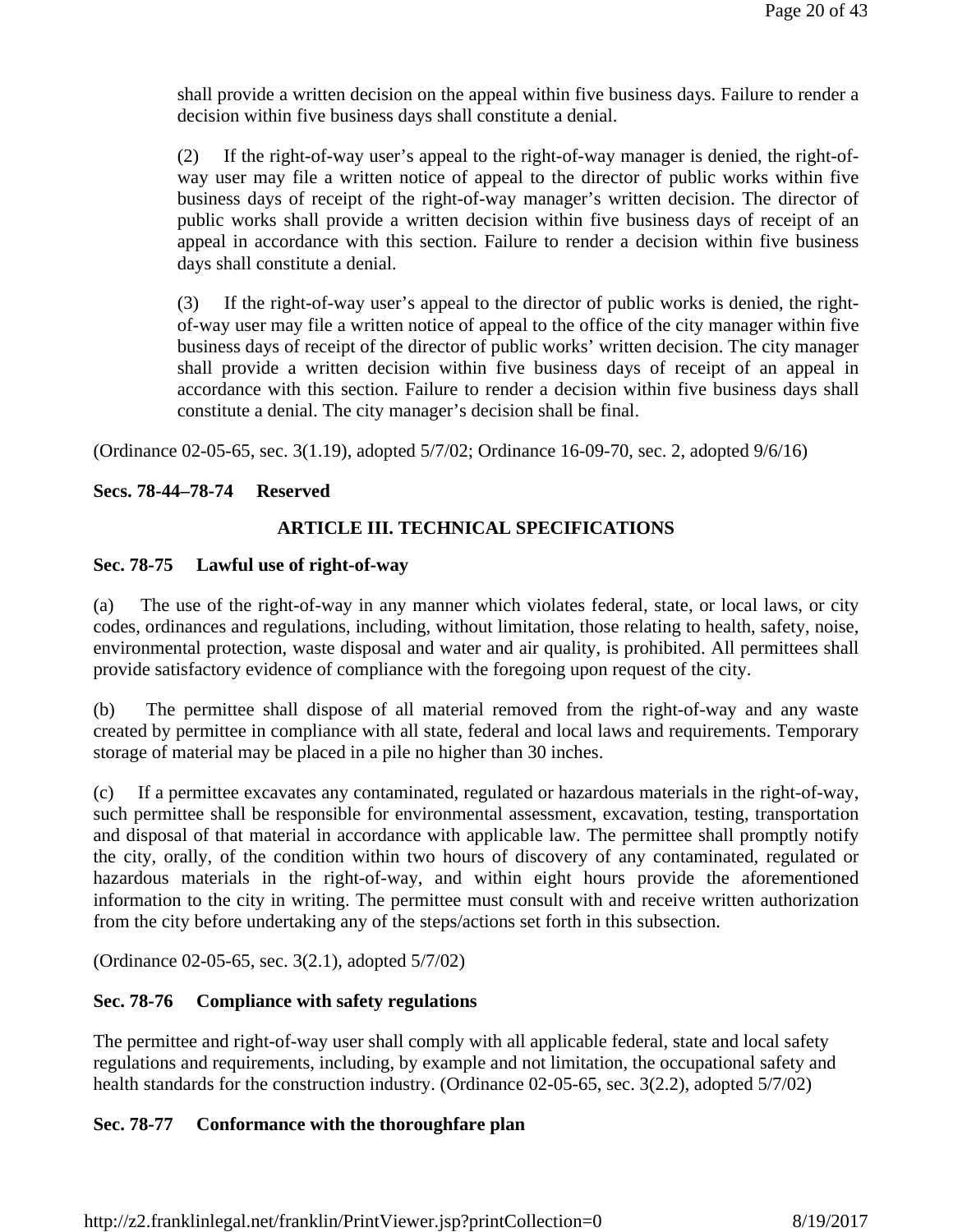A right-of-way user should consult the city's thoroughfare plan (TP) prior to the acquisition of any interest in real property in the city for the installation or relocation of service lines or other equipment or facilities along or adjacent to any street, right-of-way, thoroughfare, highway, or any proposed street, right-of-way, highway or thoroughfare to attempt to minimize any future conflict regarding the location of such facilities. All right-of-way users are charged at all times with constructive notice of the TP subsequent to the effective date of the ordinance from which this article is derived. The city shall, at a minimum, have no liability for the value of or loss by a right-of-way user of any improvements constructed in the area shown on the TP, except as provided herein. Typical locations of city facilities are depicted in Figure 1 of the thoroughfare plan. (Ordinance 02-05-65, sec. 3(2.3), adopted 5/7/02)

# **Sec. 78-78 Tree trimming and graffiti abatement**

Permission is granted to a right-of-way user, subject to the requirements of the city's tree preservation article, as it exists or may be amended from time to time, to trim trees upon and overhanging the right-of-way, so as to prevent the branches of such trees from coming in contact with a right-of-way user's facilities. When so directed by the city, the tree trimming shall be done under the supervision and direction of the city. The city shall report damage or vandalism to the right-of-way user's facilities as soon as practicable after the city discovers or learns of such event. The right-of-way user shall make the necessary repairs or restoration, including, but not limited to, cleaning of graffiti, as soon as practicable but not to exceed seven days after the right-of-way user discovers or learns of any misuse, destruction, damage or vandalism to its facilities. (Ordinance 02-05-65, sec. 3(2.4), adopted 5/7/02)

# **Sec. 78-79 Employee communication**

The right-of-way user shall ensure that there is at least one employee on the job site, during any type of work activity, who can read, write and speak English fluently. (Ordinance 02-05-65, sec. 3(2.5), adopted 5/7/02)

## **Sec. 78-80 Routing and spatial assignment**

The city reserves the right, in the permit or otherwise, to restrict or determine the route (pathway) and/or spatial location, whether horizontal, vertical or depth, of any facility and/or structure or improvement in the right-of-way. The city reserves the right to reserve space for future utilities. (Ordinance 02-05-65, sec. 3(2.6), adopted 5/7/02)

## **Sec. 78-81 Commencement and completion**

After obtaining the permit and prior to commencing the work, the permittee shall notify the right-ofway manager, and shall commence and complete all work within the time specified in the permit, unless an extension of time is granted by the right-of-way manager. No work shall commence until erosion control measures (e.g. silt fence) and advance warning signs, markers, cones and barricades are in place. (Ordinance 02-05-65, sec. 3(2.7), adopted 5/7/02)

# **Sec. 78-82 Notification of affected property owners**

Except in the case of an emergency, whenever excavation is required in the right-of-way adjacent to an occupied property, the right-of-way user shall notify the property owner of the activity through use of a door hanger, which shall include the following information: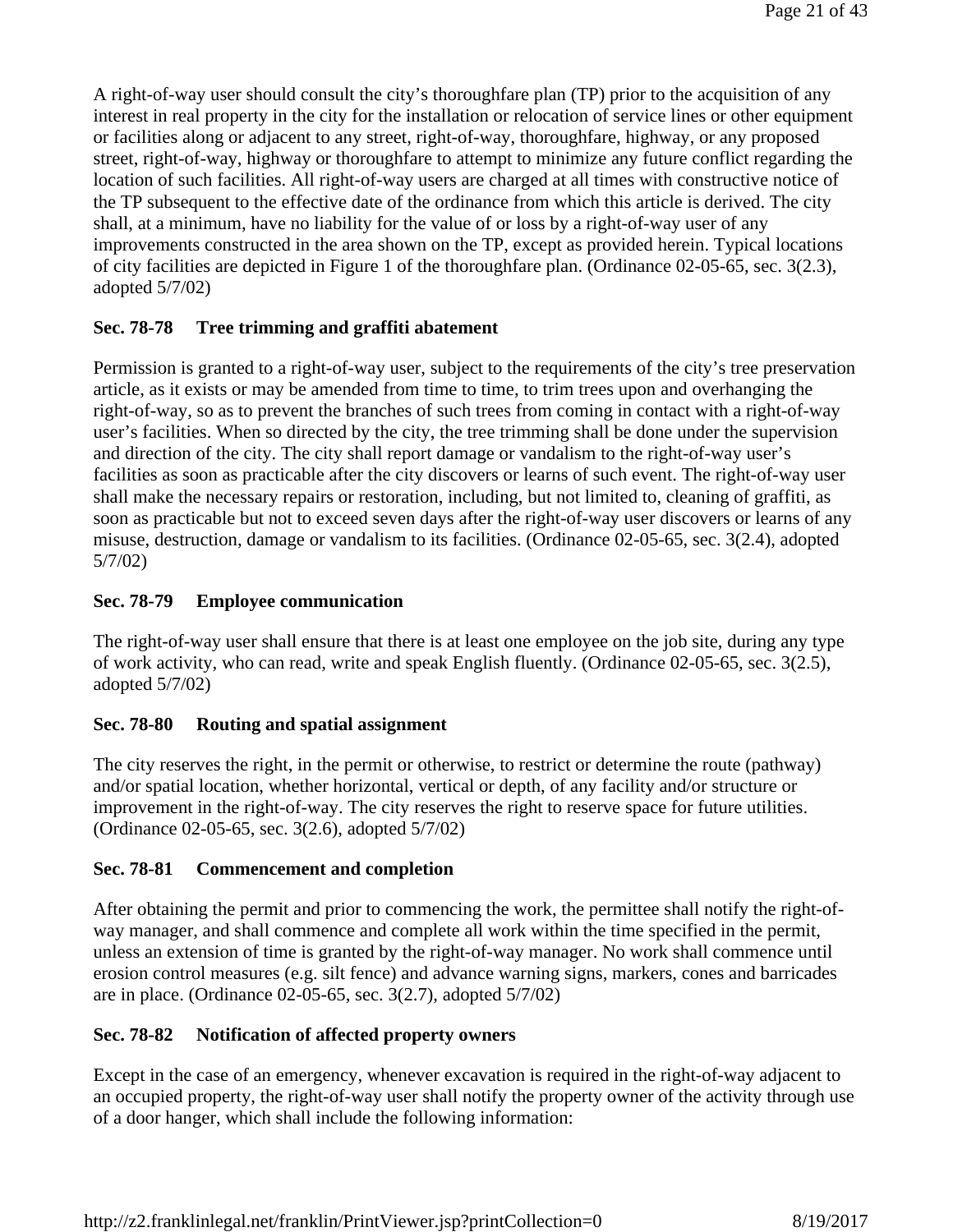(1) Permit number;

(2) Identify of the contractor and the right-of-way user, including a contact name and phone number by which more information regarding the project could be obtained and a 24-hour a day emergency phone number; and

(3) The anticipated duration of the construction work.

(Ordinance 02-05-65, sec. 3(2.8), adopted 5/7/02)

## **Sec. 78-83 Safe conduct of work**

Every permittee and right-of-way user shall prosecute its work diligently and in a good, safe, and workmanlike manner, and shall safeguard and protect the public, using the street or right-of-way where the work is being performed, from accidents or damage by placing barriers, lights and other sufficient safeguards around all cuts, openings and excavation. All material, implements and tools stored upon the premises and used in connection with the excavation shall be stored in a safe and nonhazardous manner. (Ordinance 02-05-65, sec. 3(2.9), adopted 5/7/02)

## **Sec. 78-84 Revocation or suspension of permit**

The city reserves its right, as provided herein, to revoke or suspend any permit, without refund of the permit fee, in the event of a breach by the permittee of the terms and/or conditions of the permit, this article and/or any other city ordinance. A breach of the terms of the permit shall include, but not be limited to any of the following:

(1) The violation of any provision of the permit.

(2) An evasion or attempt to evade any provision of the permit, or the perpetration or attempt to perpetrate any fraud or deceit upon the city or its citizens.

- (3) Any material misrepresentation of any fact in the permit application.
- (4) The failure to meet insurance, surety bond or indemnification requirements.
- (5) The failure to complete the work as specified in the permit.
- (6) The failure to correct a condition indicated on an order issued pursuant to this article.
- (7) Repeated traffic control violation.
- (8) Failure to protect facilities or repair facilities damaged in the right-of-way.
- (9) Violation of any part of this article.
- (10) Recognition by the right-of-way manager that a permit was issued in error.

(11) Failing to comply with an order of the right-of-way manager on the permit and any other valid permit held by the right-of-way user.

(12) Any safety violation or other action that threatens the health, welfare and/or safety of the public as solely determined by the right-of-way manager.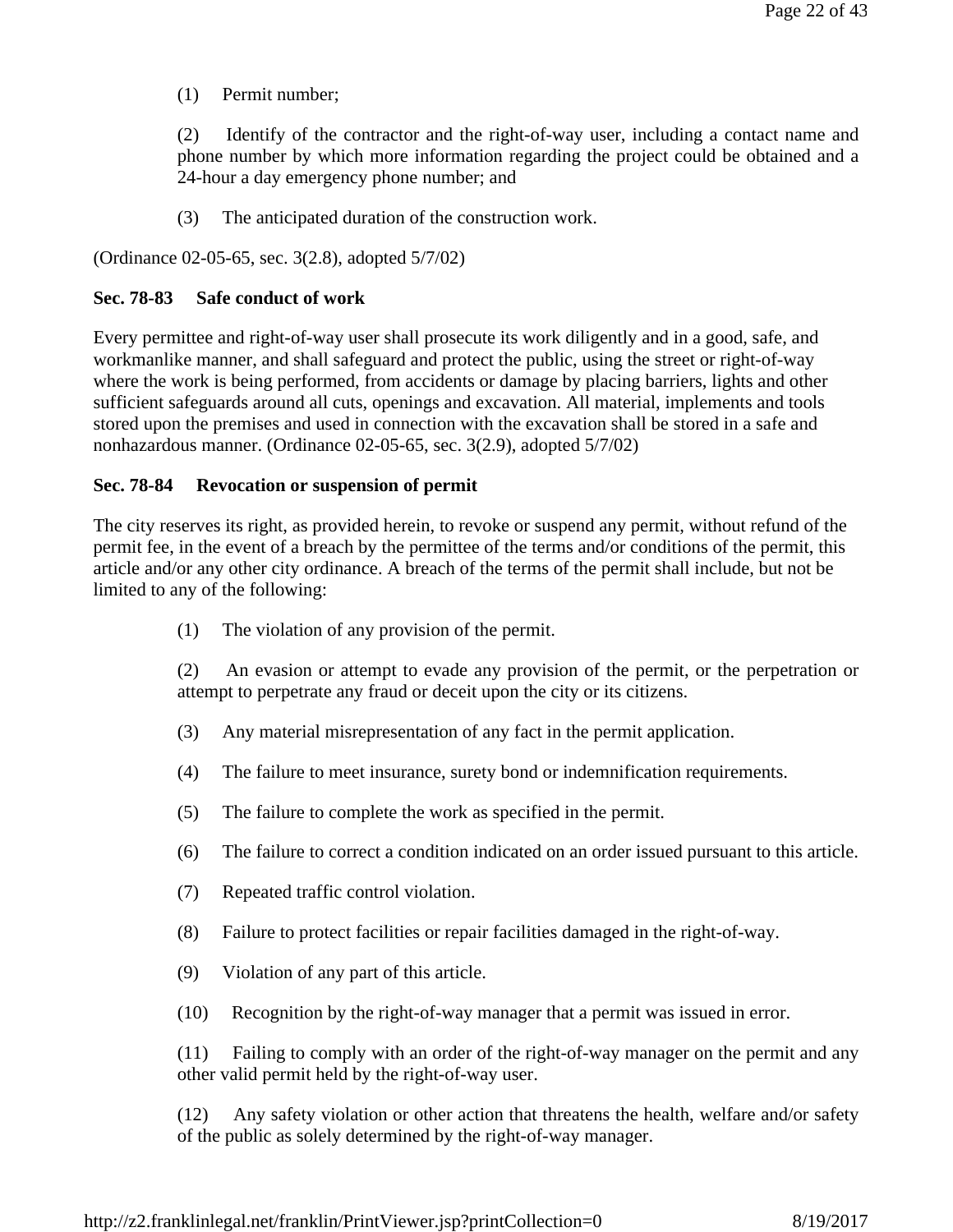If the right-of-way manager determines that the permittee has committed a breach of any law or condition of the right-of-way permit, the right-of-way manager shall make a written demand upon the permittee to remedy such violation. Continued violation may be cause for revocation of the permit or legal action, or both. The right-of-way manager may, in his discretion, revoke the permit, provide specifications to cure the breach, or both. Within five days of receiving notification of the breach, permittee shall contact the right-of-way manager with a plan, acceptable to the right-of-way manager, for correction of the breach. Permittee's failure to do so or permittee's failure to timely implement the approved plan shall be cause for revocation of the permit.

(Ordinance 02-05-65, sec. 3(2.10), adopted 5/7/02)

## **Sec. 78-85 Work not in accordance with permit declared unlawful**

(a) It shall be unlawful for any person to make, cause or allow to be made, any excavation, or to install, cause or allow to be installed any tank, pipe, conduit, duct, tunnel, utility pole or other utility or appliance in or under the surface of any street, alley, sidewalk, right-of-way or other public place, at any location, other than that described in the application for the permit and as shown on the plans filed with the right-of-way manager, and in accordance with the requirements of the permit. If the circumstances appearing after the excavation is commenced make it impossible to comply with the permit, the right-of-way manager may, in his sole discretion, grant a waiver to take the circumstances into account.

(b) Failure to comply with requirements set forth in this article or on any permit shall be cause for revocation of the subject permit and of any other permits held by the same permittee until the violations have been corrected or the right-of-way manager has approved alternative requirements.

(Ordinance 02-05-65, sec. 3(2.11), adopted 5/7/02)

## **Sec. 78-86 Work done without a permit**

No cut, excavation, grading or disturbing of the right-of-way, in any way, shall be made, other than excavations necessary for emergency work, without first securing a permit. No person or right-of-way user shall, at any time, open or encumber more of the right-of-way than shall be reasonably necessary to complete a project in the most expeditious manner. (Ordinance 02-05-65, sec. 3(2.12), adopted 5/7/02)

## **Sec. 78-87 Cessation of work**

At any time, the right-of-way manager may order the immediate cessation of any work that poses a threat to the health, safety or well-being of the public. The right-of-way manager may revoke the permit of any permittee in any instance where there is a threat to the health, safety or well being of the public. (Ordinance 02-05-65, sec. 3(2.13), adopted 5/7/02)

#### **Sec. 78-88 Violations of standards; notice**

The right-of-way manager may issue a written notice to the permittee indicating work that does not conform to the terms of the permit, applicable standards, conditions, codes or other applicable regulation. Within ten days after issuance of written notice, the permittee shall present proof to the right-of-way manager that the violation has been corrected. If such proof has not been presented within the required time, the right-of-way manager may revoke the permit. (Ordinance 02-05-65, sec. 3(2.14), adopted 5/7/02)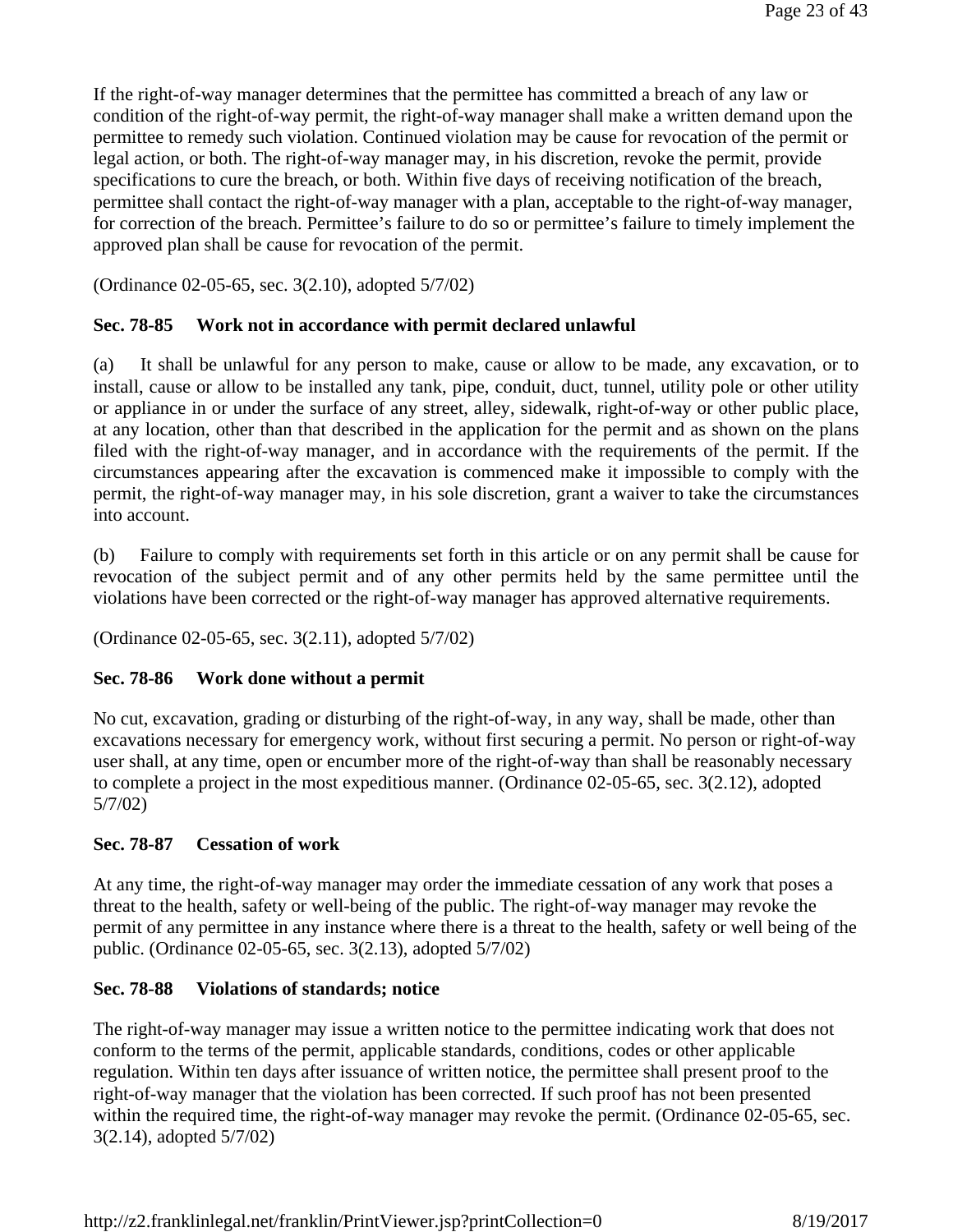# **Sec. 78-89 Location and relocation of facilities**

Subject to applicable federal, state, and local laws, the right-of-way user shall, upon the request of the city, which shall be in writing, locate and/or relocate its facilities situated within any right-of-way, at no expense to the city, where reasonable and necessary to accommodate any city project. The written request provided by the city shall state the date by which the relocation by the right-of-way user shall be completed and a reasonable amount of time shall be provided by the city. When relocation is necessitated by federal government requirements, which includes reimbursements of costs, the city will reimburse applicant for its proportionate share from funds provided to the city in such reimbursements. (Ordinance 02-05-65, sec. 3(2.16), adopted 5/7/02; Ordinance 06-08-86, sec. 5, adopted 8/2/06)

# **Sec. 78-90 Relocation facilities for the city**

In the event the city finds it necessary to move a right-of-way user's facilities to protect the right-ofway, any city utilities and/or street, the city shall notify the local representative of the right-of-way user. Right-of-way user shall promptly move or facilitate the relocation of the subject facilities at right-of-way user's sole expense. (Ordinance 02-05-65, sec. 3(2.17), adopted 5/7/02; Ordinance 06- 08-86, sec. 6, adopted 8/2/06)

## **Sec. 78-91 Abandoned facilities**

(a) A right-of-way user owning abandoned facilities in the right-of-way shall:

(1) Remove its facilities and repair, at its sole expense, any damage caused by the removal. The right-of-way manager may allow some or all facilities to remain if the rightof-way manager determines same is in the best interest of the public to do so; or

(2) Provide information satisfactory to the city that the right-of-way user's obligations for its facilities in the right-of-way have been lawfully assumed by another authorized right-of-way user.

(b) The facilities of the right-of-way user who fails to comply with this section, and those facilities which remain unused for two years, shall be deemed to be abandoned unless, within the aforesaid two-year period, the city receives written confirmation and reasonable evidence, as solely determined by city, that the right-of-way user intends to use the facilities. The city may exercise any remedies and/or rights it has at law or in equity, including, but not limited to, taking possession of the abandoned facilities or requiring the removal of the facilities by the right-of-way user at the right-ofway user's sole expense.

(Ordinance 02-05-65, sec. 3(2.18), adopted 5/7/02)

# **Sec. 78-92 Underground service requirements**

Placement of new utility support structures (poles) shall be prohibited for electrical distribution lines with 60,000 volts and less and all communication utilities, unless otherwise allowed by an existing franchise agreement between the right-of-way user and the city or a PUCT tariff. (This does not prohibit replacing existing poles for maintenance purposes.) (Ordinance 02-05-65, sec. 3(2.21), adopted 5/7/02)

# **Sec. 78-93 Location of poles and conduits**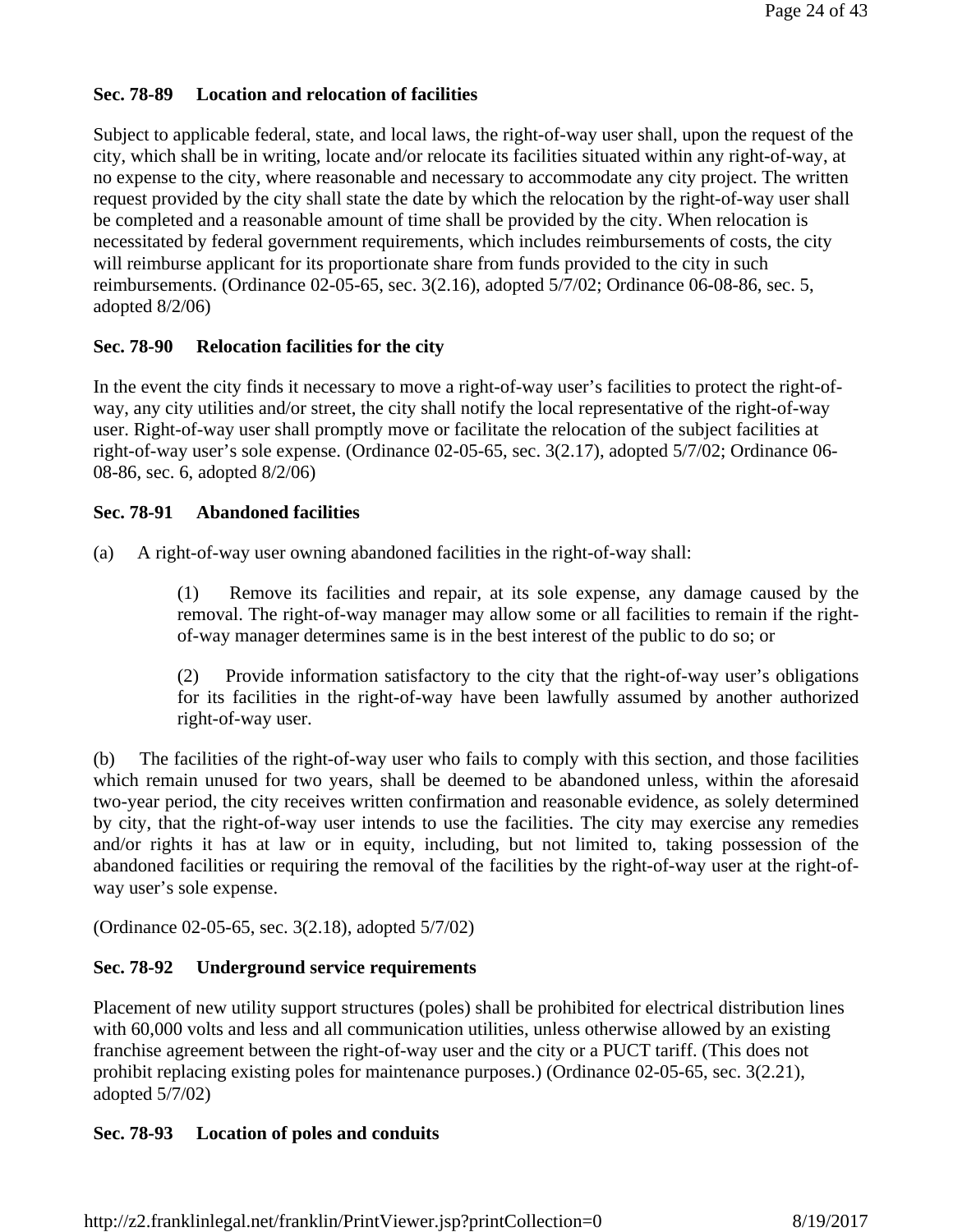All poles in the right-of-way shall be of sound material and straight, and shall not interfere with the flow of water in any gutter or drain, and shall be placed so as not to unduly interfere with vehicular and pedestrian travel. All poles in the right-of-way shall be located within three feet of the right-ofway line. Poles with bases greater than 36 inches in diameter shall not be placed within the right-ofway. Poles shall not be placed within the center median of any street. The location and route of all conduits, fiber, cables, utilities and facilities placed and constructed by a right-of-way user in the construction and maintenance of its system in the city shall be subject to the reasonable and proper control, direction and approval of the city. Replacement of existing poles does not require a permit. The specifications in this article modify the provisions of the American National Standards Institute, Incorporated, the National Electrical Safety Code and such other codes and standards that are generally accepted by the industry to the extent of any conflict. (Ordinance 02-05-65, sec. 3(2.22), adopted 5/7/02; Ordinance 15-07-47, sec. 3, adopted 7/20/15)

# **Sec. 78-94 Size and location of aboveground facilities**

Longitudinal lines in the right-of-way shall be limited to single pole construction. Except for poles, the maximum dimensions for utility structures above the ground in the right-of-way adjacent to streets are seven feet long (parallel to the road), two feet wide (perpendicular to the road) and six feet in height. For such structures three feet or less in height, the width may be 44 inches. The height of utility structures shall be measured from the lowest grade at any point 18 inches or less from the side of the structure that faces the street to the highest point of the structure. Utility structures exceeding those dimensions shall not be located in the right-of-way adjacent to streets, unless otherwise approved in writing by the right-of-way manager. All aboveground facilities, including poles and appurtenances thereto, shall be located outside of the corner visibility triangle at all intersections, planned intersections and driveways. No aboveground facilities may be placed in a parkway that is across from a median opening. (Ordinance 02-05-65, sec. 3(2.23), adopted 5/7/02; Ordinance 15-07- 47, sec. 3, adopted 7/20/15)

## **Sec. 78-95 Height of overhead line**

The minimum vertical clearance above the street shall be 22 feet for overhead electric lines, and 18 feet for overhead communication and cable television lines. Clearances for such lines shall be greater if required by the National Electrical Safety Code and governing laws. Right-of-way users shall ensure that all overhead lines are constructed and maintained in compliance with the National Electrical Safety Code, except where generally accepted industry standards require greater protections for the city to safely maintain, operate, construct, reconstruct and repair any existing or planned street lighting facility, traffic signal pole, mast arm, luminaire or other aboveground city facility, in which case such industry standards shall apply. (Ordinance 02-05-65, sec. 3(2.24), adopted 5/7/02; Ordinance 15-07-47, sec. 3, adopted 7/20/15)

## **Sec. 78-96 Attachments to poles**

(a) Nothing shall obligate or restrict a right-of-way user from exercising its rights to enter into pole attachment, pole usage, joint ownership or other wire space or facilities agreements with light and/or power companies or with other wire-using companies authorized to operate within the city.

(b) A right-of-way user shall utilize existing pole space, conduit, and other facilities whenever reasonably and/or economically possible.

(Ordinance 02-05-65, sec. 3(2.25), adopted 5/7/02)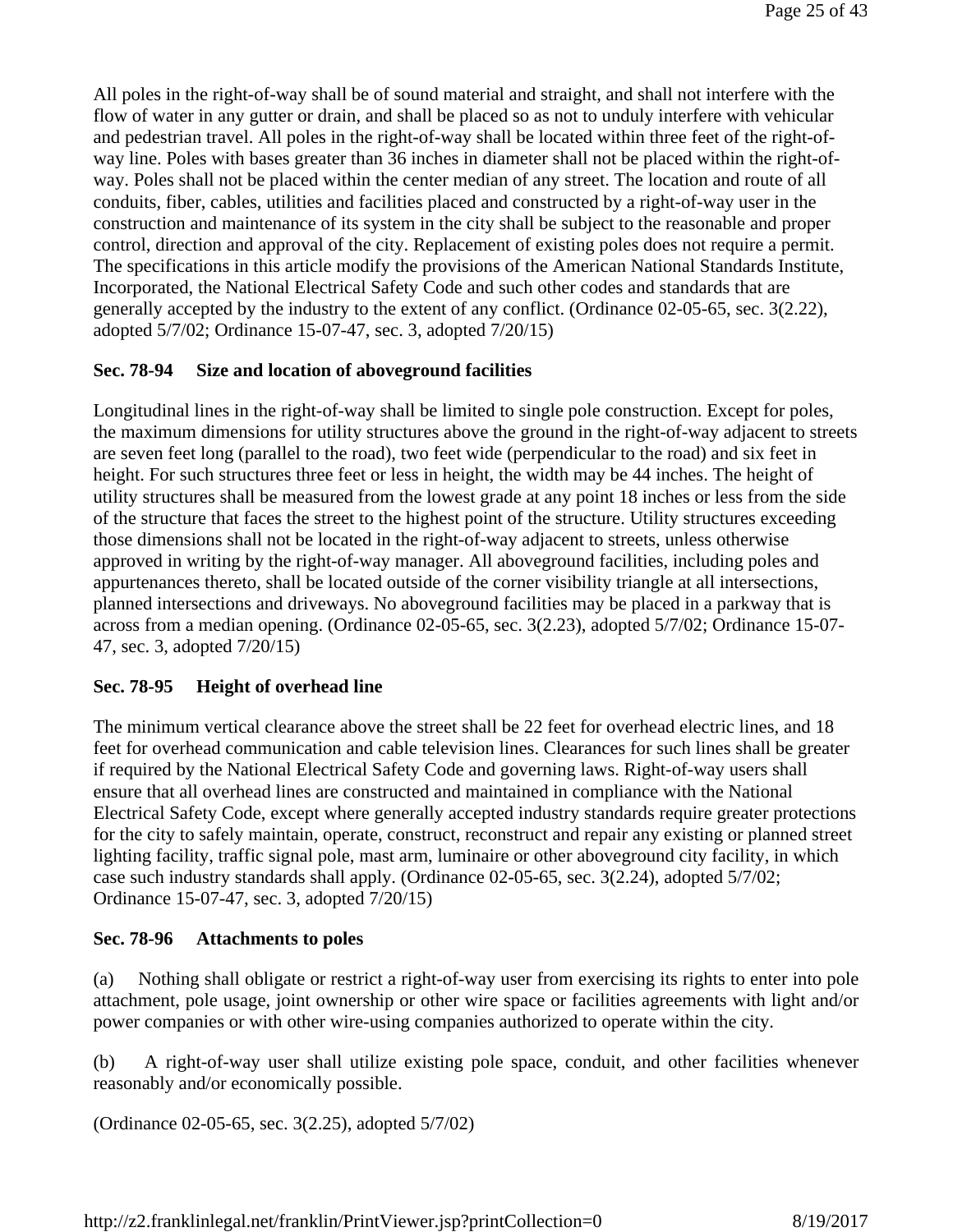# **Sec. 78-97 Temporary rearrangement of aerial wires**

The right-of-way user shall rearrange its transmission media temporarily as necessary to permit the moving of houses or other bulky structures. The requesting parties shall, pay the reasonable and necessary expense of such temporary rearrangements. The right-of-way user shall in a reasonable time frame and reasonable cost, remove its transmission media in connection with the demolition of unsafe structures, including emergency or ordered demolitions at no cost to the city. The right-of-way user may invoice the requesting parties for the cost of this work, where applicable. (Ordinance 02-05-65, sec. 3(2.26), adopted 5/7/02)

## **Sec. 78-98 Street closures**

(a) All lane closures on any thoroughfare or collectors shall comply with TMUTCD, and shall include a lane closure exhibit to be submitted with the permit to the right-of-way manager. The rightof-way manager may require a traffic control plan. Arrow boards and message boards may be required for lane closures on thoroughfares and collectors.

(b) Except in an emergency, no thoroughfare or collector street shall be closed on weekdays during the hours of 6:30 a.m. to 9:00 a.m. and 3:30 p.m. to 7:00 p.m. Everyday of the week, all roadways shall be open to traffic by sunset on the same day as the construction.

(c) All lane closures require 24-hour notification of the police and fire departments prior to closing

(Ordinance 02-05-65, sec. 3(2.26.1), adopted 5/7/02)

## **Sec. 78-99 Site maintenance during construction and prior to full restoration**

(a) Erosion control and stormwater management. The right-of-way user shall be responsible for stormwater management, erosion control and excavation safety measures that comply with city, state and federal guidelines. Requirements shall include, but not limited to, construction fencing around any excavation that will be left overnight, silt fencing in erosion areas until reasonable vegetation is established, barricade fencing around open holes, and high erosion areas will require wire backed silt fencing. Upon request of right-of-way manager, the right-of-way user may be required to furnish documentation submitted or received from the federal or state government.

(b) Dust control. The right-of-way user shall ensure that the work is conducted and site maintained to minimize blowing dust. At any time dust leaves the job site so that it is a nuisance, the work will stop until measures can be taken to eliminate the dust.

(c) Traffic control safety. In the event of noncompliance with the TMUTCD, the right-of-way user shall be notified of the violation. In the event of continued noncompliance, the right-of-way manager may revoke the permit, in addition to any other remedies available to the city. At any time the rightof-way manager determines the work threatens public safety, he may take immediate action as necessary including but not limited to, stopping all work, or have a third party make the repairs at the expense of the applicant.

(d) Responsibility for signs, barricades and warning devices. The right-of-way user working in any right-of-way is responsible for the safe movement of traffic, both pedestrian and vehicular, through the construction area. The right-of-way user shall meet all requirements for barricading and traffic control as specified in the TMUTCD.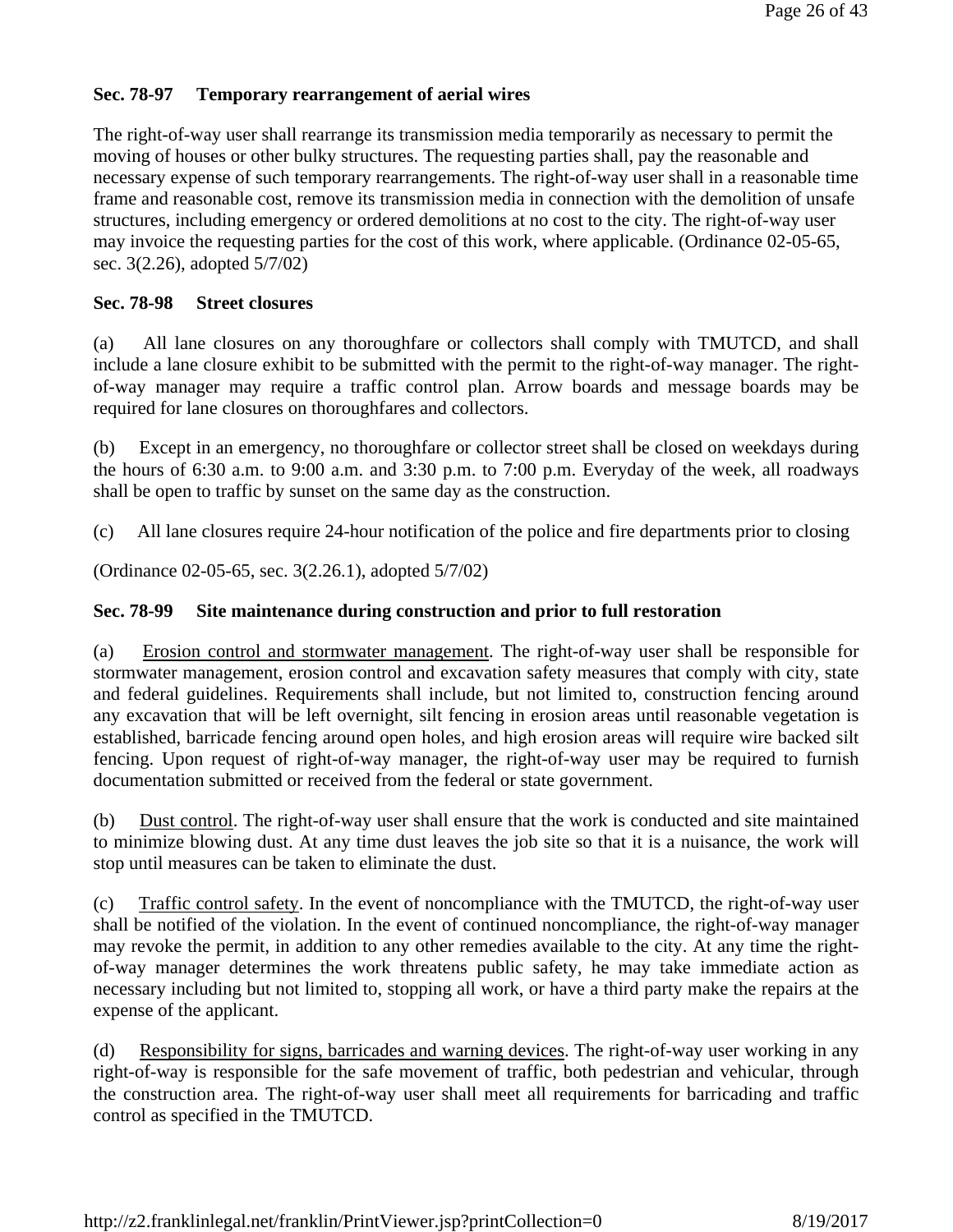(1) Only those individuals who are qualified by means of adequate training in safe traffic control practices and have a basic understanding of the principles established by applicable standards and regulations, including without limitation, those in TMUTCD, may place and maintain the traffic control devices in a construction area.

(2) The right-of-way user must either: (i) subcontract the barricading to a firm specializing in traffic control; or (ii) submit the qualifications and name of employees to the right-of-way user manager for approval prior to the work commencing. The right-ofway user must also submit a traffic control plan for review when required by this article. All signs and barricades must conform to the requirements of the TMUTCD.

(3) All barricades, plates, and other traffic control equipment must conform to TMUTCD specifications and must be inspected and maintained by the traffic control representative.

(4) All barricades, plates and other traffic control equipment must display accurate and sufficient information including without limitation, the name of the right-of-way user.

(5) Noncompliance with the TMUTCD shall be cited in writing. In the event of noncompliance after citation, the right-of-way manager may place the necessary devices as required, and the right-of-way user shall reimburse the city for all such expenses as well as \$500.00 for noncompliance. Failure to comply with this provision may result in denial of application for future permits.

(6) All traffic control devices must be removed immediately upon completion of work.

(e) Duty to barricade. At all times during construction activity, the contractor and/or right-of-way user, as applicable, shall place and maintain all necessary and proper barriers and other safeguards, including without limitation, watchmen certified in accordance with the safety training described in this article, if necessary, upon and around the work and for the prevention of accidents, and after daylight hours, shall place, maintain and keep suitable sufficient lights, in accordance with the TMUTCD.

(Ordinance 02-05-65, sec. 3(2.27), adopted 5/7/02)

## **Sec. 78-100 Inspection**

The permittee shall make the work site accessible to the city, and others as authorized by law, for inspection at all reasonable times during performance of the work. (Ordinance 02-05-65, sec. 3(2.28), adopted 5/7/02)

# **Sec. 78-101 Materials testing**

The department will require testing of materials used in construction in or near the right-of-way to determine conformance with city construction specifications, including, but not limited to, compaction tests on backfill materials, subgrade, aggregate base course, Portland concrete (rigid pavement), asphaltic concrete (flexible pavement) and other construction materials as deemed necessary by the department. The right-of-way user shall, at his expense, hire a testing laboratory with current accreditation by the American Association for Laboratory Accreditation, American Association of State Highway and Transportation Officials (AASHTO) or another nationally recognized accreditation agency that verifies compliance with ASTM E 329 and that demonstrates the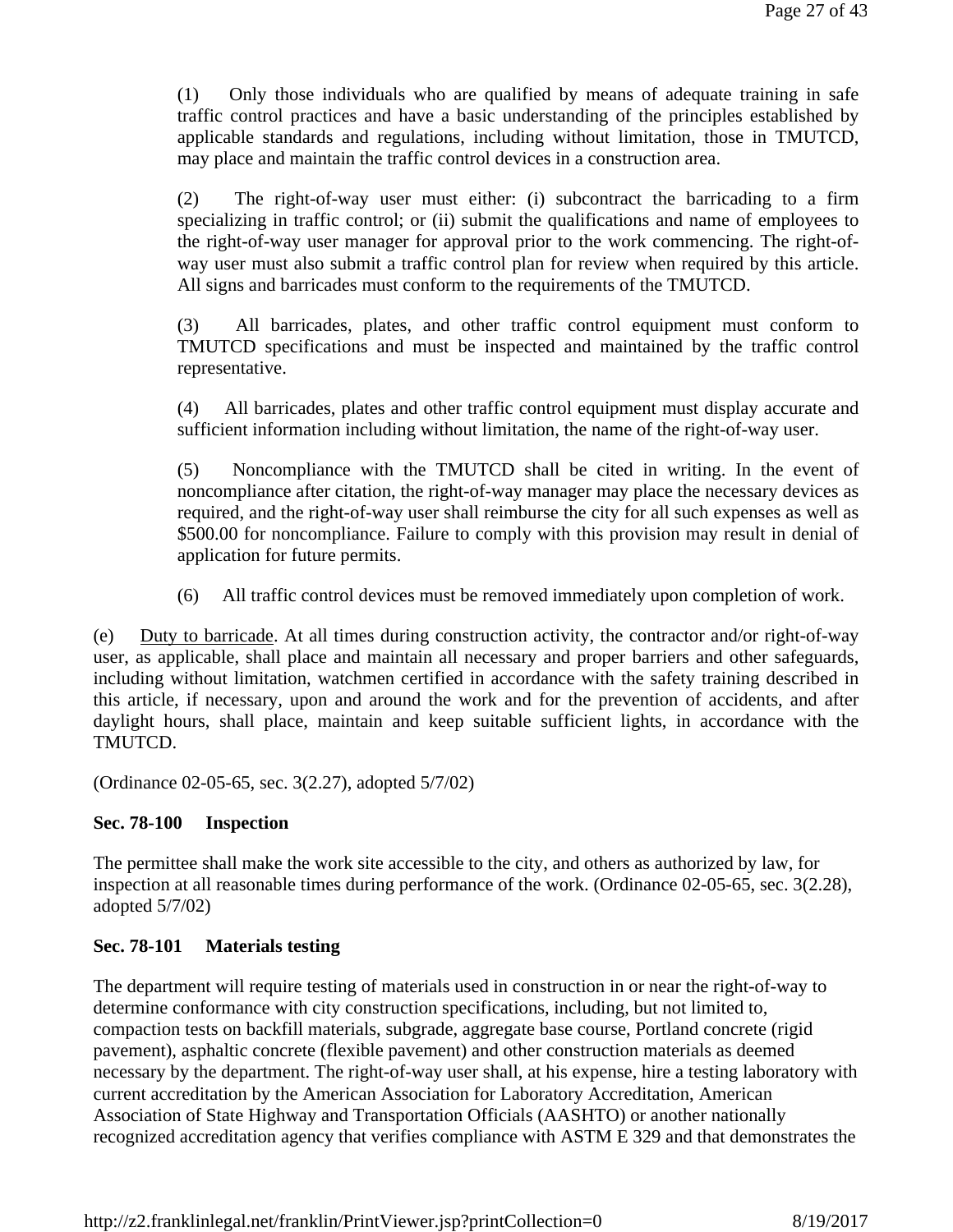laboratory's capabilities to perform applicable ASTM or AASHTO test procedures, as may be required. (Ordinance 02-05-65, sec. 3(2.29), adopted 5/7/02)

# **Sec. 78-102 Duties of persons making excavations or creating obstructions**

Any person who shall cause to be made any excavation or obstruction in any street or right-of-way shall not allow the same to remain there beyond a time reasonably sufficient for the completion of the work and/or removal of the obstruction, and shall repair the subject portion of such street and/or rightof-way so as to restore the same to its condition previous to the making of such excavation or obstruction. It shall be the duty of such excavators to protect the area while such condition exists and promptly to repair the same so as to leave the street or right-of-way in as good condition as before the excavation. (Ordinance 02-05-65, sec. 3(2.30), adopted 5/7/02)

# **Sec. 78-103 Emergency excavations**

Nothing in this article shall be construed to prevent any person maintaining any pipe, conduit or duct in or under any street, or right-of-way by virtue of any law, article or permit, from making such excavation as may be necessary for compliance with law or for the preservation of life or property when the necessity arises, provided that the person making the excavation shall notify the right-ofway manager within 24 hours. Except as specifically provided otherwise in this article for excavations authorized by this section, permittee shall be subject to all fees and requirements of this article. (Ordinance 02-05-65, sec. 3(2.31), adopted 5/7/02)

# **Sec. 78-104 Excavation in streets**

Except in case of an emergency there shall be no excavation in any street without the prior written approval of the right-of-way manager. Any request for a permit to excavate a street shall include a description of the proposed work and proposed restoration of the area, as well as a statement of clear and convincing evidence is provided to the right-of-way manager as to why alternate procedures cannot or should not be used in lieu of excavating a street. All pavement cuts and repairs shall be performed by a contractor with experience in street repair work. Any damage to pavement outside the removal area shall also be repaired subject to approval of the right-of-way manager.

> (1) Excavation in Portland cement concrete (PCC) pavement surface. If the existing pavement is PCC, the concrete shall be cut first with a saw to a depth of the full the thickness of the concrete, and the full width of the trench, which shall also cut the reinforcing steel. A second cut shall be 12 inches parallel to the first cut to full thickness of the concrete and excavated to undisturbed soil. Further criteria is set forth in Figure 3 of the thoroughfare plan.

> (2) Excavation in hot mix asphalt concrete (HMAC) pavement surface. If the existing pavement is HMAC, the HMAC shall be cut first with a saw to a depth of the full thickness of the concrete, and the full width of the trench, which shall also cut the reinforcing steel. A second cut shall be 12 inches parallel to the first cut to full thickness of the concrete and excavated to undisturbed soil. Further criteria is set forth in Figure 4 of the thoroughfare plan.

> (3) Jacking and boring. Refer to specifications shown in Figure 5 of the thoroughfare plan.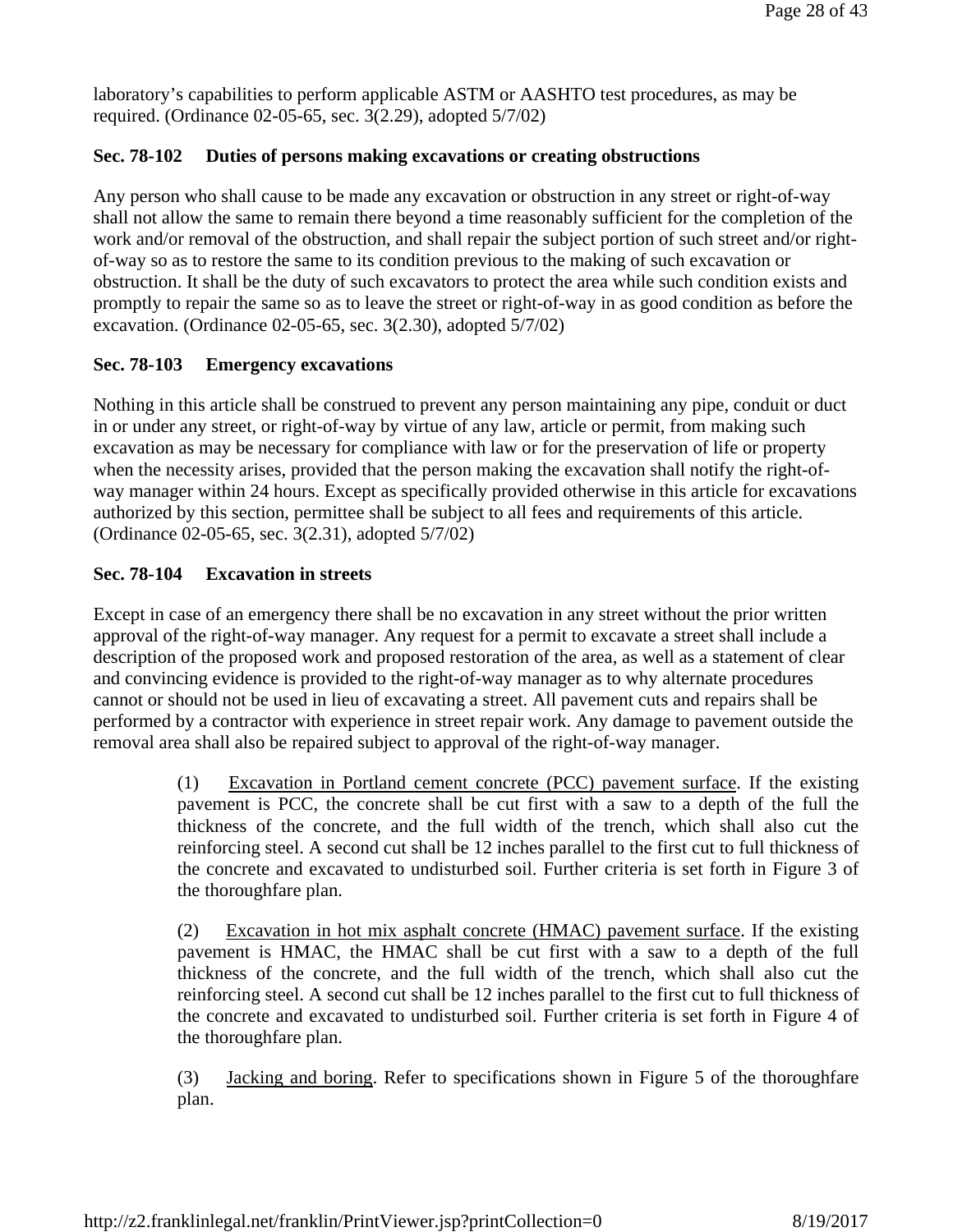(4) Responsibility of excavated area maintenance. A permittee or right-of-way user shall maintain its repairs in the right-of-way for two years from the completion date of any repair.

(Ordinance 02-05-65, sec. 3(2.32), adopted 5/7/02)

# **Sec. 78-105 Backfill of excavated area**

(a) Open trenches may be temporarily backfilled for the convenience of the permittee or the public safety. Traffic bearing plates can be used temporarily as shown in Figure 6 for pavement areas. At least one hour prior to beginning permanent backfill operations, the permittee shall notify the right-ofway manager of the time the backfill will begin.

(b) All excess water and mud shall be removed from the trench prior to backfilling. Any backfill placed during a rainy period or at other times, where excess water cannot be prevented from entering the trench, will be considered temporary and shall be removed as soon as weather permits. All disturbed base material or any base that has been undermined shall be removed and discarded. Compaction of all backfill shall be 95 percent of maximum density with a moisture content of zero percent to plus four percent of optimum moisture content as determined by ASTM D698 under or near paved surfaces, future paved surfaces or otherwise as determined by right-of-way manager. Outside of pavement surfaces, compaction of all backfill shall be 90 percent of maximum density with a moisture content of minus two percent to plus four percent of optimum moisture content as determined by ASTM D698.

(Ordinance 02-05-65, sec. 3(2.33), adopted 5/7/02)

## **Sec. 78-106 Right-of-way restoration requirements**

(a) The work to be done pursuant to the permit and any repair and/or subsequent restoration of the right-of-way must be completed within the dates specified in the permit. In the event of circumstances beyond the control of the permittee or when work is prohibited by unseasonable or unreasonable conditions, the right-of-way manager may, in his sole discretion, extend the dates on receipt of a substantiated supplementary application for a permit extension.

(b) All earth, materials, sidewalk, pavement, utilities, conduits, crossing, irrigation, landscaping, monuments, manhole covers, valve covers, meter box lids or improvements of any kind, which are owned or possessed by the city, and damaged, disturbed, or removed by a right-of-way user shall be fully repaired promptly by the right-of-way user, at its sole expense, to the reasonable satisfaction of the right-of-way manager.

(c) After any excavation, the right-of-way user shall, at its expense, restore the right-of-way, trench envelope, pavement structure and the surrounding area, to the same or better condition than it was prior to the excavation. The restoration shall be made in accordance with specifications set forth herein, and the repair shall endure without failure for two years from the completion date of any repair.

(d) In the event the right-of-way user fails to restore the right-of-way in the manner and to the condition required herein, or fails to satisfactorily and/or timely complete all restoration, the city may, at its option, serve written notice upon the right-of-way user that, unless within five days after serving of such notice a satisfactory arrangement can be made for the proper restoration of the right-of-way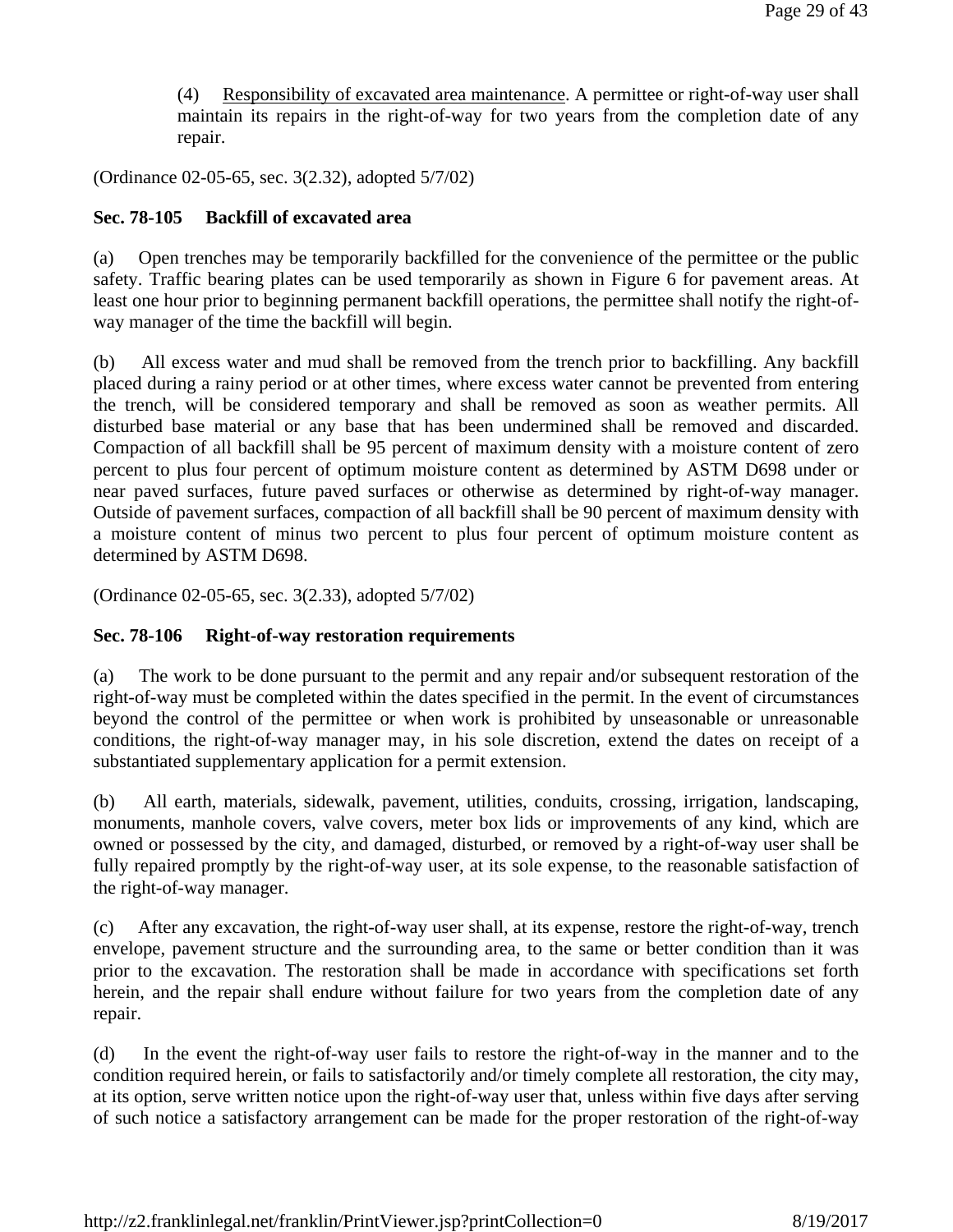by the right-of-way user, the city may take over the work and prosecute same to completion, by contract or otherwise, at the sole expense of the right-of-way user, and right-of-way user, and its surety, shall be liable to the city for any and all cost incurred by the city by reason of such prosecution an completion including, without limitation, the applicable public inconvenience penalty. Nothing contained herein shall limit any other remedies available to the city.

(e) If any excavation cannot be backfilled immediately, the right-of-way user shall securely and adequately cover the excavation and maintain proper barricades, safety fencing and/or lights as required, from the time of the opening of the excavation until the excavation is surfaced and opened for travel.

(f) In all right-of-way restoration, the right-of-way user guarantees its work and shall maintain it two years from the date of completion of any restoration. During the period following completion, the right-of-way user shall, in the event of any failure of the restoration, and upon notification from the right-of-way manager, reimburse the city for pavement restoration costs as provided for in this article. Additionally, the right-of-way user, in the event of such failure, shall within 48 hours of notice from the city, repair the subject trench envelope.

(g) The two-year guarantee period shall be applicable to, among others, failure of the pavement surface as well as failure of the trench envelope. Notwithstanding remediation of the pavement structure by the city, the right-of-way user retains repair responsibility at all times during the guarantee period for the trench envelope. In locations where two or more right-of-way users have made repairs in the exact same location, the last right-of-way user to excavate shall be responsible for the two-year guarantee in that location, unless the right-of-way manager determines, in his sole discretion, that a failure was most likely a result of work performed by another right-of-way user. That right-of-way user shall be responsible for the two-year maintenance period.

(h) All street excavations shall be perpendicular excavations, unless otherwise approved by the right-of-way manager. Excavations in streets, which are not perpendicular excavations require blockto-block and curb-to-curb pavement reconstruction, or other method of repair approved by the rightof-way manager. All repairs shall be equal or better than that which existed prior to the commencement of any work.

(i) No trench shall be opened for the purpose of laying pipes, conduits or ducts for a distance greater than can be backfilled on the same workday before sunset. Any variance from this requirement must be granted in writing from the right-of-way manager prior to work beginning.

(Ordinance 02-05-65, sec. 3(2.34), adopted 5/7/02)

## **Sec. 78-107 Restoration of pavement**

Unless otherwise specified in the permit, restoration of the pavement of any street, alley, right-of-way or other public place shall be performed by the permittee.

> (1) No trench shall be opened in any street for the purpose of laying pipes, conduits or ducts more than 200 feet in advance of the pipe, conduit or ducts being placed in the trench, other than with the prior written consent of the right-of-way manager.

> (2) All excavations shall comply with the city construction standards, as amended, and requirements of this article. Unless otherwise required by city standards, as amended, or if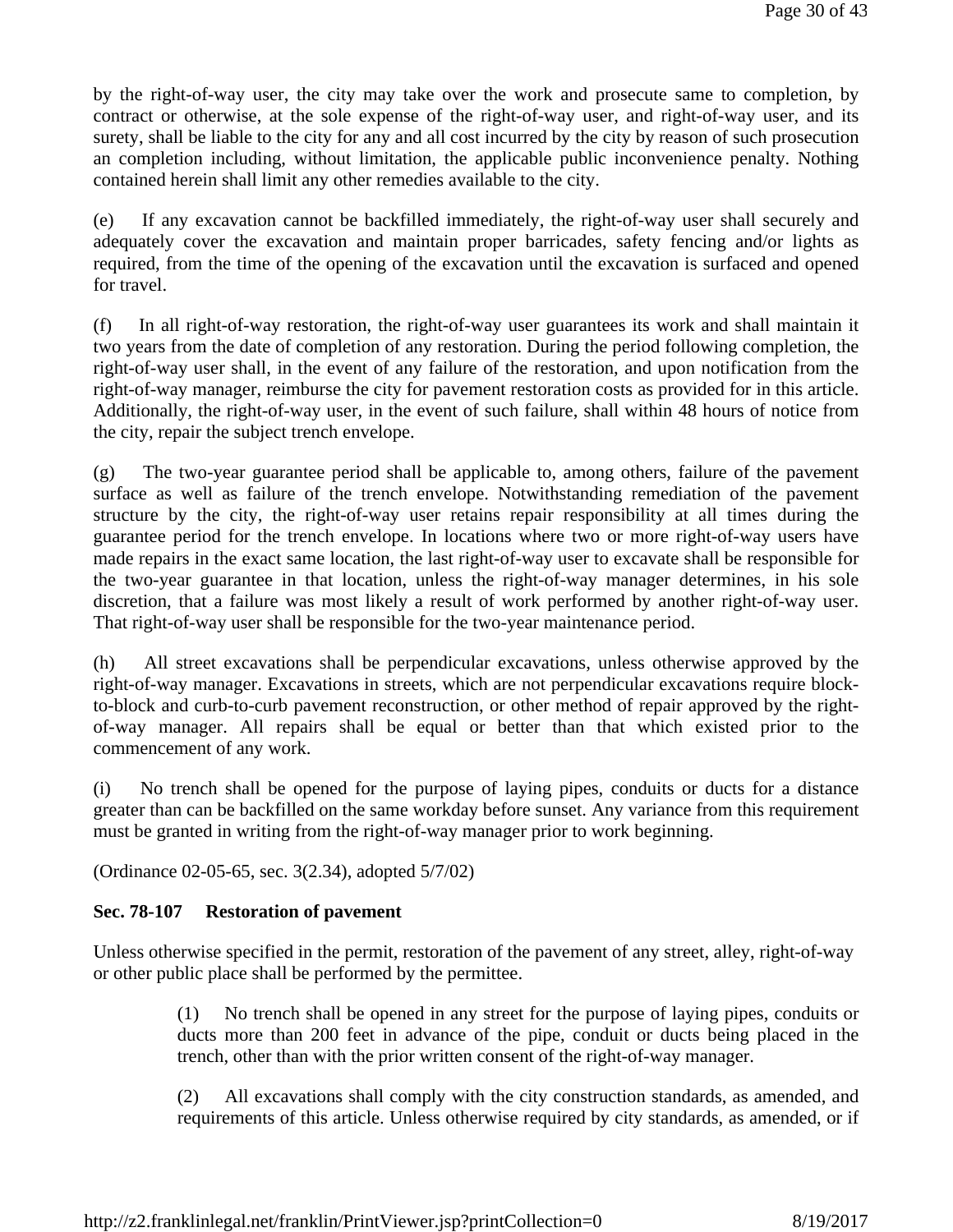unusual conditions are encountered, the right-of-way manager may require new standards for compaction, backfill and pavement restoration.

(3) Any excavated pavement, debris and/or other rubble shall be removed, together with any surplus material, within one working day from the time such material is placed upon the street. After backfilling is completed, and prior to repaving the cut, the right-of-way user shall remove all loose paving material and trim the edges of the excavation at the street surface to the satisfaction of the right-of-way manager.

(4) Whenever any caving occurs in the sidewalks of any excavation, the pavements above such caving shall be cut away, trench backfilled, compacted and sidewalk pavement restored. In no case shall any side or lateral tamping fill any void under a pavement.

(Ordinance 02-05-65, sec. 3(2.35), adopted 5/7/02)

## **Sec. 78-108 Permanent pavement repairs**

The right-of-way user will maintain the excavated area until permanent pavement restoration of the excavated area is complete. The right-of-way user shall make the final repairs within seven days on thoroughfares and collector streets and within 30 days on residential, local and alley streets after the right-of-way manager makes final inspection. Backfill failures shall remain the responsibility of the right-of-way user. (Ordinance 02-05-65, sec. 3(2.36), adopted 5/7/02)

# **Sec. 78-109 Substandard repair of pavement of right-of-way**

In case the pavement or the surface of the street, alley, or right-of-way in, over or near any excavation should become depressed, cracked or broken at any time or fails in any way at any time after the excavation has been made and during the two-year warranty, the right-of-way user shall comply with any applicable obligations of this article, including, without limitation, reimbursement to the city of the cost to restore the street and/or right-of-way. (Ordinance 02-05-65, sec. 3(2.37), adopted 5/7/02)

# **Sec. 78-110 Failure to complete work within specified time**

In the event any work governed by this article is not completed by the right-of-way user within the time required or in accordance with the specifications required herein or by the right-of-way manager, the right-of-way manager may cause such work to be performed as is necessary to secure the work area to a safe and passable condition. The right-of-way user shall reimburse the city for the costs of securing the site. (Ordinance 02-05-65, sec. 3(2.38), adopted 5/7/02)

## **Sec. 78-111 Removal and reconstruction where work is defective**

All construction work in the streets, right-of-ways, sidewalks and public places of the city is declared to be subject to the exclusive control of the city, and whenever, in the sole opinion of the right-of-way manager, any such work shall not have been duly completed within a reasonable time or shall have been executed in a defective manner, whether because of bad workmanship or materials or because not true to the lines or grades or specification therefor given to him by the right-of-way manager, then upon written demand or notice from the right-of-way manager, such right-of-way user or contractor shall promptly remedy, complete and/or remove and reconstruct such incomplete or defective work all as the right-of-way manager may require, and these provisions shall also apply to all repair and maintenance work. If the contractor or right-of-way user shall fail or refuse to do so within a reasonable time to be specified by the right-of-way manager, then, if required by the right-of-way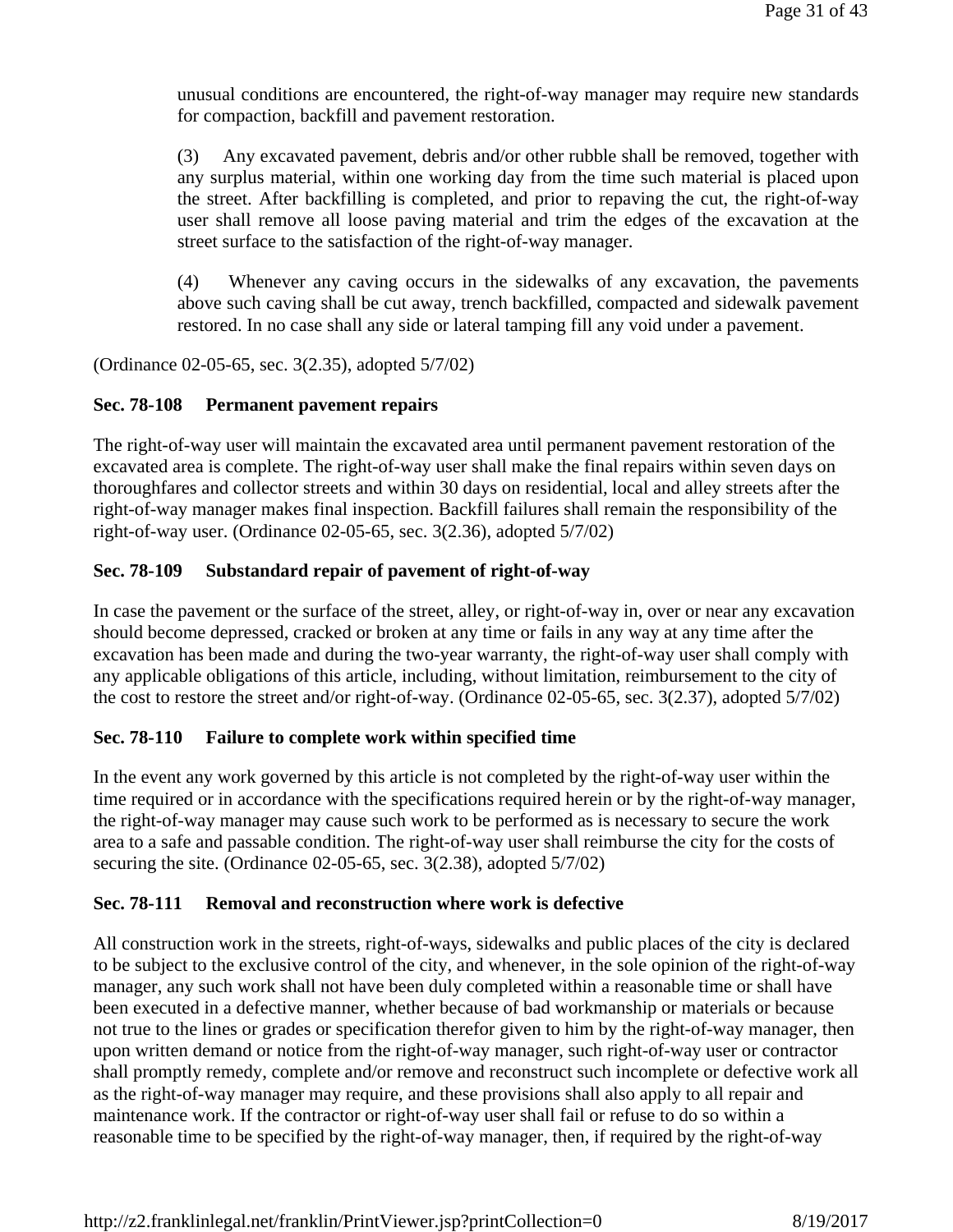manager, such work shall be completed or corrected or removed and wholly or partially reconstructed by the city, in such a manner as in the opinion of the right-of-way manager may be necessary to make such work as good as originally required, and such work may be done by contract or otherwise, under the direction of the right-of-way manager, and the contractor or right-of-way user shall reimburse city for any and all cost incurred by the city performing the work described in this subsection. (Ordinance 02-05-65, sec. 3(2.39), adopted 5/7/02)

# **Sec. 78-112 Cleanup of right-of-way**

In every case, and at all times, the work of removing from the right-of-way all obstructions, surplus materials, debris and waste matter of every description caused by and/or accumulated from the excavation shall be the sole responsibility of the right-of-way user. Streets shall be cleaned by use of a regenerative air or vacuum street sweeper. The right-of-way user shall clean the surrounding area, as outlined above, within one day upon completion and approval of all trench work and pavement restoration unless the right-of-way manager, sufficient reason therefor having been given to his satisfaction, grants a written extension of time. (Ordinance 02-05-65, sec. 3(2.40), adopted 5/7/02)

## **Sec. 78-113 Reporting**

When the work under permit hereunder is completed, the permittee shall notify the city in accordance with the requirements placed on the permit. (Ordinance 02-05-65, sec. 3(2.41), adopted 5/7/02)

# **Sec. 78-114 Effect of article on persons engaged in construction**

Any permit issued prior to the adoption of this article will remain subject to the terms and conditions of city ordinances and requirements in effect at the time of issuance of the permit and is not affected by this article, except that, upon expiration or conclusion of the permit, a new or renewal permit must be obtained in accordance with this article. (Ordinance 02-05-65, sec. 3(2.42), adopted 5/7/02)

## **Secs. 78-115–78-141 Reserved**

# **ARTICLE IV. FEES, ENFORCEMENT AND PENALTIES**

# **Sec. 78-142 Fees shall apply to all right-of-way users, unless governed by an existing agreement**

(a) Permit application fee. There is a permit application fee of \$25.00. Permits shall be issued or denied within five days from the city's receipt of the application. There is an expedited application fee of \$250.00 for permits, which shall be issued or denied within two days. An applicant shall pay the fees when a permit is issued. The fees are charged for administration and input of permit data. An expedited permit may be requested upon a showing of good cause, including but not limited to, a pending order for service that cannot be met by means of existing facilities of the right-of-way user.

(b) Saturday inspection fee. The Saturday inspection fee shall be \$150.00 per Saturday.

(c) Permit expiration fee. A fee of \$30.00 will be charged for any permit that has not been extended before its expiration date and for any permit wherein work has not been completed by the expiration date provided for in the permit.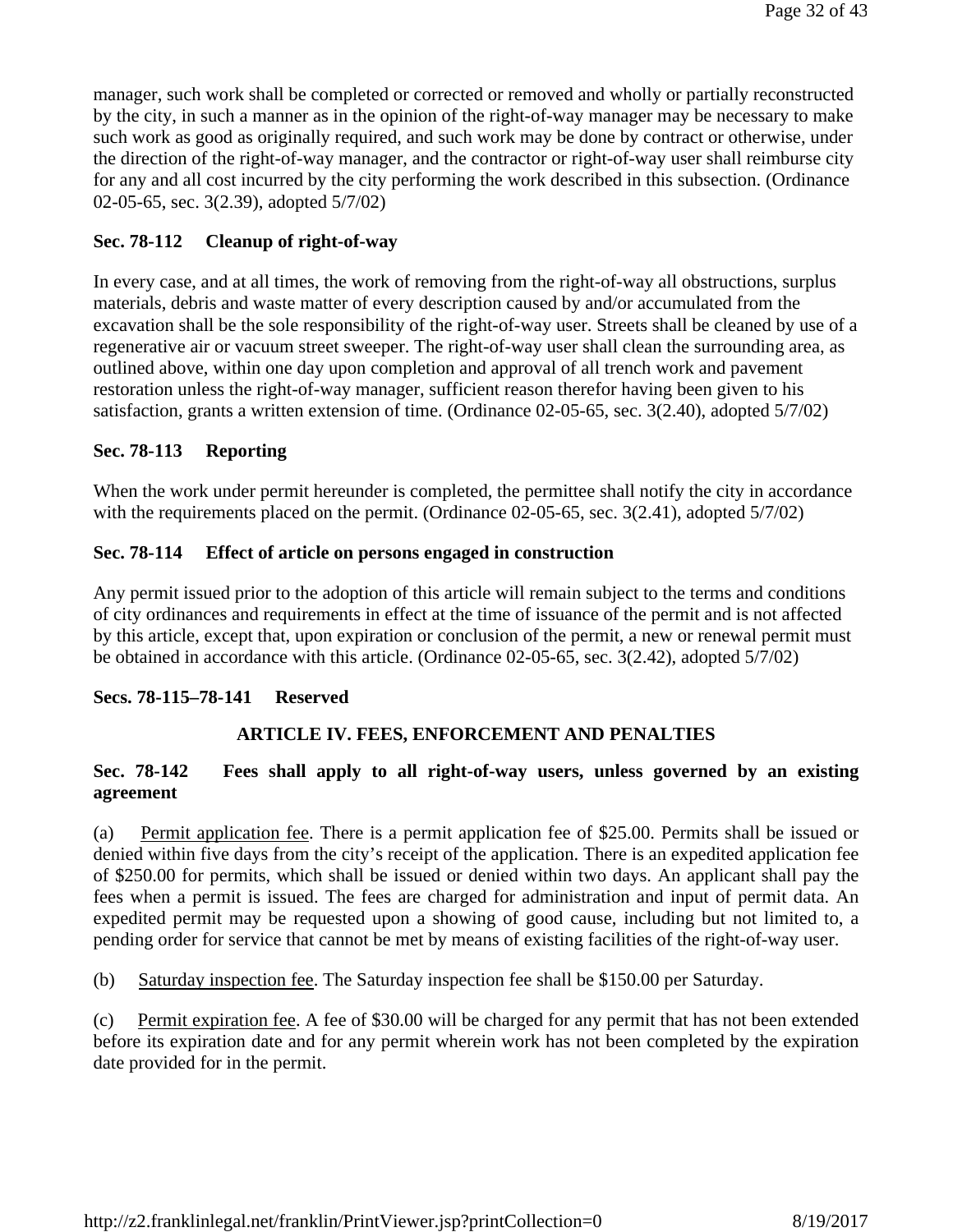(d) Electronic maps submittal fee. A fee of \$40.00 per hour will be charged for each hour of labor necessitated by information submitted to the city in hard copy format in lieu of submittals to the city in electronic format. There is a minimum of two hours.

(e) Registration fee. There is a fee of \$35.00 per right-of-way user per year for processing registration information fee, which will be collected by city upon registration.

(Ordinance 02-05-65, sec. 3(3.1), adopted 5/7/02)

## **Sec. 78-143 Public inconvenience penalty**

Public inconvenience penalties are assessed and calculated from the date of expiration of the permit until date of completion of work or repair or of final backfill if turned over to the department for repair. This penalty shall not exceed and is capped by statutory limits. Public inconvenience penalties are charged per day as follows:

| <b>Type of Facility</b> | <b>Unit of Cost</b> |            |                                  | <b>Penalty (Per day)</b> |              |
|-------------------------|---------------------|------------|----------------------------------|--------------------------|--------------|
|                         |                     | 31-75 days | 79-90 days                       | 90-100 days              | $>>100$ days |
| Sidewalk                | Per square foot     | \$0.0026   | \$0.0052                         | \$0.0078                 | \$0.0104     |
| Driveway                | Per each            | \$39.00    | \$78.00                          | \$117.00                 | \$156.00     |
| Metered traffic lane    |                     |            | *In addition to traffic lane fee |                          |              |

(Ordinance 02-05-65, sec. 3(3.2), adopted 5/7/02)

## **Sec. 78-144 Clean up costs**

The right-of-way user shall maintain the area on and around the excavation and related work in a clean, safe and orderly fashion at all times during conduct of the excavation and shall clean the same area upon completion of work. (Ordinance 02-05-65, sec. 3(3.3), adopted 5/7/02)

# **Secs. 78-145–78-171 Reserved**

# **ARTICLE V. INDEMNIFICATION, INSURANCE, BONDING AND LIABILITY**

## **Sec. 78-172 Liability of right-of-way user**

To the extent allowed by law, the right-of-way user shall be liable to the city for any damage or loss occasioned by any act and/or omission occurring in connection with its excavation, and subject to state law, the right-of-way user shall fully indemnify, hold harmless and defend the city, its councilmembers, officers, employees, agents, representatives and volunteers from and against any and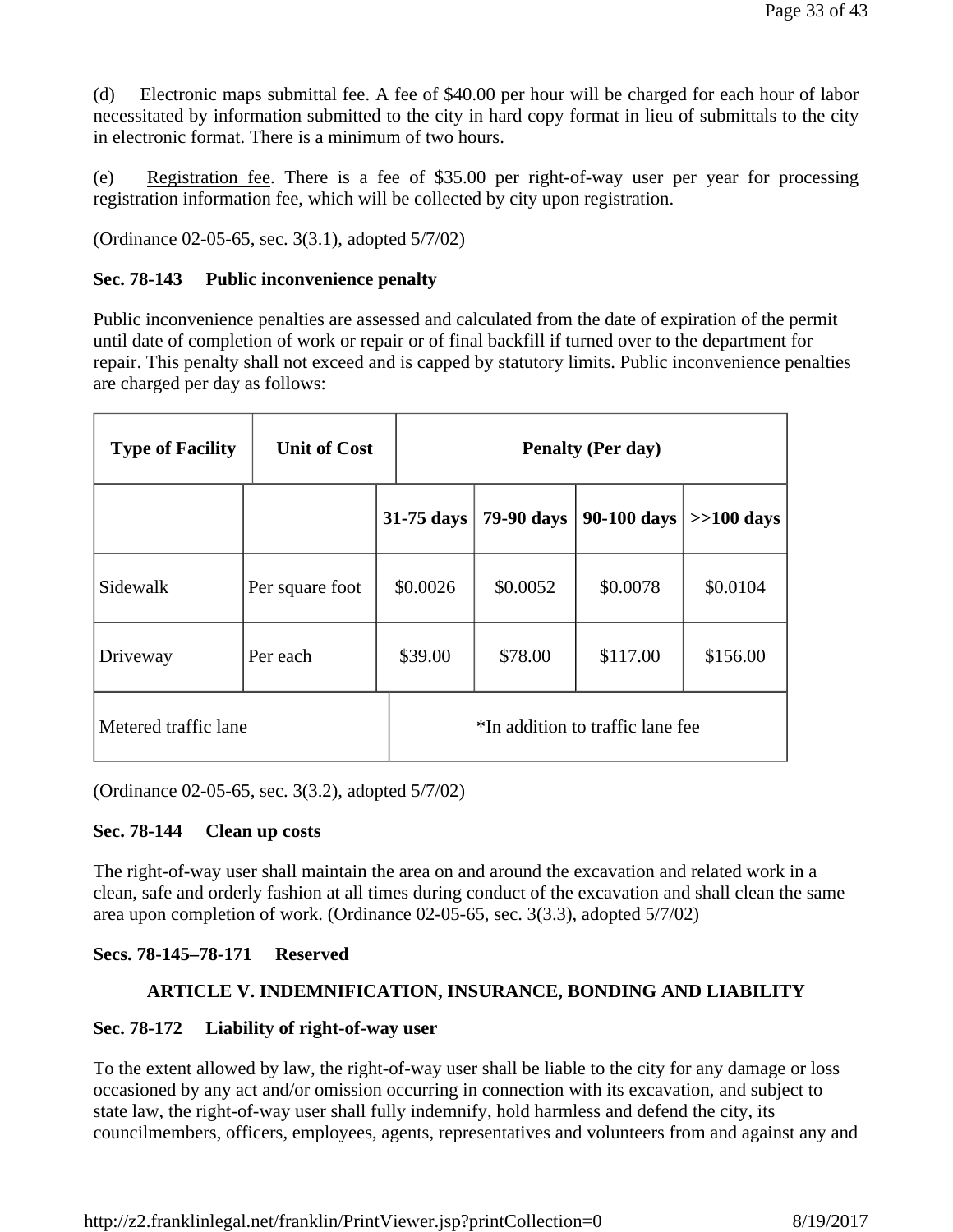all suits, actions, judgments, losses, costs, demands, claims, expenses (including attorney's fees), damages, and liabilities of every kind to which the city, its councilmembers, officers, employees, agents, representatives and volunteers may be subjected for injury of any type, death or property damage arising from or connected with any such act and/or omission. The city shall promptly notify a permittee, or right-of-way user, at the address set forth in the permit, or last known address, of any claim, suit or demand served upon the city and alleging negligent or wrongful conduct by the permittee or right-of-way user in connection with an excavation. (Ordinance 02-05-65, sec. 3(4.1), adopted 5/7/02)

## **Sec. 78-173 Insurance**

(a) Right-of-way users shall furnish an original completed certificate of insurance to the department which shall be completed by an agent authorized to bind the named underwriter and their company to the coverage, limits, and termination provisions shown thereon, and which shall furnish and contain all required information referenced or indicated thereon. The original certificate must have the agent's original signature, including the signer's company affiliation, title and phone number, and be mailed directly from the agent to the city. The city shall have no duty to perform under this article until such certificate has been delivered to the department.

(b) The city reserves the right to review the insurance requirements of this section to modify insurance coverage and limits when deemed necessary and prudent by the city based upon changes in statutory law, court decisions, or circumstances surrounding this article, but in no instance will the city allow modification whereupon the city may incur increased risk.

(c) Subject to the right-of-way user's right to maintain reasonable deductibles in such amounts as are approved by the city, right-of-way users shall obtain and maintain in full force and effect for the duration of the permit, and any extension thereof, and/or duration of time it maintains facilities in the public right-of-way, at the right-of-way user's sole expense, insurance coverage written on an occurrence basis, by companies authorized and admitted to do business in the state and rated A- or better by A.M. Best Company and/or otherwise acceptable to the city, in the following types and amounts:

| <b>Type</b> |                                                                                              | <b>Amount</b>                                        |
|-------------|----------------------------------------------------------------------------------------------|------------------------------------------------------|
| 1.          | Worker's compensation employer's liability                                                   | Statutory \$500,000.00/\$500,000.00/<br>\$500,000.00 |
| 2.          | Commercial general (public) liability<br>insurance to include coverage for the<br>following: |                                                      |
|             | a. Premises/operations                                                                       | Bodily injury and property damage<br>of              |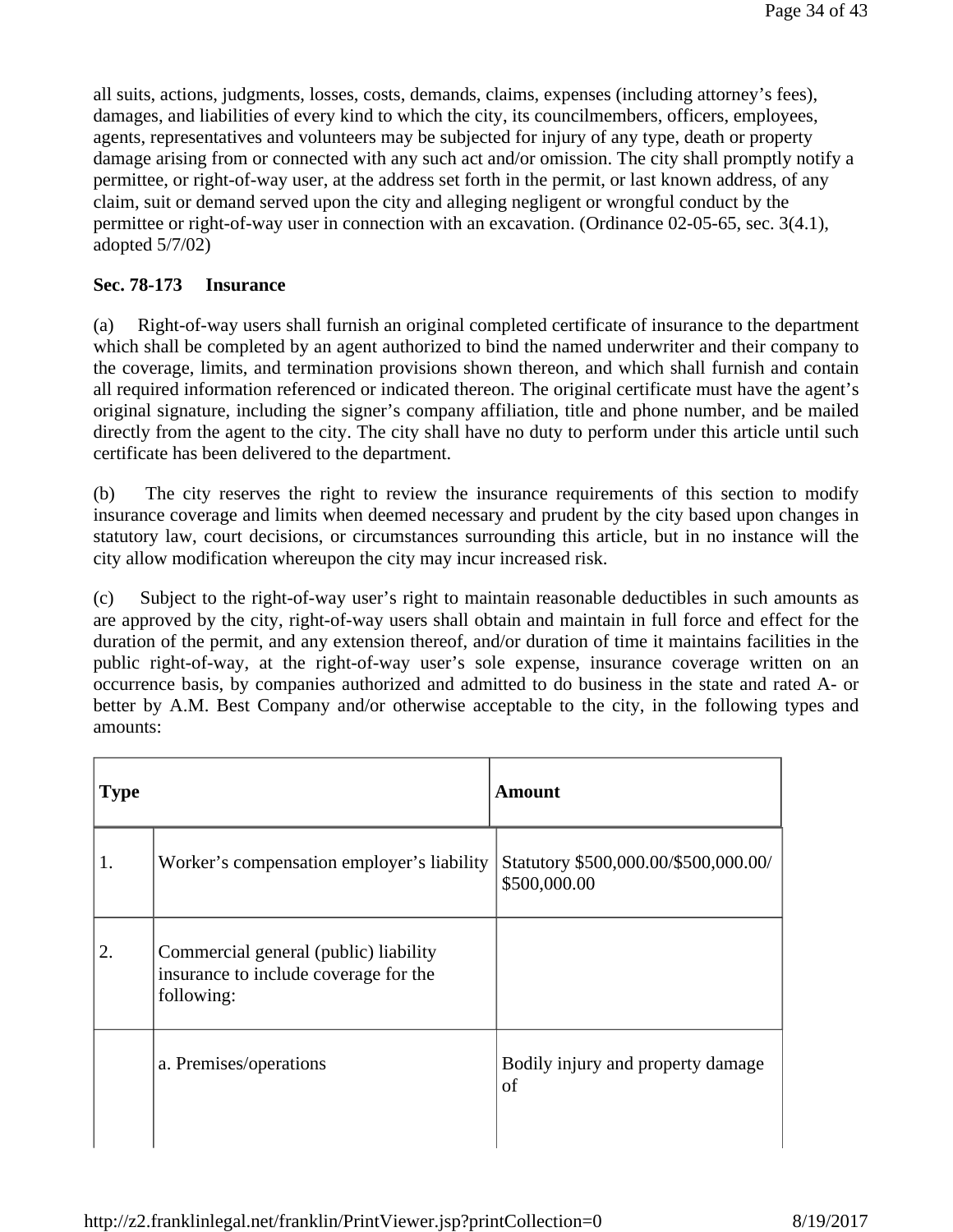|       |                                                                   | \$2,000,000.00 per occurrence,<br>\$5,000,000.00 general, aggregate or<br>its equivalent in umbrella or excess<br>liability coverage                                                                                              |
|-------|-------------------------------------------------------------------|-----------------------------------------------------------------------------------------------------------------------------------------------------------------------------------------------------------------------------------|
|       | b. Independent contractors                                        |                                                                                                                                                                                                                                   |
|       | c. Products/completed operations                                  |                                                                                                                                                                                                                                   |
|       | d. Contractual liability                                          |                                                                                                                                                                                                                                   |
|       | e. Personal injury                                                |                                                                                                                                                                                                                                   |
|       | f. Explosion, collapse, underground                               |                                                                                                                                                                                                                                   |
|       | g. Broad form property damage, to include<br>fire legal liability |                                                                                                                                                                                                                                   |
| $*3.$ | Business automobile liability:                                    | Combined single limit for bodily<br>injury and property damage of<br>\$1,000,000.00 per occurrence or its<br>equivalent                                                                                                           |
|       | a. Owned/leased vehicle                                           |                                                                                                                                                                                                                                   |
|       | b. Nonowned vehicles                                              |                                                                                                                                                                                                                                   |
|       | c. Hired vehicles                                                 |                                                                                                                                                                                                                                   |
| $*4.$ | Professional liability (claims made from)                         | \$1,000,000.00 per claim to pay on<br>behalf of the insured all sums which<br>the insured shall become legally<br>obligated to pay as damages by<br>reason of any act, malpractice, error<br>or omission in professional services |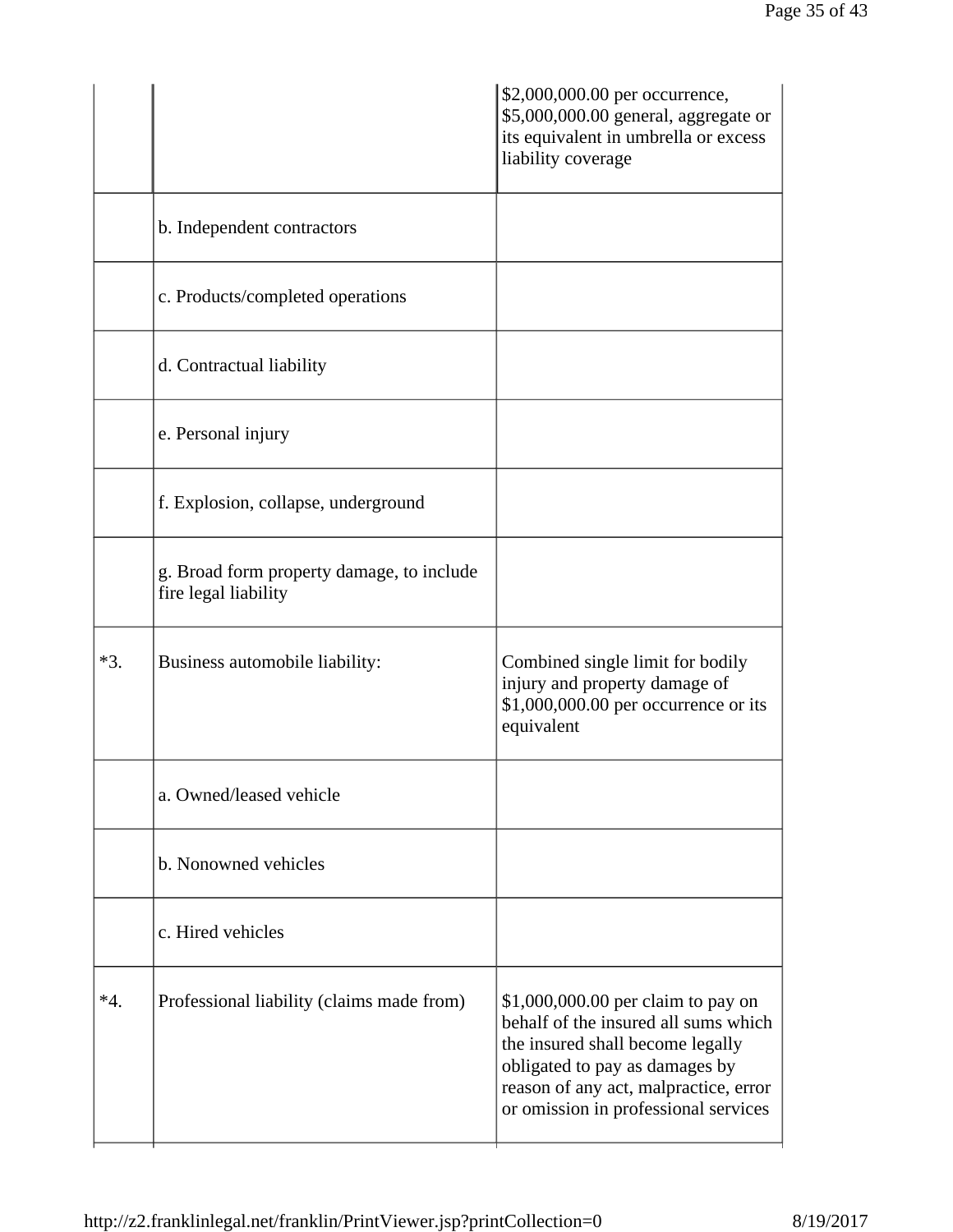| $*5.$ | Contractor's pollution liability coverage                                                                                         | $\vert$ \$1,000,000.00 written on a claims<br>made form with a two year extended<br>reporting period                                |
|-------|-----------------------------------------------------------------------------------------------------------------------------------|-------------------------------------------------------------------------------------------------------------------------------------|
| $*6.$ | Pollution liability motor carrier and trucker<br>coverage endorsing the upset, overturn and<br>remediation of a load in transport | Combined single limit for bodily<br>injury and property damage of<br>\$1,000,000.00 per occurrence<br>written or an occurrence form |

\*If applicable.

(d) The city shall be entitled, upon request and without expense, to receive copies of the policies and all endorsements thereto as they apply to the limits required by the city, and may make a reasonable request for deletion, revision, or modification of particular policy terms, conditions, limitations or exclusions (except where policy revisions are established by law or regulation binding upon any party to the policy or the underwriter of such policy). Upon such request by the city, the right-of-way user shall exercise reasonable effort to accomplish such changes in policy coverage, and shall pay the cost thereof.

(e) Right-of-way users shall ensure that all insurance contracts and certificate of insurance contain the following required provisions:

> (1) Name the city and its councilmembers, officers, employees, volunteers, agents and representatives as additional insured with respect to the operations and activities of, or on behalf of, the named insured performing in the right-of-way under provision of this article, with the exception of the professional liability, workers' compensation and liability policy;

> (2) Right-of-way user's insurance shall be deemed primary with respect to any insurance or self-insurance carried by the city;

> (3) Provide for an endorsement that the "other insurance" clause shall not apply to the city of the city where the city is an additional insured shown on the policy;

> (4) Workers' compensation and employers' liability will provide for a waiver of subrogation in favor of the city.

(f) Right-of-way user shall notify the city in the event of any notice of cancellation, nonrenewal or material change in coverage and shall give such notices not less than 30 days prior to the change, or ten days notice for cancellation due to nonpayment of premiums, which notice must be accompanied by a replacement certificate of insurance. All notices shall be given to the city at the following address:

Right-of-Way Manager

Department of Public Works

City of Frisco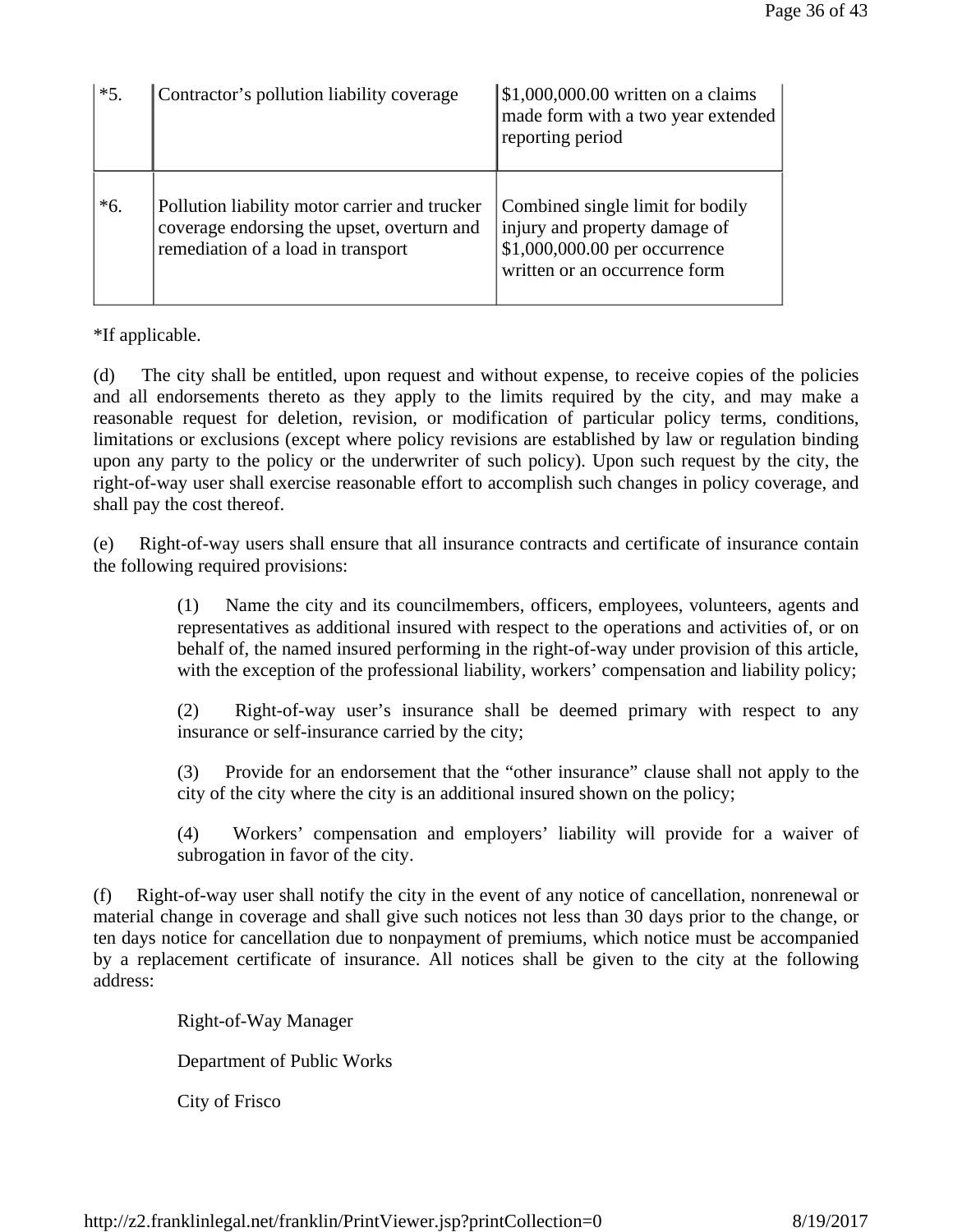## 6726 Walnut

Frisco, Texas 75034

(g) Nothing herein contained shall be construed as limiting in any way the extent to which the right-of-way user may be held responsible for payments of damages to persons (including death) or property resulting from the right-of-way user's, or its subcontractors', performance of the work performed in the public right-of-way.

(h) The city owned utilities shall not be required to provide the insurance specified herein.

(i) With respect to the right-of-way user's obligation to comply with the requirements for commercial general (public) liability insurance coverage to include pollution coverage, the city may allow the right-of-way user to self-insure upon annual production of evidence that is satisfactory to the city. With respect to the right-of-way user's obligation to comply with the requirements for automobile liability insurance and for worker's compensation insurance, a right-of-way user may selfinsure, provided the right-of-way user tenders satisfactory evidence of self-insurance as contemplated by the State Motor Vehicle Financial Responsibility Law, V.T.C.A., Transportation Code sec. 601.124, and the Texas Workers' Compensation Act, V.T.C.A., Labor Code sec. 407.001 et seq., as amended.

(Ordinance 02-05-65, sec. 3(4.2), adopted 5/7/02)

# **Sec. 78-174 Performance/assurance bond**

Before a permit shall be issued, the applicant shall execute and deliver to the city, to be kept on file with the city, a good and sufficient bond of performance or assurance, in the sum of \$10,000.00 to be approved by the city and conditioned that the person making the application shall promptly adjust, pay and settle all legitimate claims for damages that may result by reason of carelessness or negligence in the manner of performing such work or by reason of any defects therein caused or arising from careless, negligent or imperfect construction thereof, and to hold the city, its councilmembers, officers, employees, volunteers, agents, and representatives, free and harmless from liability on all such claims for damages to the performance or assurance bond which shall cover the cost of repairs in or upon the street, sidewalk or other public place where the work is to be done that may become necessary by reason of such cut or excavation having been made. The bond shall be maintained until the work is accepted by the city. With respect to the right-of-way user's obligation to comply with the requirements for a performance/assurance bond, the city may, in the city's sole discretion, allow the right-of-way user to self-insure such obligation upon production of evidence that is satisfactory to the city. (Ordinance 02-05-65, sec. 3(4.3), adopted 5/7/02)

## **Sec. 78-175 Optional continuing bond and deposit**

In lieu of a bond of performance or assurance required for each permit issued under the performance/assurance bond section of this article, the applicant may maintain a one-time bond of performance or assurance with the right-of-way manager in the sum of \$100,000.00 for the purposes specified in section 78-174, and shall have on file, with the city, an approved bond of performance or assurance in like amount, being then in full force and effect, against which claims shall not have been presented aggregating more than \$100,000.00; provided, further, that section 78-174 shall not apply to applications for permits to make cuts, openings or excavations in any street, plaza or other public place paved under contract with the city, unless the contract of maintenance and the maintenance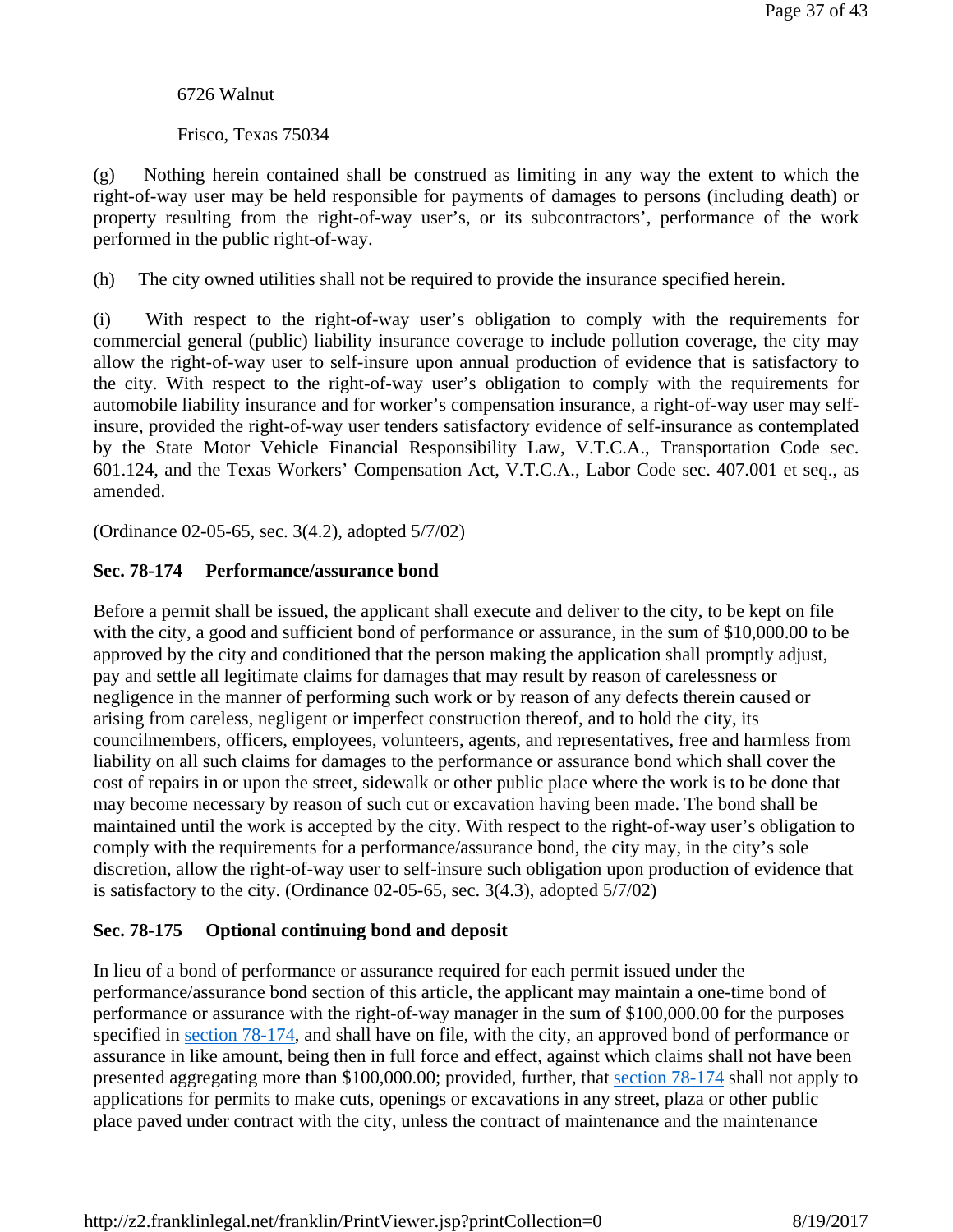bond therefor shall have expired. The bond shall be maintained until the applicant is no longer working in or on the right-of-ways. (Ordinance 02-05-65, sec. 3(4.4), adopted 5/7/02)

# **Sec. 78-176 Liability of contractor and sureties for maintenance and repair work**

Any defects of workmanship or material relating to work done by an excavator during the initial project or becoming known, or which should have been known, during the guarantee period (the two years) shall be known as maintenance or repair work, and both the excavator and the sureties and/or the contractor's bond shall be fully liable for any default of such contractor under this section. In the event of a failure in the restoration of an excavation, the right-of-way user shall, at its sole expense, have one opportunity to repair, in a timely manner, the section of the restoration that has failed, which repair shall be in accordance with the standards set forth in this article. In the event of any subsequent failure of that section of the restoration, the city retains the right and option to terminate the right-ofway user's guaranty, upon written notice to the right-of-way user. In such event, the right-of-way user shall reimburse the city for its direct costs associated with the repair of the failure of the restoration work. (Ordinance 02-05-65, sec. 3(4.5), adopted 5/7/02)

## **Sec. 78-177 When additional security required**

In the event the right-of-way manager reasonably believes the contractor's or right-of-way user's solvency is threatened, the right-of-way manager may, at any time, make written demand on a contractor and/or right-of-way user for bonds, and the contractor and/or right-of-way user shall immediately furnish such additional bond or bonds to the city. (Ordinance 02-05-65, sec. 3(4.6), adopted 5/7/02)

## **Sec. 78-178 Decision of right-of-way manager binding on contractor, row user and sureties**

If any question arises as to when any work was actually begun or other specific dates, the decision of the right-of-way manager shall be conclusive on the contractor, right-of-way user, and the sureties on all such bonds. (Ordinance 02-05-65, sec. 3(4.7), adopted 5/7/02)

## **Secs. 78-179–78-209 Reserved**

## **ARTICLE VI. VARIANCES AND EXEMPTIONS**

#### **Sec. 78-210 Variance/exemptions**

A permittee or right-of-way user may request a variance from any of the requirements of this article by filing a written request with the right-of-way manager stating the requirement and the basis for the variance. The right-of-way manager may reject incomplete variance requests. The applicant shall bear its own expenses of the application process.

> (1) Any request for a variance from any right-of-way restoration requirement shall be made in writing, in advance of any contemplated work and shall be accompanied by digitally formatted detailed plans of the substituted reconstruction and/or repair of the excavated area, if applicable.

> (2) Any request for an exemption and/or variance from any penalty and/or fee, other than as provided in this article, shall be made in writing, and shall be accompanied by a written detailed request stating the reasons therefor.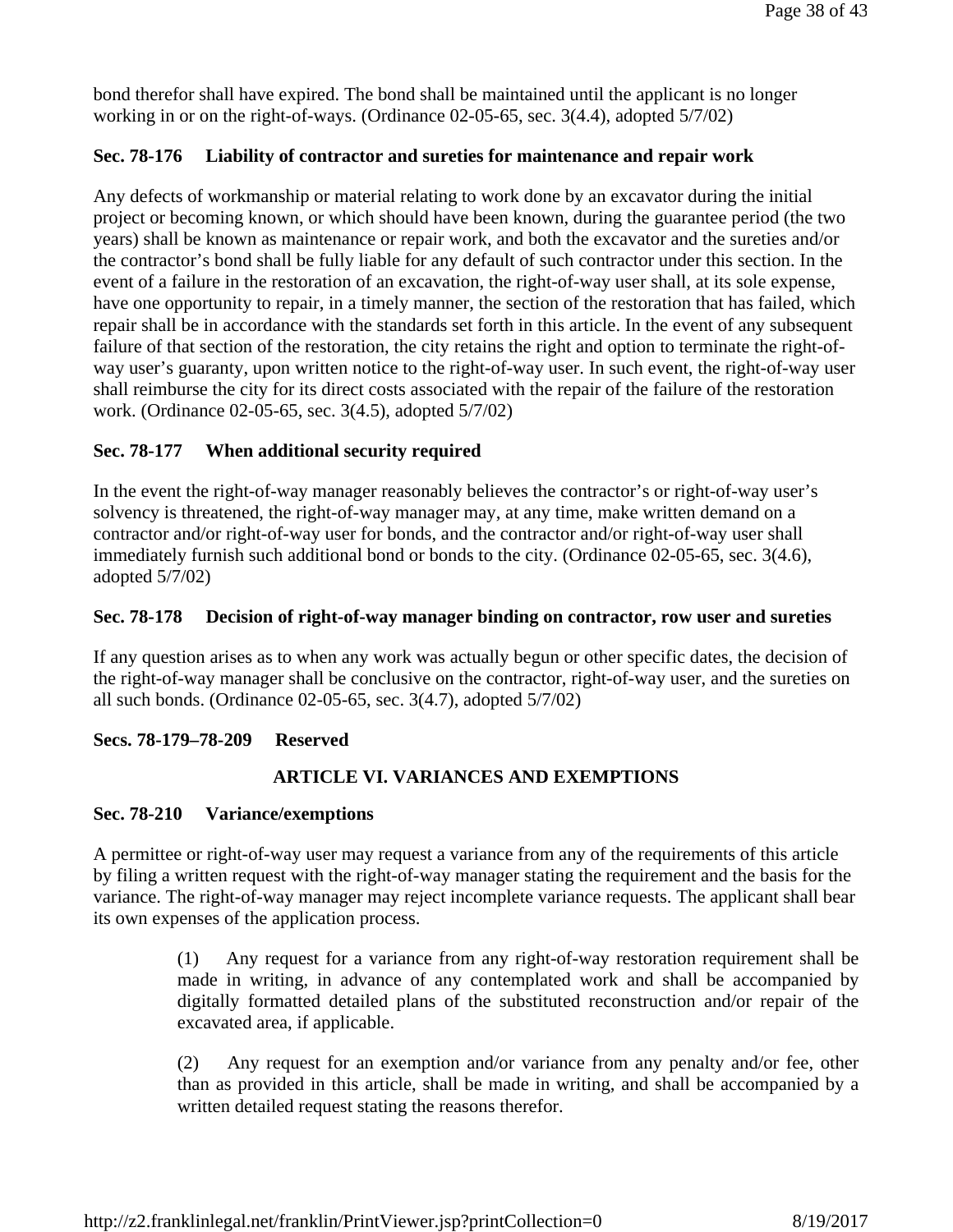(3) Any request for an exemption and/or variance from any permit, or any other requirement of this article shall be made in writing, stating in detail all reasons for the requested exemption and/or variance.

(4) The department shall grant or deny an application for a variance and/or exemption within ten days of receipt of the application for variance and/or exemption.

(5) Denial of the variance may be appealed in accordance with section 78-43.

(Ordinance 02-05-65, sec. 3(5.1), adopted 5/7/02)

# **Secs. 78-211–78-228 Reserved**

# **ARTICLE VII. CERTIFIED TELECOMM PROVIDERS**

## **Sec. 78-229 Certificated telecommunications providers authority required/nonexclusive use**

A CTP must provide evidence that the CTP has acquired authorization from the PUCT pursuant to state law, prior to obtaining a permit to use public right-of-way. The CTP's right to use and occupy the public right-of-way shall not be exclusive, and the city shall have the right to exercise its police powers and manage its public right-of-way, based on the Act and all other state or federal laws. (Ordinance 02-05-65, sec. 3(6.1), adopted 5/7/02)

# **Sec. 78-230 Additional authority required**

The CTP, and any of its affiliates, are not authorized to provide cable television service as a cable operator or to operate an open video system in the city, but must first obtain a separate franchise agreement from the city for that purpose, under such terms and conditions as may be required by law. This section does not preclude the CTP from providing its services to cable television companies. Unless a cable television operator shows proof of appropriate city authorization, nothing herein shall authorize the CTP to license, sublicense, lease, sublease or by any instrument authorize any cable television operator the right to use or utilize the transmission media or facilities of the CTP. (Ordinance 02-05-65, sec. 3(6.2), adopted 5/7/02)

## **Sec. 78-231 Transfer and notice**

A CTP shall notify the right-of-way manager of any sale, transfer, merger or assignment of the ownership or control of a CTP's business within 30 days of such sale, transfer, merger or assignment. A CTP shall also maintain and provide current point-of-contact information with the right-of-way manager at all times during which the CTP uses the right-of-way. (Ordinance 02-05-65, sec. 3(6.3), adopted 5/7/02)

## **Sec. 78-232 Exemption from fees**

CTPs are exempted from the following fees provided for in this article:

- (1) Permit application fee, including expedited application fee and permit expiration fee;
- (2) Additional permit fee;
- (3) Saturday inspection fee;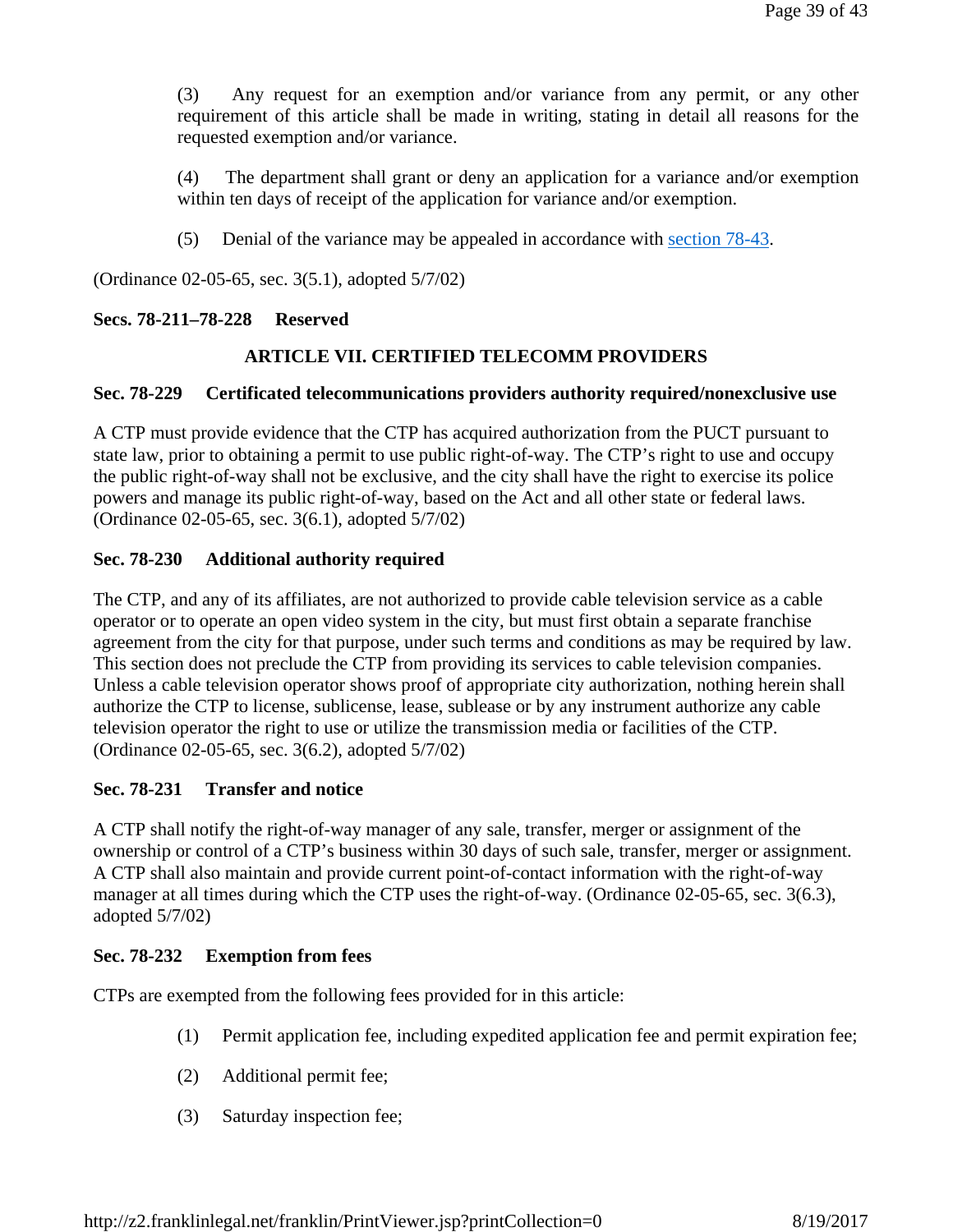(4) Registration fee.

(Ordinance 02-05-65, sec. 3(6.4), adopted 5/7/02)

## **Sec. 78-233 Waiver bonds**

Unless determined otherwise by the right-of-way manager a CTP will be exempt from the bonding requirements of this article, including sections 78-174 and 78-175, however, in the event that the right-of-way manager determines, based upon reasonable grounds, that a bond is necessary to protect the public assets, and/or the health and safety of the public, then the right-of-way manager may require that a CTP post a reasonable bond not to exceed \$100,000.00. Factors to be considered in determining reasonable grounds may include, but are not limited to, a conviction for violation of this article, a general pattern of substandard adherence to the provisions of this article or the failure to comply with this article. If three years pass from the date that the right-of-way manager requires a bond of a CTP and it has not been necessary for the city to seek performance under the bond, then a bond will no longer be required pursuant to this section. (Ordinance 02-05-65, sec. 3(6.5), adopted 5/7/02)

# **Sec. 78-234 CTP indemnity**

A CTP shall indemnify the city as specified by V.T.C.A., Local Government Code sec. 283.057, as may be amended. A CTP shall be exempt from all indemnity requirements of this article that are inconsistent with V.T.C.A., Local Government Code sec. 283.057, as amended. (Ordinance 02-05-65, sec. 3(6.6), adopted 5/7/02)

# **Secs. 78-235–78-261 Reserved**

# **ARTICLE VIII. MISCELLANEOUS**

## **Sec. 78-262 Bridge weight limit violation**

It shall be unlawful for the operator of any vehicle to drive, haul, push or tow, wholly or partially, any load upon a posted weight limited bridge, which collectively exceeds the officially designated and posted maximum bridge weight, whether or not all load bearing wheels travel on the bridge. (Ordinance 02-05-65, sec. 3(7.1), adopted 5/7/02)

# **Sec. 78-263 Penalty provision**

This is not a traffic ordinance authorized under the Texas Motor Vehicle Statutes, and is not governed by the penal provision hereunder. Any person, firm, corporation or business entity violating this article shall be deemed guilty of a misdemeanor, and upon conviction thereof shall be subject to a fine not to exceed the sum of \$500.00, unless the violation relates to fire safety or public health and sanitation, including dumping and refuse, in which the fine shall not exceed the sum of \$2,000.00. Each continuing day's violation under this article shall constitute a separate offense. The penal provisions imposed under this article shall not preclude the city from filing suit to enjoin the violation. The city retains all legal rights and remedies available to it pursuant to local, state and federal law. (Ordinance 02-05-65, sec. 3(7.3), adopted 5/7/02)

# **Secs. 78-264–78-289 Reserved**

# **ARTICLE IX REGULATIONS CONCERNING MUNICIPAL FACILITIES**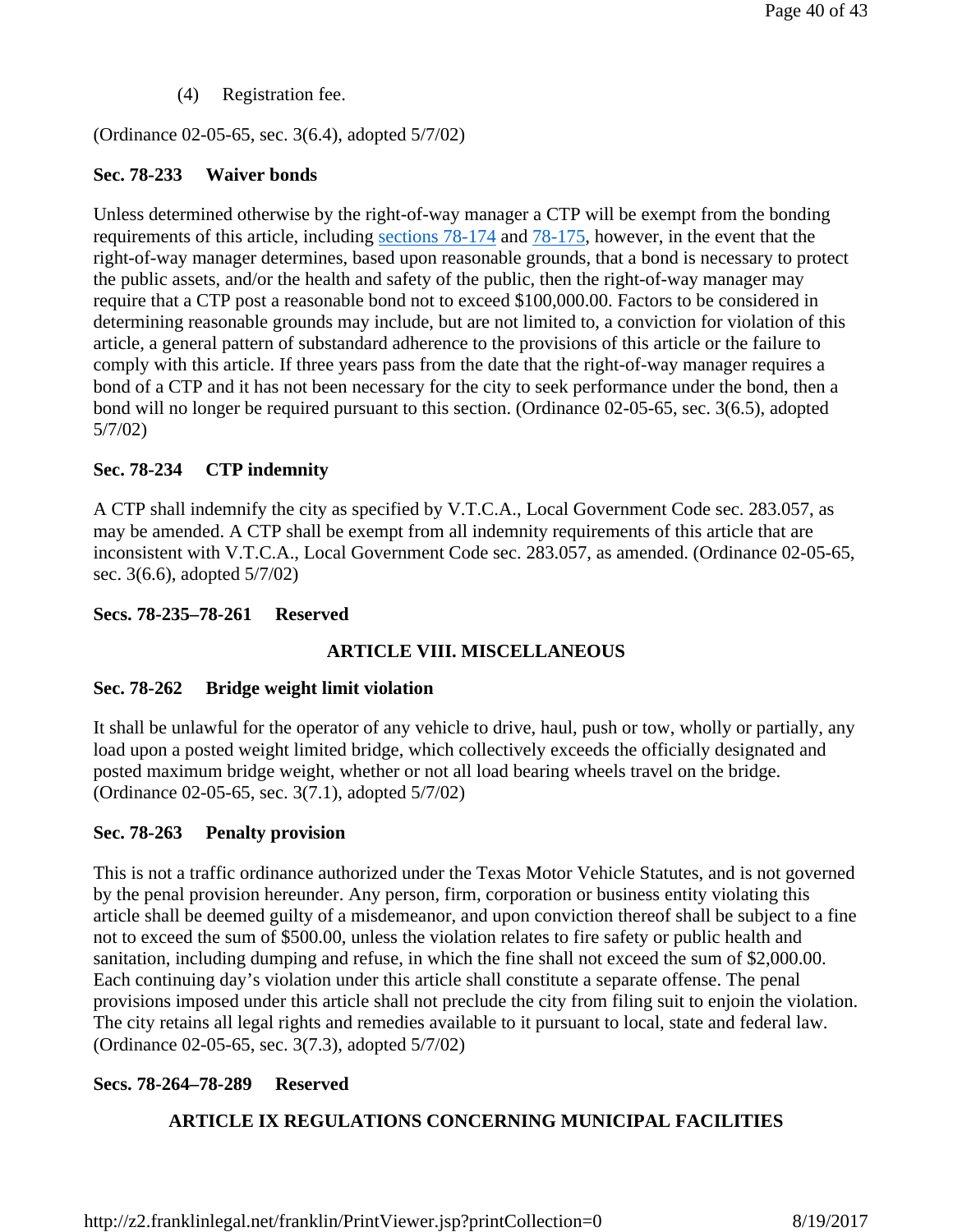# **Sec. 78-290 Council authority to prescribe regulations; nonliability for lost property**

(a) The city council shall have the right, power and authority by resolution or otherwise to prescribe additional reasonable rules and regulations or appeal regulations for the maintenance and operation of park and recreation areas.

(b) The city shall not be liable or bound for any loss or damage claimed by reason of the lost or damaged personal property taken nor in any way on account of any personal injury of or death to any person entering the premises.

(Ordinance 90-10-01, sec. 6, adopted 10/2/90)

# **ARTICLE X. MEDIANS WITHIN PUBLIC RIGHTS-OF-WAY**

## **Sec. 78-321 Definitions**

*Emergency* as used herein shall mean a serious unexpected and dangerous situation that poses an immediate risk to health, life, property or environment, which a reasonable person would determine requires immediate action and/or urgent intervention to prevent a worsening of the situation.

*Emergency personnel* as used herein shall mean all persons who are trained emergency medical service providers, police, fire or other public safety persons or a physician responding to a situation whereby such individual's training and professional experience could mitigate a situation which, in the individual's reasonable opinion, rises to the level of an emergency.

*Median* as used herein shall mean the strip of land between the lanes of apposing traffic on a divided public right-of-way.

*Motor vehicle* as used herein shall mean a self-propelled vehicle and/or device for transporting persons or property designed for use on a public right-of-way.

*Public right(s)-of-way* as used herein shall mean any public street, highway, thoroughfare, parkway, throughway, road, avenue, boulevard, lane, place, or however otherwise designated, as an access way for vehicular traffic and other public uses, located in the city.

(Ordinance 14-03-20, sec. 2, adopted 3/18/14)

# **Sec. 78-322 Purpose and intent**

This article provides regulations relating to prohibiting the stopping, standing, walking, running and/or otherwise entering in and/or upon, in any other way whatsoever, medians within public rightof-way so as to promote the health, safety and welfare of pedestrians, motorists and other persons located in the city by, among other things:

> (1) Assisting in avoiding the creation of traffic hazards and distraction of pedestrians, motorists and other persons using public rights-of-way;

> (2) Alleviating possible nuisances to pedestrians, motorists and other persons using public rights-of-way; and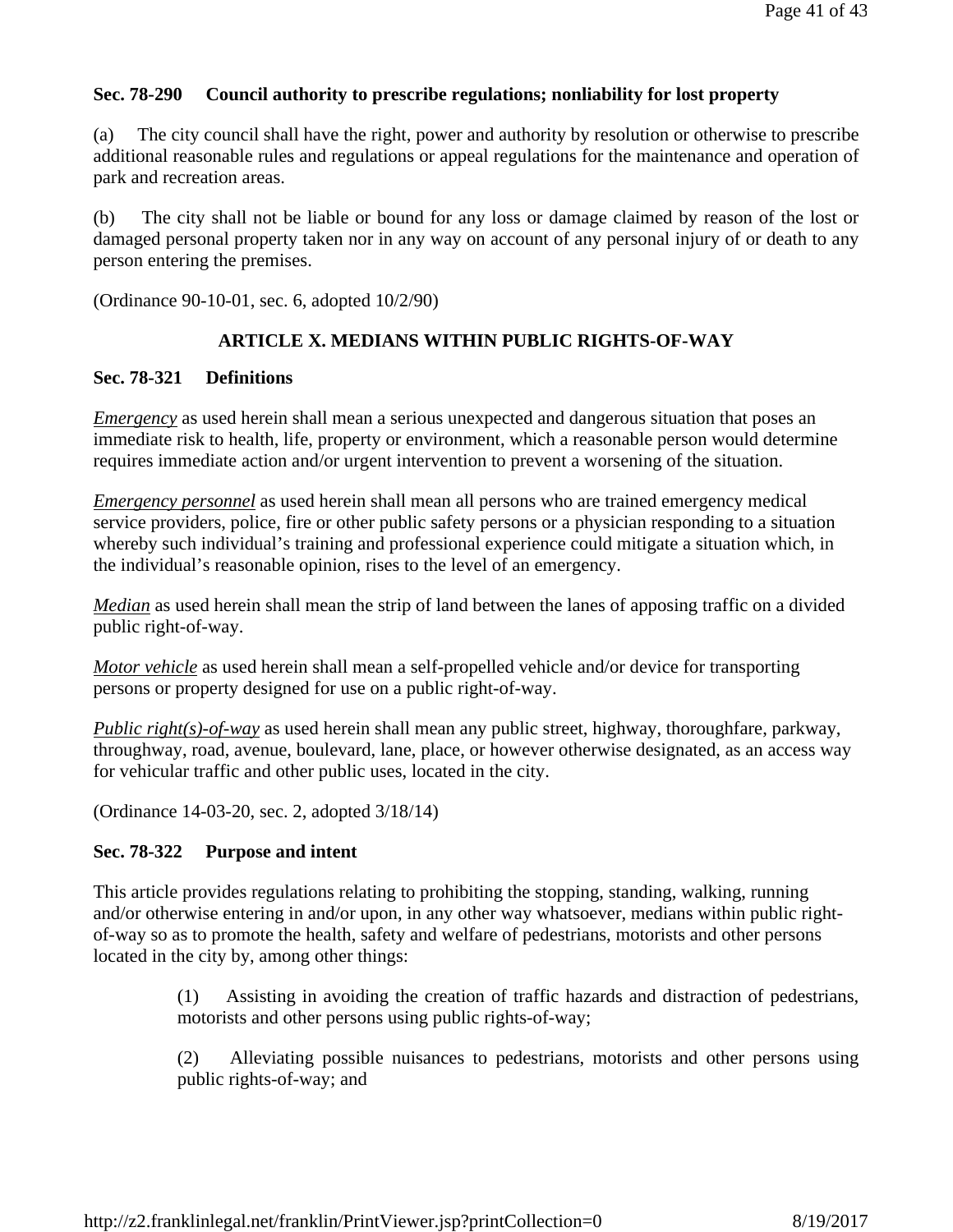(3) Alleviating potential dangers to pedestrians, motorists and other persons using public rights-of-way.

(Ordinance 14-03-20, sec. 2, adopted 3/18/14)

# **Sec. 78-323 Prohibition of stopping, standing, walking, running and/or otherwise entering in and/or upon a median within public rights-of-way**

(a) A person commits an offense in violation of this article and section if he stops, stands, walks, runs and/or otherwise enters in and/or upon, in any other way whatsoever, regardless of his intent to remain, any median within a public right-of-way.

(b) It shall be a defense to prosecution under this article and section if:

(1) The person was stopping, standing, walking, running and/or otherwise in and/or upon the median within a public right-of-way in response to or as a result of an emergency;

(2) The person stopping, standing, walking, running and/or otherwise in and/or upon the median was emergency personnel;

(3) The person was crossing a public right-of-way, at a location authorized by law and in accordance with all applicable rules of the road, and is required to pause in and/or upon the median so as to avoid traffic;

(4) The person is in and/or upon the median performing duties delegated to him by a governmental entity, or its authorized designee or agent, responsible for, among other things, maintenance of the median;

(5) The person in and/or upon the median was performing duties and/or work associated with franchise utilities and/or under the authority of city's right-of-way management Ordinance No. 08-08-77 (section 78-3 of this code), as amended, or any other applicable ordinance, as they exist, may be amended or in the future arising, of city pertaining to authority to enter in and/or upon the median for a particular purpose; or

(6) The person is in and/or upon the median pursuant to a lawful order of a peace officer.

(Ordinance 14-03-20, sec. 2, adopted 3/18/14)

## **Sec. 78-324 Penalty**

Any person violating any of the provisions of this article shall be deemed guilty of a misdemeanor, and upon conviction thereof shall be fined a sum not to exceed five hundred and no/100 dollars (\$500.00). Each continuing day's violation under this article shall constitute a separate offense. (Ordinance 14-03-20, sec. 2, adopted 3/18/14)

## **Sec. 78-325 Injunctive relief**

In addition to and accumulative of all other penalties, the city shall have the right to seek injunctive relief for any and all violations of this article. (Ordinance 14-03-20, sec. 2, adopted 3/18/14)